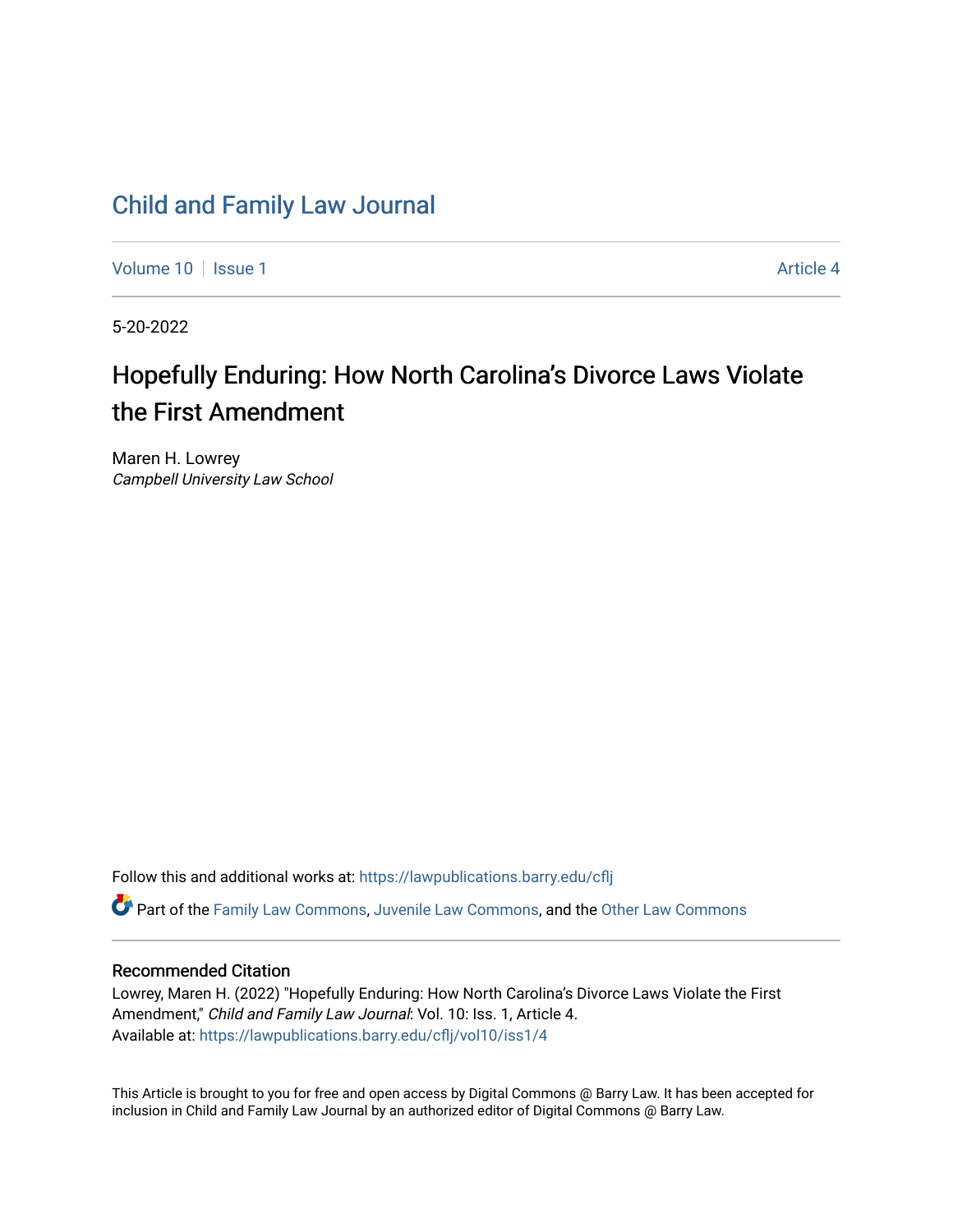# Hopefully Enduring: How North Carolina's Divorce Laws Violate the First Amendment

# Cover Page Footnote

Ms. Lowrey is a third-year law student at Campbell University Law School. She holds a B.S. in International Law and Comparative Legal Studies from the United States Military Academy at West Point. Prior to starting law school, Ms. Lowrey was a commissioned Aviation Officer in the United States Army. A special thank you to Eugene Volokh, Gary T. Schwartz, Professor of Law at UCLA School of Law, for his feedback on this comment. Additionally, thank you to Associate Professor Anthony Ghiotto and Professor Lisa Lukasik at Campbell University School of Law for their assistance with brainstorming, researching, and editing this piece.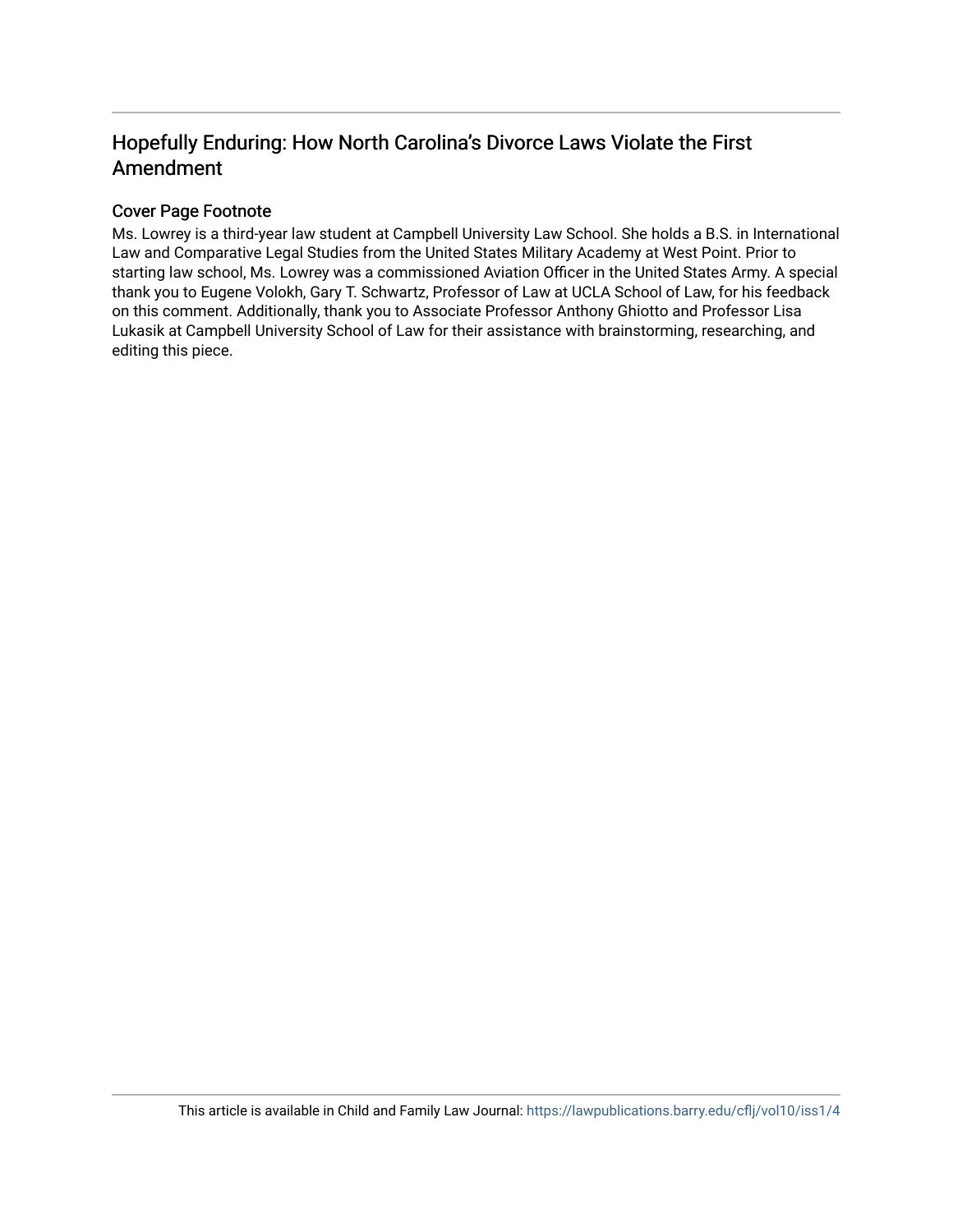# **Hopefully Enduring: How North Carolina's Divorce Laws Violate the First Amendment**

### *Maren H. Lowrey\**

## **ABSTRACT**

The phrase "til death do us part" is both poetic and aspirational. It is the ubiquitous vow Americans make to one another when they marry<sup>1</sup> and embark on what is "hopefully enduring."<sup>2</sup> But life does not always meet the aspirational marks we set and that is most true in the context of marriage and divorce. Each state enjoys nearly exclusive control over this intimate relationship, which results in different regulatory schemes across the United States.<sup>3</sup> Changes in Supreme Court jurisprudence over

<sup>\*</sup> Ms. Lowrey is a third-year law student at Campbell University Law School. She holds a B.S. in International Law and Comparative Legal Studies from the United States Military Academy at West Point. Prior to starting law school, Ms. Lowrey was a commissioned Aviation Officer in the United States Army.

A special thank you to Eugene Volokh, Gary T. Schwartz, Professor of Law at UCLA School of Law, for his feedback on this comment. Additionally, thank you to Associate Professor Anthony Ghiotto and Professor Lisa Lukasik at Campbell University School of Law for their assistance in brainstorming, researching, and editing this piece.

<sup>1</sup> Caralynn Lippo, *Why We Say "Until Death Do Us Part" In Wedding Vows*, REDBOOK (Apr. 24, 2017), https://www.redbookmag.com/lovesex/relationships/a49934/until-death-do-us-part-wedding-vows-

origin/#:~:text=The%20oldest%20standard%20wedding%20vows,to%20love% 2C%20cherish%2C%20and%20to.

<sup>&</sup>lt;sup>2</sup> Griswold v. Connecticut, 381 U.S. 479, 486 (1965) ("We deal with a right of privacy older than the Bill of Rights – older than our political parties, older than our school system. Marriage is a coming together for better or for worse, *hopefully enduring,* and intimate to the degree of being sacred.") (emphasis added).

<sup>3</sup> Boddie v. Connecticut, 401 U.S. 371, 385 (1971) (Douglas, J., concurring) ("The power of the States over marriage and divorce is, of course, complete except as limited by specific constitutional provisions."); Sosna v. Iowa, 419 U.S. 393, 404 (1975) ("The durational residency requirement under attack in this case is a part of Iowa's comprehensive statutory regulation of domestic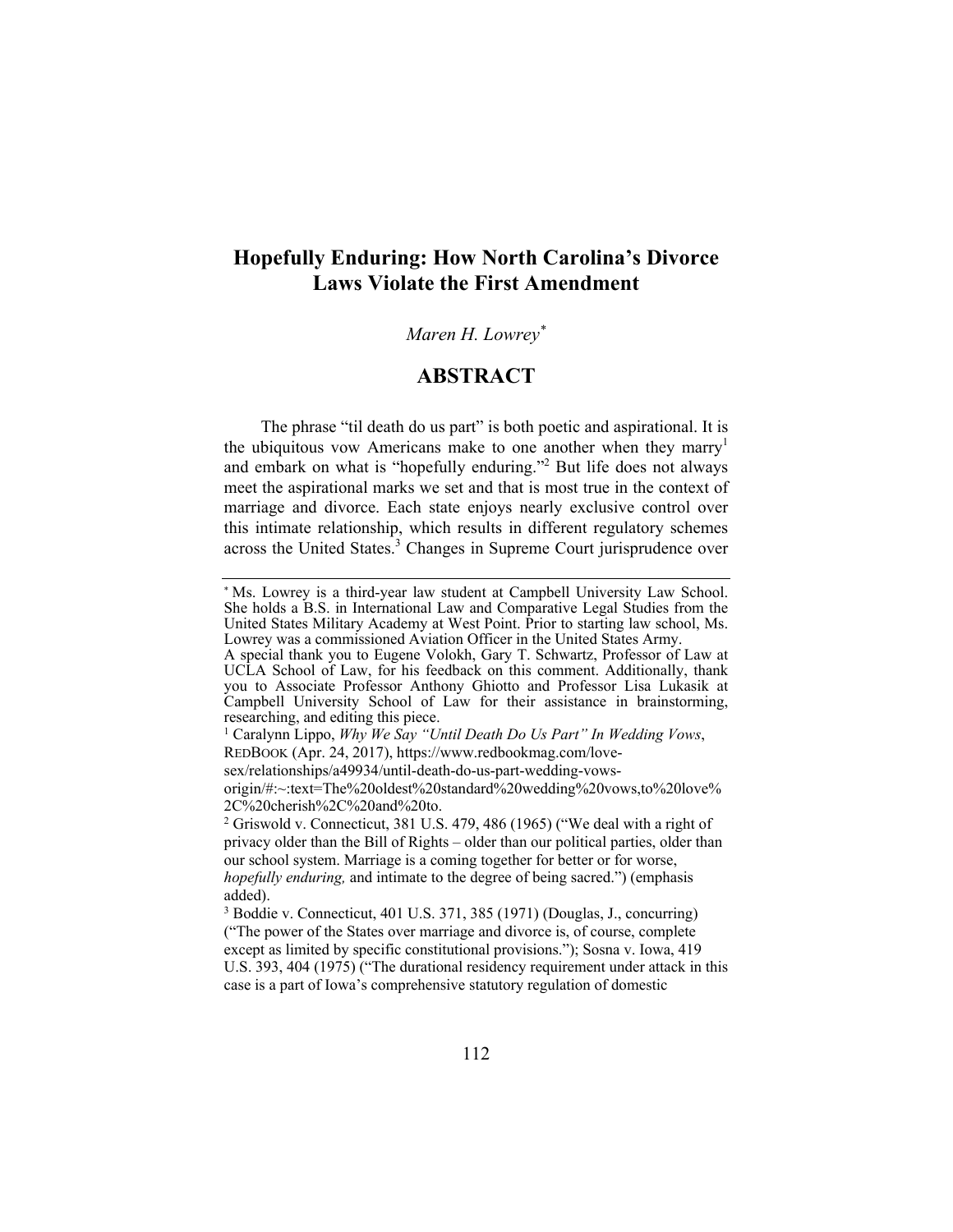time ensured state regulation of marriage did not run afoul of the Constitution.4 These decisions found marriage to be a fundamental right under the Fourteenth Amendment.<sup>5</sup> The Court addressed the issue of divorce in the same context.<sup>6</sup> But the Court has yet to squarely address the issue of marriage and divorce under the First Amendment. Divorce might very well be a fundamental right under a similar substantive due process analysis, but that is not the only potential source of its constitutional protection.<sup>7</sup> This comment provides the framework to argue that North Carolina's year-long separation requirement is unconstitutional under the First Amendment because it violates an individual's right to freedom of expressive association, freedom of intimate association, and freedom from compelled speech.

|    | North Carolina divorce law and The Supreme Court's Current    |
|----|---------------------------------------------------------------|
|    |                                                               |
| А. | North Carolina's Current Statutory Scheme of Divorce Laws117  |
| В. |                                                               |
| C. | The Supreme Court's Jurisprudence on Marriage and Divorce 119 |
|    |                                                               |
| А. | Freedom of Expressive Association Defined 120                 |
| В. | Freedom of Expressive Association Applied 121                 |
| C. | Freedom of Expressive Association and Divorce  129            |

relations, an area that has long been regarded as a virtually exclusive province of the States.").

<sup>4</sup> *See* Zablocki v. Redhail, 434 U.S. 374, 375 (1971); *see also Sosna*, 419 U.S. at 404; *see also* Loving v. Virginia, 388 U.S. 1, 2 (1967); *see also* Obergefell v. Hodges, 576 U.S. 644, 645 (2015).

<sup>&</sup>lt;sup>5</sup> *Loving*, 388 U.S. at 12.<br><sup>6</sup> *Boddie*, 401 U.S. at 374 (holding a Connecticut divorce law unconstitutional per the due process clause of the Fourteenth Amendment because the law denied access to the courts based on an inability to pay fees). 7 *See* Cathy J. Jones, *The Rights to Marry and Divorce: A New Look at Some* 

*Unanswered Questions*, 63 WASH. U. L. REV. 577, 579-588 (1985); *see also* Elizabeth Horowitz, *The "Holey" Bonds of Matrimony: A Constitutional Challenge to Burdensome Divorce Laws*, 8 U. PA. J. CONST. L. 877, 879 (2006).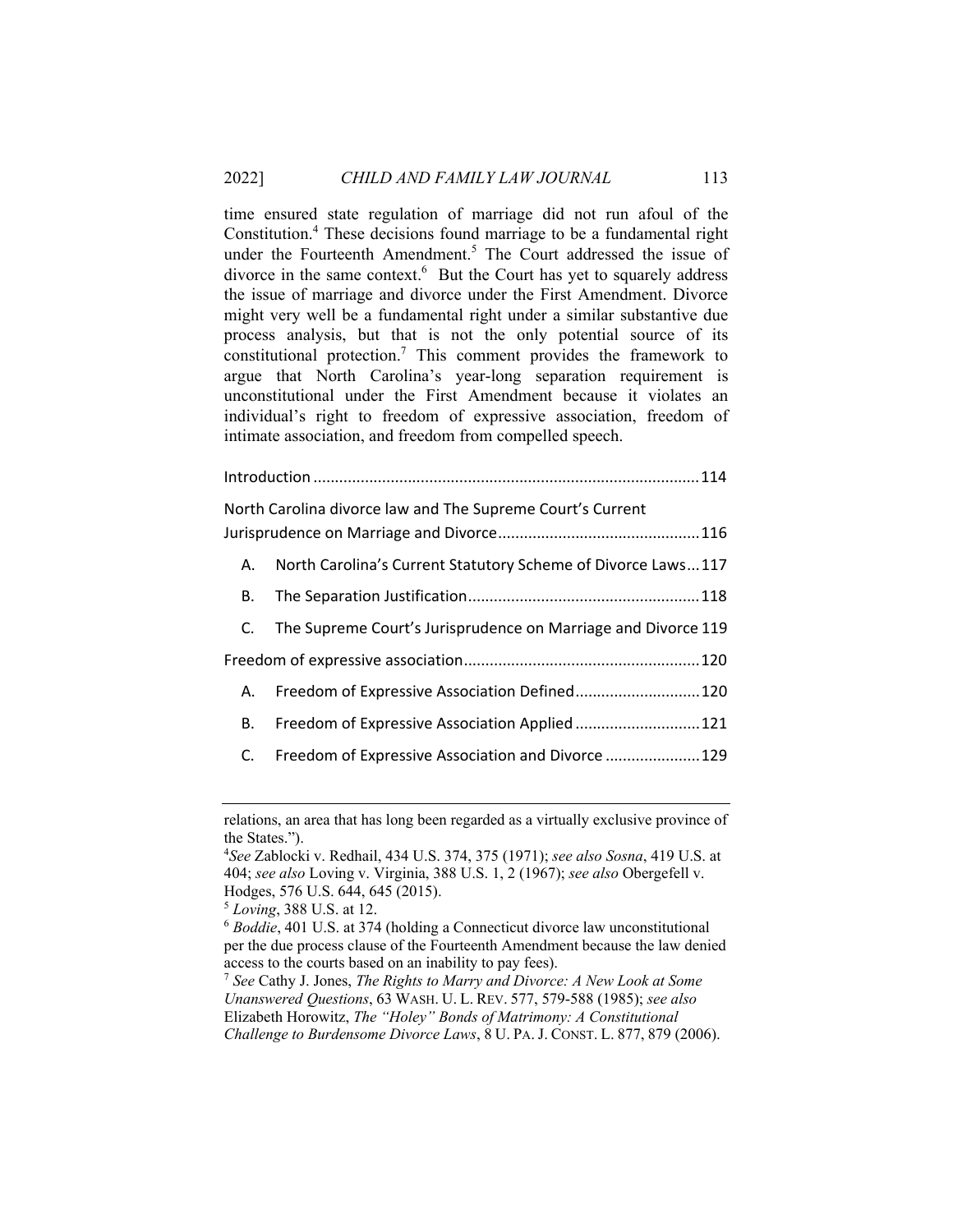| 114                                                                                                                                 | CHILD AND FAMILY LAW JOURNAL                                           | [Vol. 10:112 |  |
|-------------------------------------------------------------------------------------------------------------------------------------|------------------------------------------------------------------------|--------------|--|
| D. North Carolina's Divorce Law Infringes on the Freedom of<br>Expressive Association Because it Impermissibly Forces Inclusion 132 |                                                                        |              |  |
|                                                                                                                                     | E. What are the Potential Limits to Expressive Association Rights?.132 |              |  |
|                                                                                                                                     |                                                                        |              |  |
|                                                                                                                                     | A. Freedom of Intimate Association Defined132                          |              |  |
|                                                                                                                                     |                                                                        |              |  |
| C. Freedom of Intimate Association and Divorce in North Carolina. 136                                                               |                                                                        |              |  |
|                                                                                                                                     |                                                                        |              |  |
| А.                                                                                                                                  | Freedom from Compelled Speech Defined 138                              |              |  |
| В.                                                                                                                                  | Freedom from Compelled Speech Applied 139                              |              |  |
| C.                                                                                                                                  | Compelled Speech and Divorce in North Carolina 143                     |              |  |
| 1.                                                                                                                                  |                                                                        |              |  |
| 2.                                                                                                                                  | New Romantic Relationships or Marriages 145                            |              |  |
| 3.                                                                                                                                  | Speech of a Separated Spouse is the Speech of the Other146             |              |  |
| What Standard of Scrutiny is Appropriate to Apply to Constitutional                                                                 |                                                                        |              |  |
| Because Divorce Implicates Various Rights Under the First<br>Α.<br>Amendment, the Court Should Apply Strict Scrutiny  147           |                                                                        |              |  |
|                                                                                                                                     | B. The Court Could Alternatively Apply the Undue Burden Standard       |              |  |
| An Alternate Solution to North Carolina's Current Separation                                                                        |                                                                        |              |  |
|                                                                                                                                     |                                                                        |              |  |
|                                                                                                                                     |                                                                        |              |  |

# INTRODUCTION

Marriage continues to be a cornerstone of our social order. Its value is illustrated not just by the recent fight for marriage equality for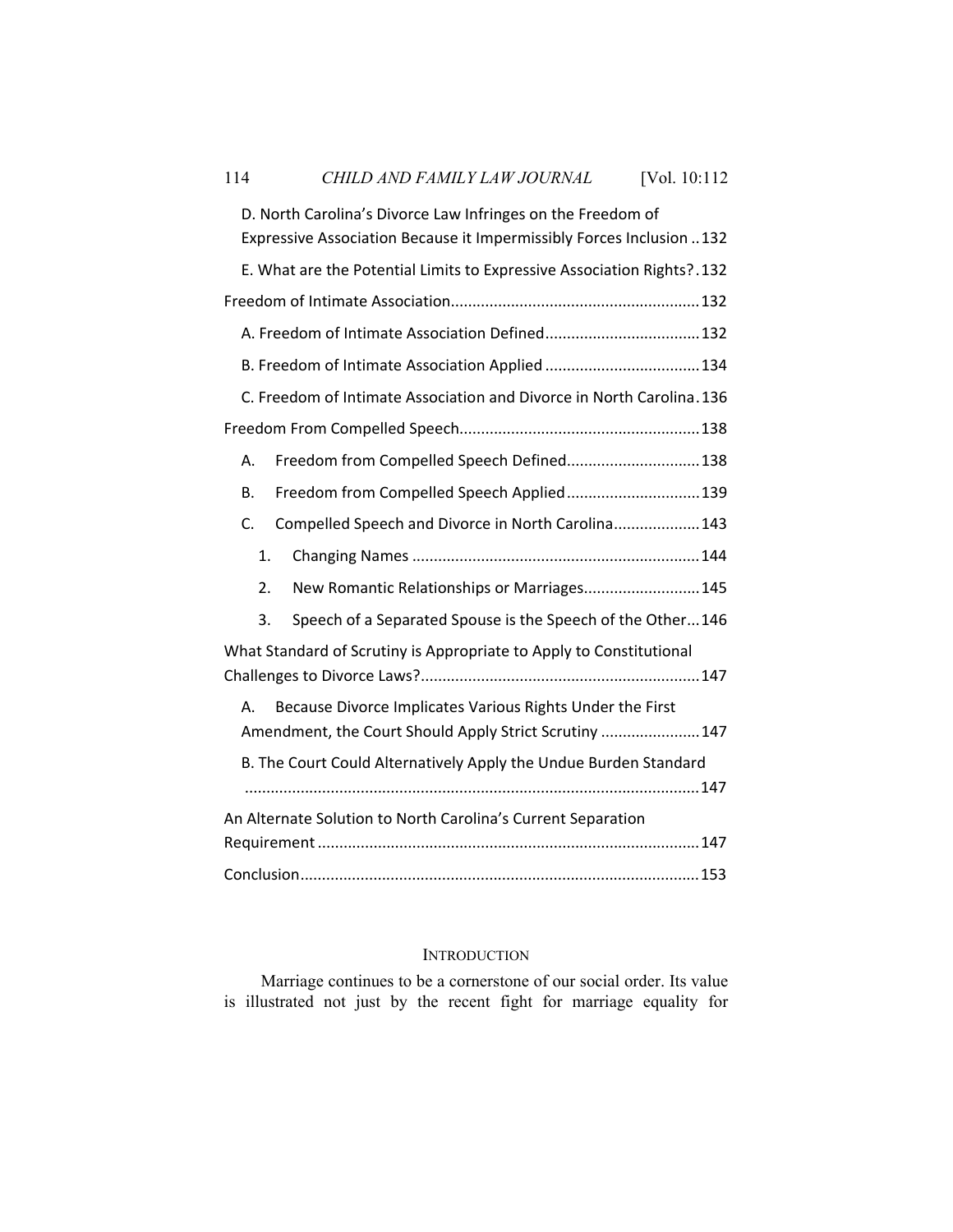homosexual citizens<sup>8</sup> but in the myriad of ways that marriage stabilizes society.<sup>9</sup> The Supreme Court's jurisprudence around this historic union highlights that marriage is a fundamental right guaranteed by our Constitution. But the Court also recognizes that divorce laws are subject to judicial scrutiny; the power of the State to regulate the termination of a marriage is not absolute. $10$ 

North Carolina's no-fault divorce scheme previously required parties seeking a divorce to either live separate and apart for two years<sup>11</sup> or pursue a divorce through one of the at-fault options.<sup>12</sup> In 1966, the legislature reduced the required time period to one year.<sup>13</sup> That same year, the State provided that an at-fault ruling amounts to "nothing more than a judicial separation."14 In effect, this required that *every* party seeking divorce comply with the year-long separation period before being awarded an absolute divorce. North Carolina, as a matter of policy, views marriage as a fundamental keystone of civilization.<sup>15</sup> This is not an unfounded policy as marriage helps promote better childhood outcomes, economic stability, and social stability.<sup>16</sup> The State certainly has a compelling interest in regulating marital relationships, both at their inception and dissolution.

The year-long separation period, however, is a blanket policy that applies to every couple no matter the reason the party is seeking a divorce.17 This policy and accompanying regulatory scheme raise several questions. Is *any* marriage better than *no* marriage? Is the State's compelling interest and current regulation sufficient to outweigh the individual liberties protected by the Constitution as it relates to decisionmaking in familial relationships? If the State cannot regulate a couple's decision-making *within* the marital union, then to what extent can the State regulate decision-making on whether to remain within a marital

<sup>8</sup> *See Obergefell*, 576 U.S. at 645 (where the Supreme Court recognized marriage equality under the Fourteenth Amendment).

<sup>9</sup> *See Zablocki*, 434 U.S. at 384; *see also Loving*, 388 U.S. at 12; *see also* Obergefell, 576 U.S. at 657<br>
<sup>10</sup> Boddie, 401 U.S. at 374.<br>
<sup>11</sup> N.C. GEN. STAT. § 50-6 (1950).<br>
<sup>12</sup> N.C. GEN. STAT. § 50-7 (1950).<br>
<sup>13</sup> N.C. GEN. STAT. § 50-6 (1966).<br>
<sup>14</sup> N.C. GEN. STAT. § 50-7 (1966).<br>
<sup>14</sup> N.C. GEN.

<sup>55, 55, 65 (2014).</sup>

<sup>17</sup> N.C. GEN. STAT. § 50-6 (2021).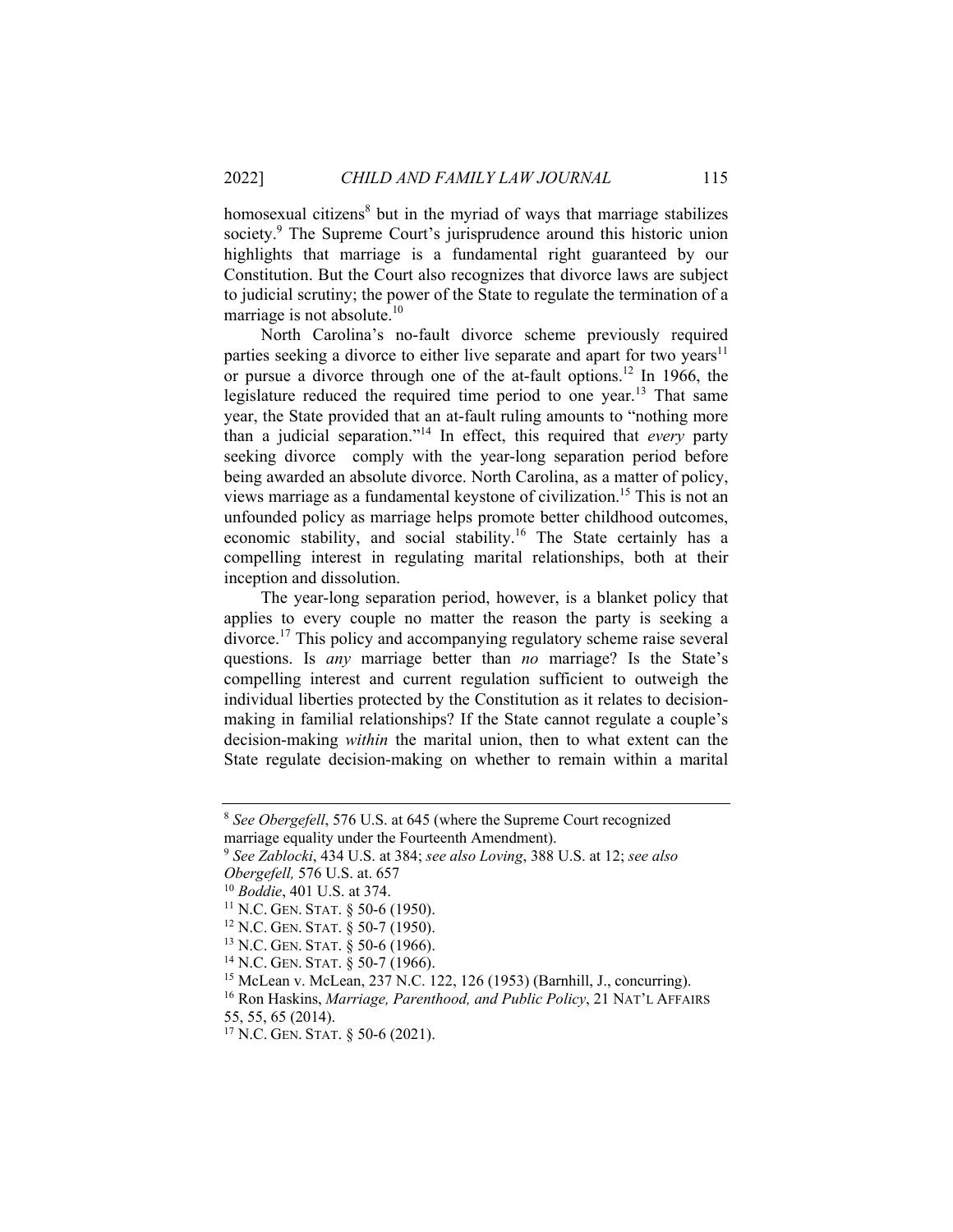union at all? Does a year-long separation period actually promote reconciliation, or are there less intrusive ways for the State to discourage divorce for those couples who might be able to reconcile?

The Supreme Court has addressed constitutional issues related to divorce before, but on the merits has never squarely considered how divorce (or marriage) might be protected by the First Amendment alone (instead addressing divorce law under the Fourteenth Amendment).18 This comment presents the argument that North Carolina's current nofault requirements to obtain a divorce violates an individual's First Amendment rights in three ways: (1) freedom of expressive association, (2) freedom of intimate association, and (3) freedom from compelled speech. The first section is an overview of North Carolina's divorce law and the Supreme Court's current jurisprudence on marriage and divorce. The following three sections analogize Supreme Court jurisprudence on each freedom to the issue of divorce. These sections will show that divorce is not just the inverse of the fundamental right to marriage (under a substantive due process argument), but it is also its own separate right protected by the First Amendment. The fifth section addresses the appropriate burden to apply to state divorce law and why North Carolina's laws fail to meet that burden. Finally, the sixth section proposes different regulatory schemes that will better protect an individual's First Amendment rights better achieve the State's policy of protecting the sanctity of marriage.

#### NORTH CAROLINA DIVORCE LAW AND THE SUPREME COURT'S CURRENT JURISPRUDENCE ON MARRIAGE AND DIVORCE

The starting point for this discussion is the current state of the law. This section highlights North Carolina's current scheme of divorce law, the State's justification for requiring a year-long separation period, and

<sup>&</sup>lt;sup>18</sup> The cases generally approach the topics of marriage and divorce from a Fourteenth Amendment perspective, either under equal protection, due process, or substantive due process. *See generally* Loving v. Virginia, 388 U.S. 1, 2 (1967) (holding Virginia's miscegenation statute unconstitutional under the equal protection clause); *Boddie*, 401 U.S. at 374 (holding a Connecticut law unconstitutional per the due process clause of the Fourteenth Amendment because the law denied access to the courts based on an inability to pay fees); *Zablocki*, 434 U.S. at 375–77 (holding a Wisconsin statute that required individuals seeking marriage to show they are current on child support payments and the child is not likely to become a public charge before being granted permission to marry unconstitutional under the equal protection clause).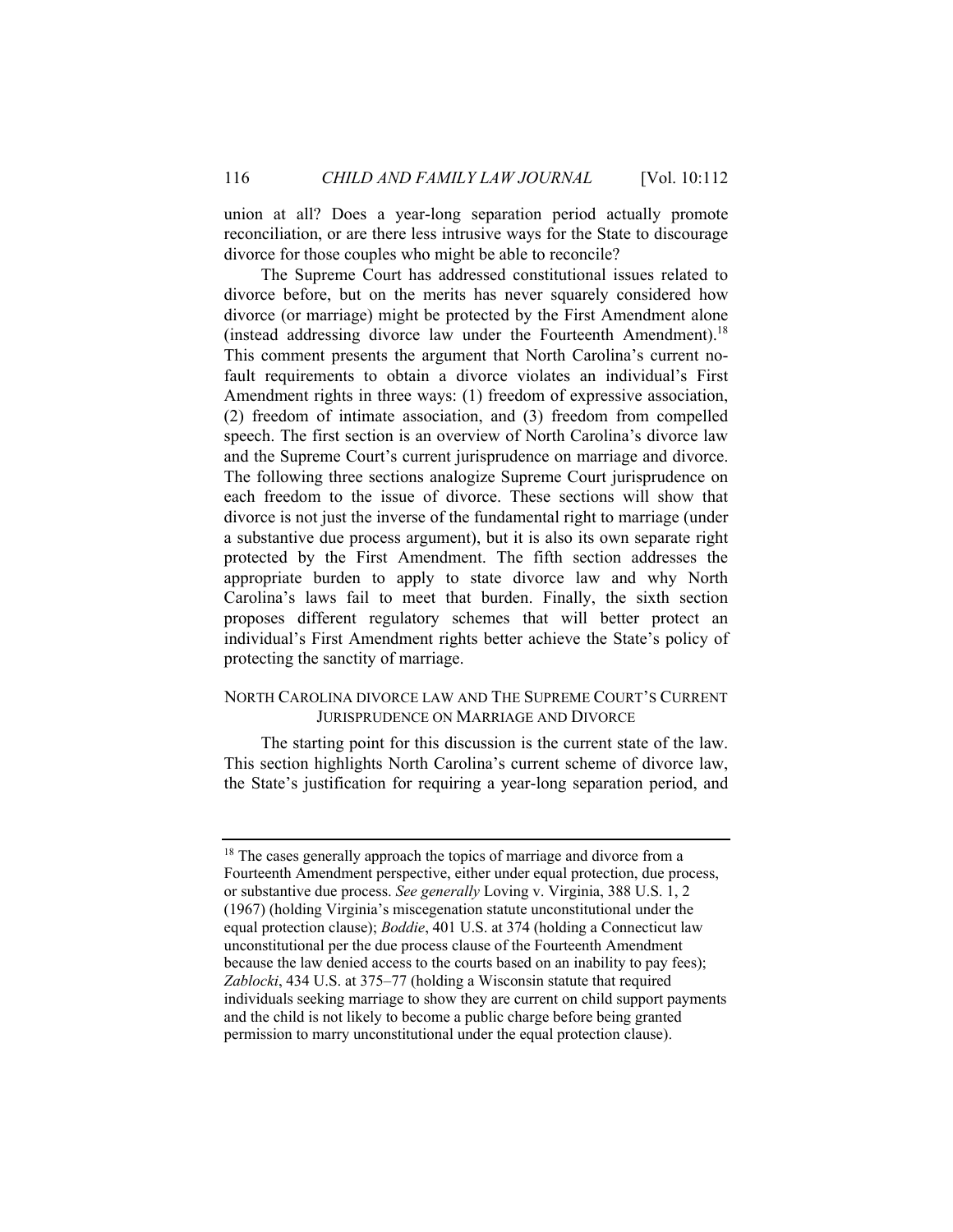the Supreme Court's jurisprudence on divorce (and the marital relationship, more generally).

#### *A. North Carolina's Current Statutory Scheme of Divorce Laws*

It is important to start by recognizing that North Carolina's divorce laws are neither the most restrictive in the country, nor the least. Prior to adopting a no-fault divorce scheme, North Carolina required a party to prove one of six fault-based grounds: (1) abandonment, (2) maliciously turning the other out, (3) cruel or barbarous treatment, (4) intolerable life conditions, (5) excessive alcohol or drug use, or (6) adultery.<sup>19</sup> North Carolina later adopted a no-fault only scheme for obtaining an absolute divorce.<sup>20</sup> This scheme allows parties to obtain a judgement of absolute divorce from state courts by meeting two requirements: (1) six-month residency and  $(2)$  a continuous, year-long separation.<sup>21</sup> This comment will focus solely on the separation period and will assume residency is not at issue.

Fault-based divorce laws still exist in North Carolina,<sup>22</sup> but even after a party proves one of the fault-based conditions, the State still requires a one-year separation period before it will grant an absolute  $divorce.<sup>23</sup>$  A judgment under the fault-based statute is merely a judicial separation; it is not an absolute divorce.<sup>24</sup> Moreover, the separation period is just the first hurdle. A party may not even file for divorce until they can show the separation period requirement is met.<sup>25</sup> From there, a contested divorce can prolong the proceedings.

 $21 \& 50-6.$ 

 $25 \S 50-6 (2019)$ .

<sup>19</sup> N.C. GEN. STAT. § 50-7 (2019).

<sup>20</sup> N.C. GEN. STAT. § 50-7 (1966) (providing that "a divorce from bed and board is nothing more than a judicial separation).

 $22\frac{8}{9}$  50-7 (2019).

<sup>&</sup>lt;sup>23</sup> *Id.*; Schlagel v. Schlagel, 253 N.C. 787, 790 (1961) ("A divorce from bed and board is nothing more than a judicial separation; that is, an authorized separation of the husband and wife. Such divorce merely suspends the effect of the marriage as to cohabitation, but does not dissolve the marriage bond."). <sup>24</sup> *Schlagel*, 253 N.C. at 790. Parties can also obtain an absolute divorce by showing incurable insanity; but this requires a three-year separation period. N.C. GEN. STAT. § 50-5.1 (2019). Because this timeframe is longer than that of the one-year separation requirement, this comment will focus on the more widely applicable and shorter separation period.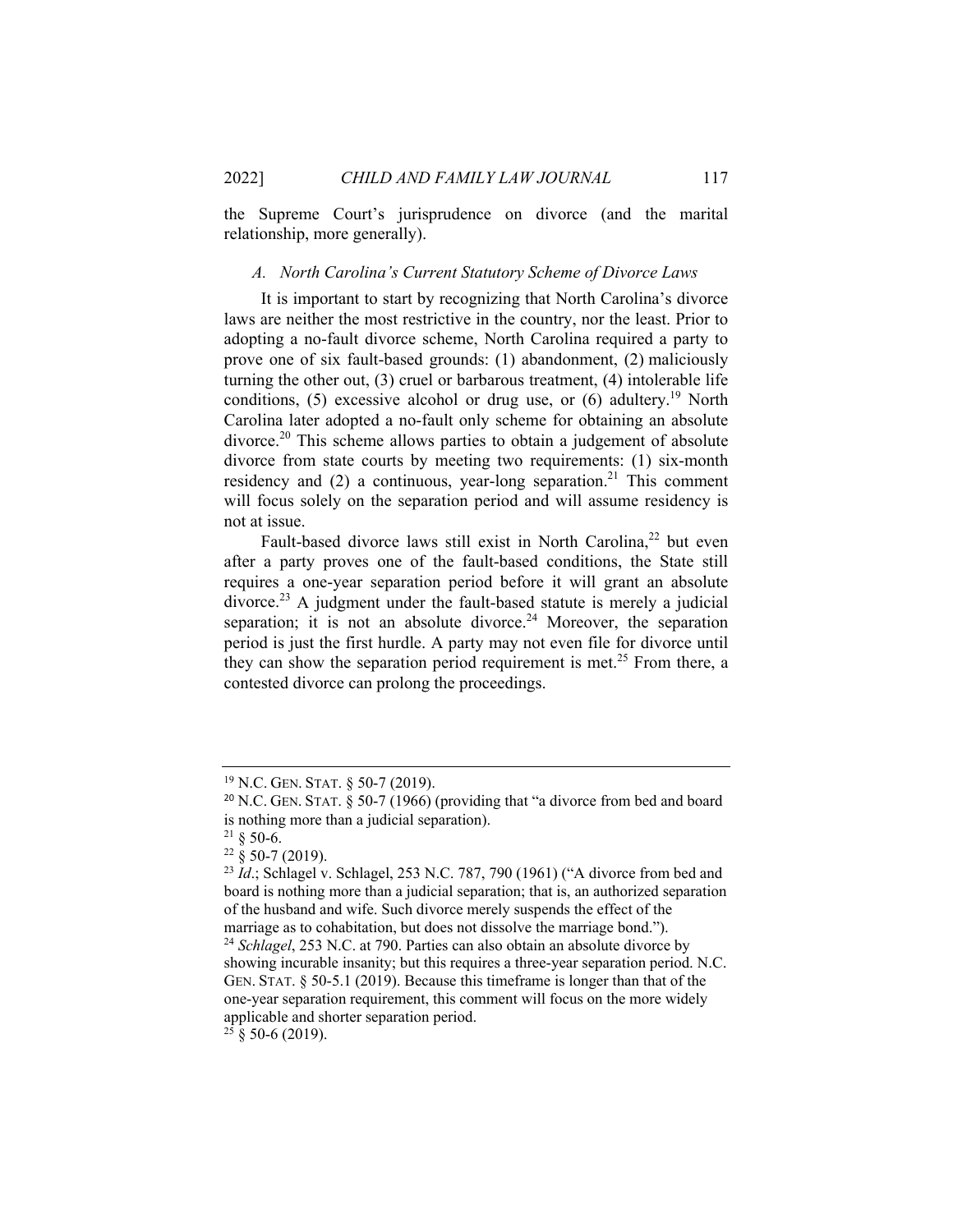#### *B. The Separation Justification*

As a general matter, the Supreme Court upheld a state's right to regulate marriage and divorce.<sup>26</sup> The Court announced that states have a compelling interest in maintaining the sanctity of these relationships because of the societal values associated with marriage. $27$ 

North Carolina, specifically, has a strong policy of favoring marriage over non-marriage.<sup>28</sup> This is evidenced not just by the scheme of divorce laws adopted, but by the State's continued adherence to heart balm torts which provide a civil cause of action against those who negatively affect marital relations.29

The State's policy preference can be justified by the various positive outcomes related to marriage. The most impactful positive outcome relates to childhood development. Children raised in a twoparent household where the parents are married outperform their peers raised in non-marriage households in nearly every performance metric available.30 Marriage also promotes social and economic stability in communities.<sup>31</sup> But these statistics have some limitations. The question of whether these outcomes are true, no matter the stability of the marriage, is difficult to answer.<sup>32</sup>

<sup>&</sup>lt;sup>26</sup> *Boddie*, 401 U.S. at 385 (Douglas, J., concurring) ("The power of the States over marriage and divorce is, of course, complete except as limited by specific constitutional provisions."); *Sosna*, 419 U.S. at 404 ("The durational residency requirement under attack in this case is a part of Iowa's comprehensive statutory regulation of domestic relations, an area that has long been regarded as a virtually exclusive province of the States."). 27 Griswold, 381 U.S. at 496–98 (Goldberg, J., concurring).

<sup>28</sup> Jessica T. Burgess, *Avoiding Wonderland: Clarifying Marriage Requirements in North Carolina*, 35 CAMPBELL L. REV. 227, 235 (2013) (compiling cases in which courts upheld marriages as valid despite failure to comply with statutory requirements).

<sup>29</sup> Malecek v. Williams, 804 S.E.2d 592, 594 (N.C. Ct. App. 2017).

<sup>30</sup> W. Bradford Wilcox, *The Evolution of Divorce*, 1 NAT'L AFFAIRS 81, 84  $(2009)$ .<br><sup>31</sup> HASKINS, *supra* note 17, at 55.

<sup>&</sup>lt;sup>32</sup> Meaning, are children raised in a home with married parents that abuse one another still going to experience better outcomes than if they are raised in a household with divorced parents?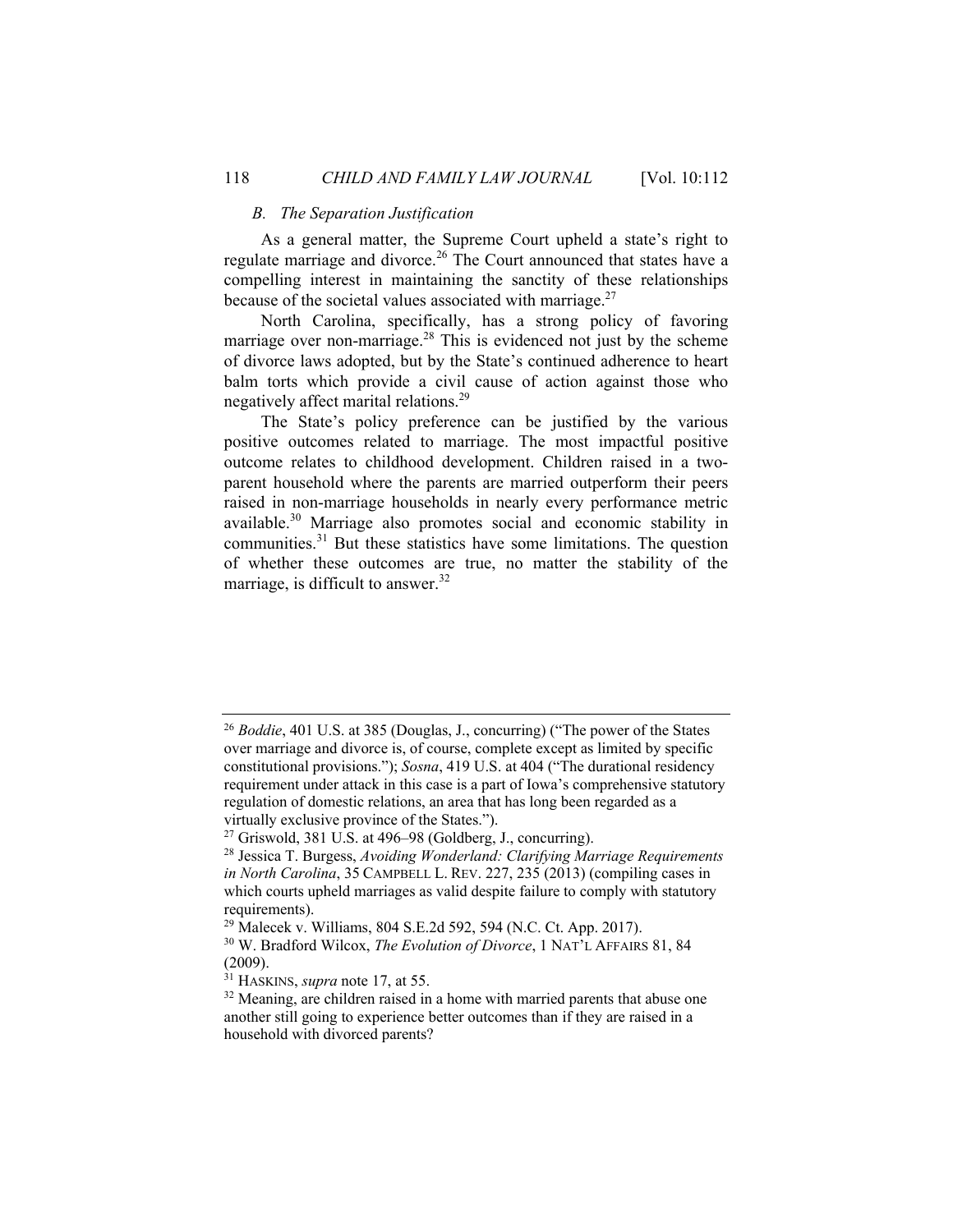#### *C. The Supreme Court's Jurisprudence on Marriage and Divorce*

The Supreme Court has addressed marriage on several occasions most recently in *Obergefell v. Hodges*. 33 Relying on precedent laid out in *Loving v. Virginia*, the Court extended the fundamental right to marry to same sex couples.<sup>34</sup> Both landmark cases addressed marriage under the Fourteenth Amendment. Thus, the Court resolved these issues as products of equal protection arguments.<sup>35</sup>

The Court also considered the issue of divorce before, but again in light of challenges to State regulation under the Fourteenth Amendment. In *Boddie v. Connecticut*, the Court struck down a state law that denied access to the courts to seek a divorce because the parties could not afford to pay the applicable court fees.<sup>36</sup> The Court found the State's bar to access for inability to pay court fees violated the Fourteenth Amendment for two reasons.<sup>37</sup> First, the Due Process Clause requires that individuals have an *opportunity* to be heard, and the financial bar to access amounted to the State denying the parties' constitutionally protected opportunity.<sup>38</sup> Second, the State applied the regulation in an unconstitutional manner because although court fees are valid, they cannot act as an absolute bar to court access.<sup>39</sup>

Recent scholarship on the constitutional questions about divorce tends to make the argument that divorce, like marriage, is a substantive due process right.<sup>40</sup> This analysis brings about the same conclusion presented in this comment: state regulation of divorce is subject to more rigorous constitutional scrutiny than rational basis review.

Although a substantive due process analysis is fitting for the issue of divorce, the Court also has a line of jurisprudence related to First Amendment issues of freedom of expressive association, freedom of intimate association, and freedom from compelled speech. Rather than substantive due process, these cases raise a different question: to what extent do marriage and divorce implicate these associational freedoms recognized by the court; and, how might a state-imposed continuation of

<sup>&</sup>lt;sup>33</sup> *Obergefell*, 576 U.S. at 655.<br><sup>34</sup> *Id.* at 728.<br><sup>35</sup> *Id.* at 655; *Loving*, 388 U.S. at 2.<br><sup>36</sup> *Boddie*, 401 U.S. at 374.<br><sup>37</sup> *Id.*<br><sup>38</sup> *Id.* at 378–79.<br><sup>39</sup> *Id.* at 380.<br><sup>40</sup> *See* HOROWITZ, *supra* note 8, at Romero, *The Right to Unmarry: A Proposal*, 69 CLEV. ST. L. REV. 89, 90 (2020).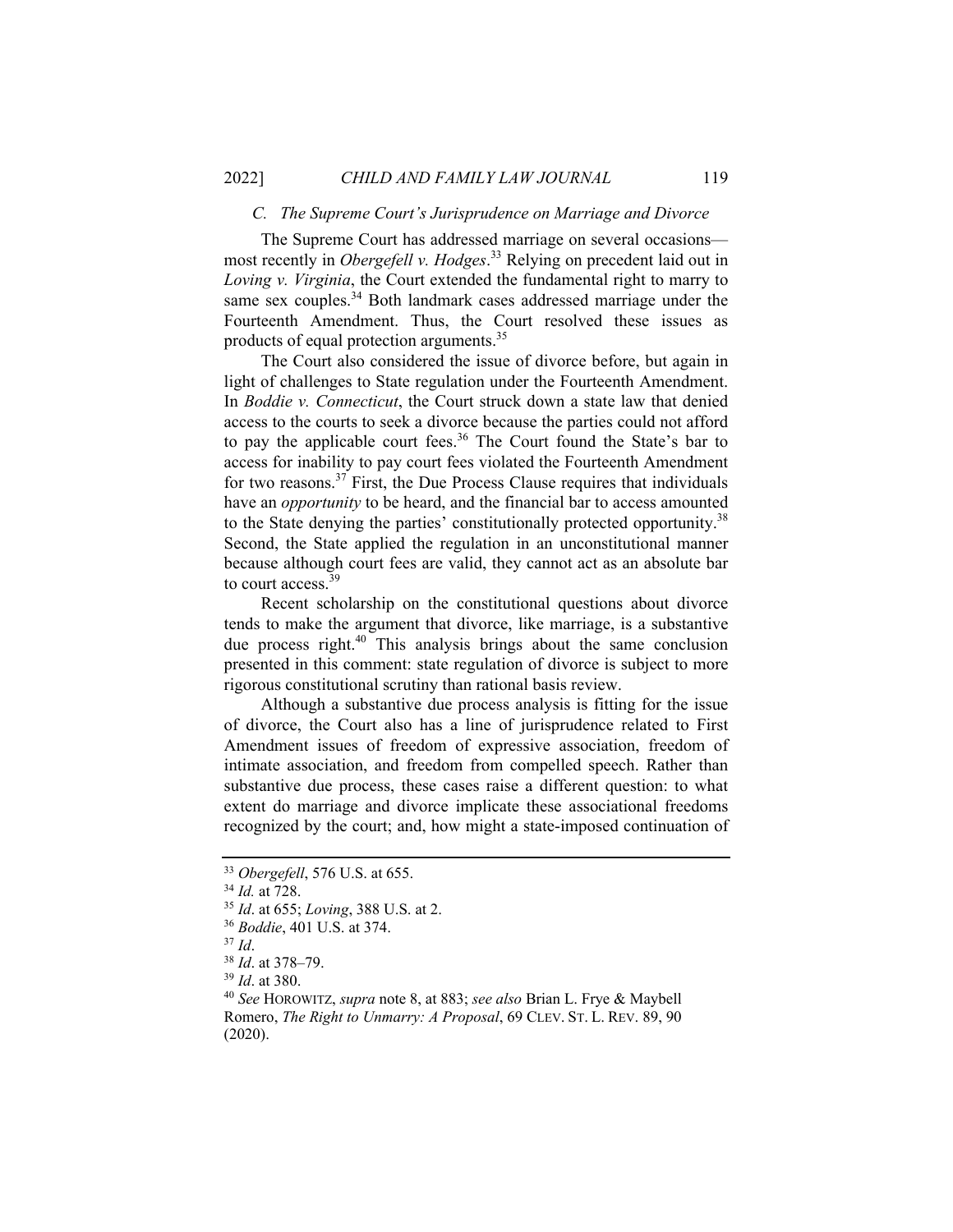this legal relationship amount to compelled speech? This comment addresses those questions and answers in the affirmative: divorce falls within the spectrum of protected associations and speech, such that, North Carolina's regulation of it must comport with the appropriate constitutional standard of review.

#### FREEDOM OF EXPRESSIVE ASSOCIATION

The First Amendment protects more than an individual's right to speak freely.<sup>41</sup> It also protects an individual's freedom to associate with others.42 This associational right is derived from the right to free speech.<sup>43</sup> There are some associations the Supreme Court has recognized that enjoy constitutional protections because they are integral to an individual's ability to exercise their First Amendment rights fully.<sup>44</sup>

 This section explores what expressive association is, how the Court analyzes expressive associations cases, how divorce falls within this jurisprudential framework, how North Carolina divorce law violates this right, and potential limitations to expressive associations.

#### *A. Freedom of Expressive Association Defined*

The First Amendment protects the right of individuals to associate in order to engage in expression—the freedom of expressive association.45 It is the "right to associate with others in pursuit of a wide variety of political, social, economic, educational, religious, and cultural ends."46 This right, of course, is not without its limitations. The group must engage in "some form of expression, whether it be public or private,"<sup>47</sup> but the group need not associate solely for the purpose of "disseminating a certain message" to enjoy First Amendment protections.48

<sup>41</sup> Boy Scouts of Am. v. Dale, 530 U.S. 640, 650 (2000); Roberts v. U.S. Jaycees, 468 U.S. 609, 622 (1984); NAACP v. Ala. *ex rel*. Patterson, 357 U.S. 449, 462 (1958).

<sup>42</sup> *Dale*, 530 U.S. at 650. 43 *Id.*

<sup>&</sup>lt;sup>44</sup> *NAACP*, 357 U.S. at 460 ("Effective advocacy of both public and private points of view, particularly controversial ones, is undeniably enhanced by group association, as this Court has more than once recognized by remarking upon the close nexus between the freedoms of speech and assembly." (citations omitted)).

<sup>45</sup> *Dale,* 530 U.S. at 648. 46 *Roberts*, 468 U.S. at 622. 47 *Dale,* 530 U.S. at 648. 48 *Id.* at 655.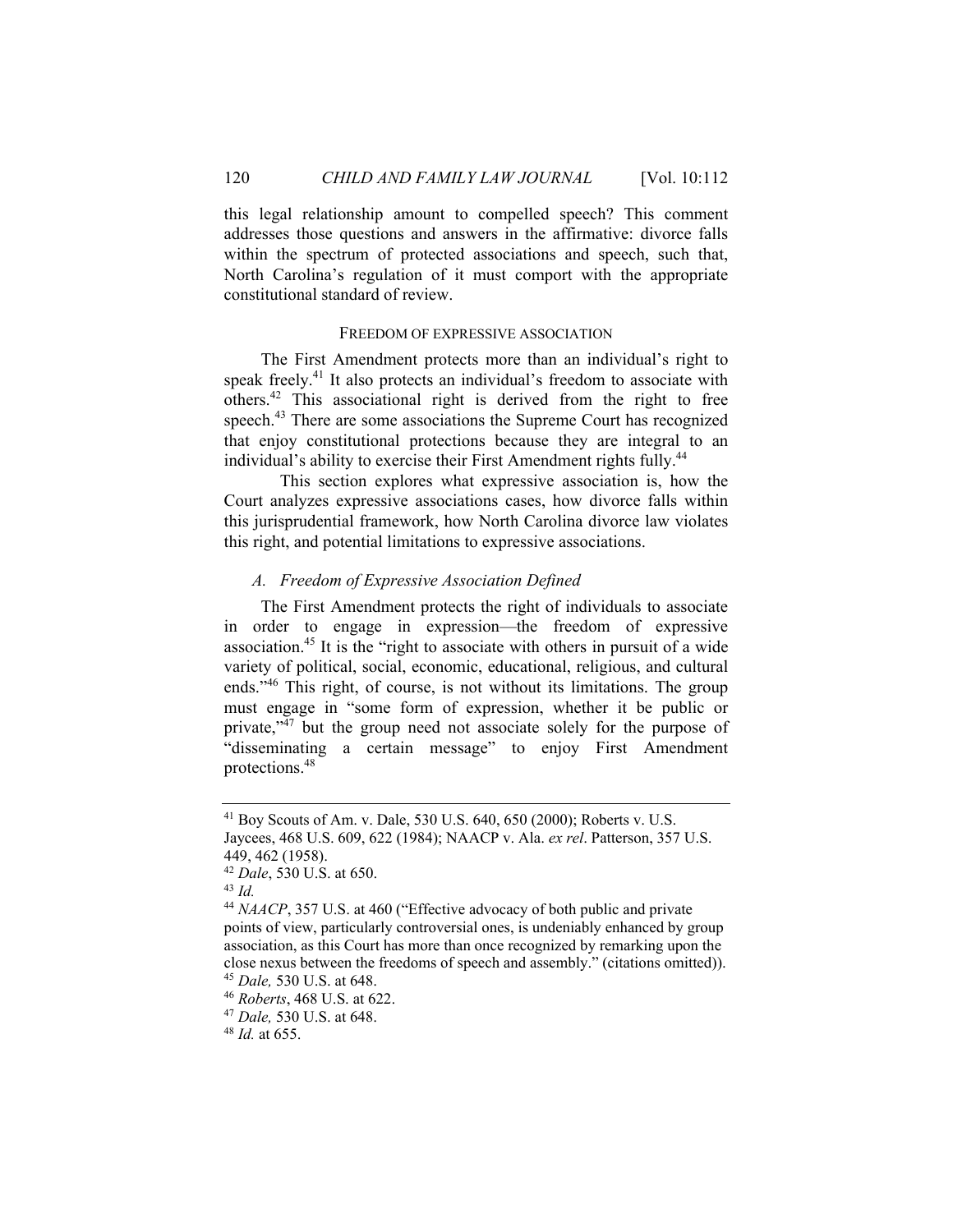There is a spectrum of associational relations.<sup>49</sup> Some associations are impersonal and transactional; others are intimate and private. This spectrum requires "careful assessment" of any given association in order to determine how much protection it might be afforded.<sup>50</sup> The Court views private associations as the most protected, while transactional associations are the least protected.<sup>51</sup> The kinds of associations that are *not* protected under the umbrella of expressive associations are generally recreational in nature, with a loose connection built merely by proximity in time, place, or activity.52 The kinds of expressive associations that *are* protected under the umbrella of expressive associations include civic organizations, clubs for childhood development, and parades.<sup>53</sup> The Fourth Circuit even recognized an expressive association among members of a university fraternity.<sup>54</sup>

Most important to the analysis of this right, in the context of divorce, is that the freedom to associate "plainly presupposes a freedom to not associate."55 The Court upheld the right to exclude members from expressive associations in *Dale*. 56 Because the marital relationship falls within the confines of protected expressive associations, it may be inferred this freedom to not associate includes the freedom to not associate with a spouse.

#### *B. Freedom of Expressive Association Applied*

The Court's jurisprudence on expressive association—specifically the right to exclude certain people from an expressive association—is best exemplified in *Boy Scouts of America v. Dale<sup>57</sup>* and *Roberts v.* 

<sup>&</sup>lt;sup>49</sup> *Roberts*, 468 U.S. at 620.<br><sup>50</sup> *Id.* ("Determining the limits of state authority over an individual's freedom to enter into a particular association therefore unavoidably entails a careful assessment of where that relationship's objective characteristics locate it on a spectrum from the most intimate to the most attenuated of personal attachments.").

<sup>&</sup>lt;sup>51</sup> *Id.* ("Accordingly, the Constitution undoubtedly imposes constraints on the State's power to control the selection of one's spouse that would not apply to regulations affecting the choice of one's fellow employees.").

<sup>52</sup> Dallas v. Stanglin, 490 U.S. 19, 24-25(1989).

<sup>53</sup> *Dale*, 530 U.S. at 650; *Roberts*, 468 U.S. at 622; *NAACP*, 357 U.S. at 462. 54 Iota Xi Chapter Of Sigma Chi Fraternity v. Patterson*,* 566 F.3d 138, 146–47

<sup>(4</sup>th Cir. 2009). 55 *Roberts*, 468 U.S. at 623. 56 *Dale*, 530 U.S. at 645. 57 *Id.* at 644.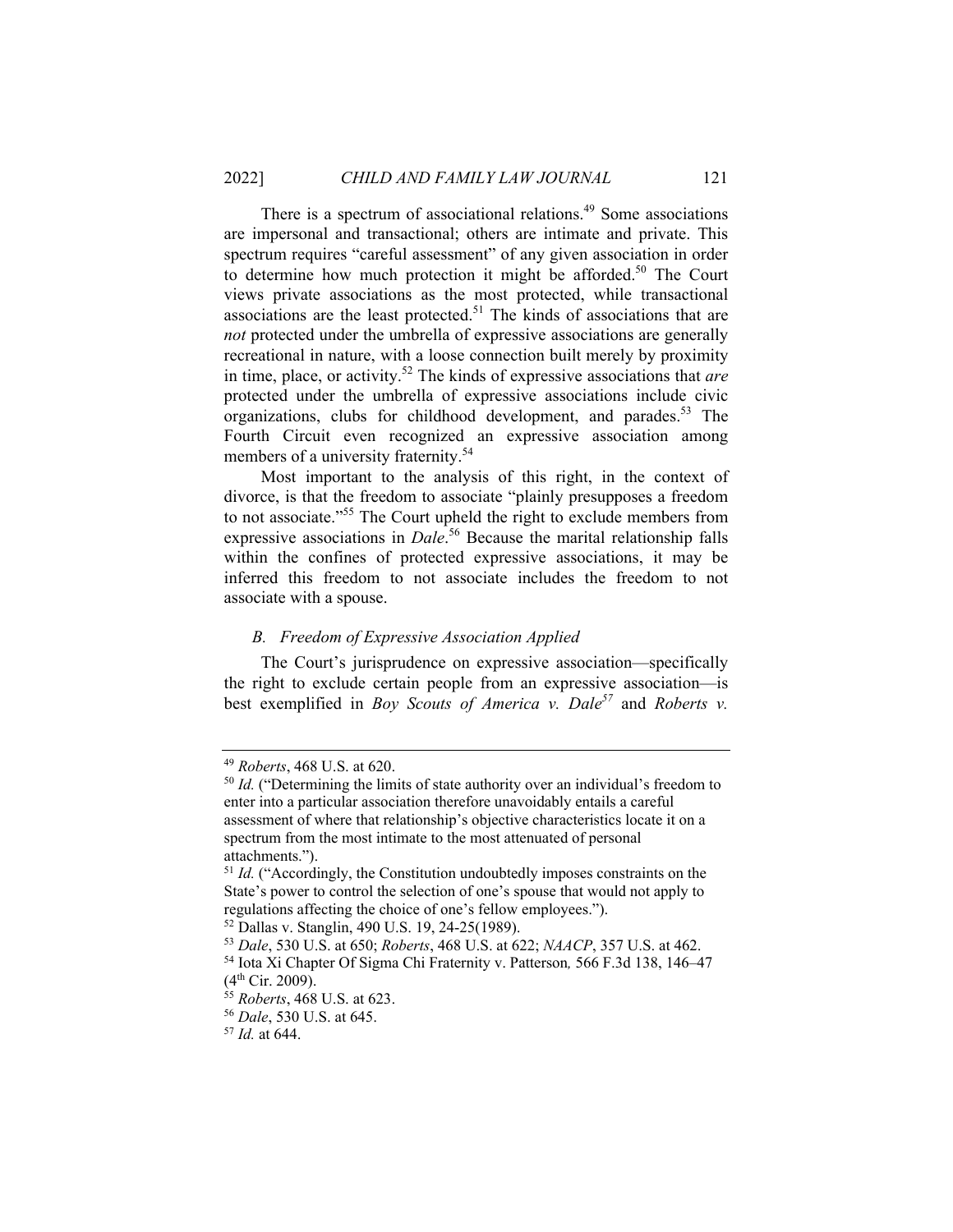*United State Jaycees*. 58 In both cases, the Court considered the issue of whether an organization could exclude certain classes of people in light of state anti-discrimination statutes.<sup>59</sup> While the outcomes in both cases were different, the Court applied the same framework. First, is the organization an expressive association such that it is protected by the First Amendment?<sup>60</sup> Second, by forcing the association to accept members the group would otherwise exclude, did the State law "impermissibly burden" or "significantly affect" the group's expression?<sup>61</sup>

In *Boy Scouts of America v. Dale*, the Court upheld the exclusionary right of the Boy Scouts of America.<sup>62</sup> At issue in *Dale* was New Jersey's public accommodations law which prohibited discrimination on the basis of sexual orientation.<sup>63</sup> Dale, an Eagle Scout and Assistant Scoutmaster, publicly declared himself as homosexual and became a gay rights activist in the  $1990s<sup>64</sup>$  As a result of his sexual orientation, the Boy Scouts revoked his membership and title because the organization did not condone homosexuality.<sup>65</sup> After filing suit against the Boy Scouts under the State's public accommodations law, the New Jersey Supreme Court held that the Boy Scouts must comply with the law, forbidding the group from excluding Dale because of his sexual orientation.<sup>66</sup> In short, the New Jersey Supreme Court found that the organization did not fall within the ambit of protection as an expressive association and therefore did not enjoy exclusionary rights.<sup>67</sup>

The Supreme Court's analysis started with the recognition that "[t]he forced inclusion of an unwanted person in a group infringes the group's freedom of *expressive association* if the presence of that person affects in a significant way the group's ability to advocate public or private viewpoints."68 But, to enjoy this protection, the organization must

<sup>58</sup> *Roberts*, 468 U.S. at 609.

<sup>&</sup>lt;sup>59</sup> Roberts, 468 U.S. at 612; *Dale*, 530 U.S. at 643.<br>
<sup>60</sup> Roberts, 468 U.S. at 621; *Dale*, 530 U.S. at 648.<br>
<sup>61</sup> Roberts, 468 U.S. at 621–22; *Dale*, 530 U.S. at 650.<br>
<sup>62</sup> *Dale*, 530 U.S. at 642.<br>
<sup>63</sup> *Id.* at 645 U.S. 1, 13 (1988)) (emphasis added).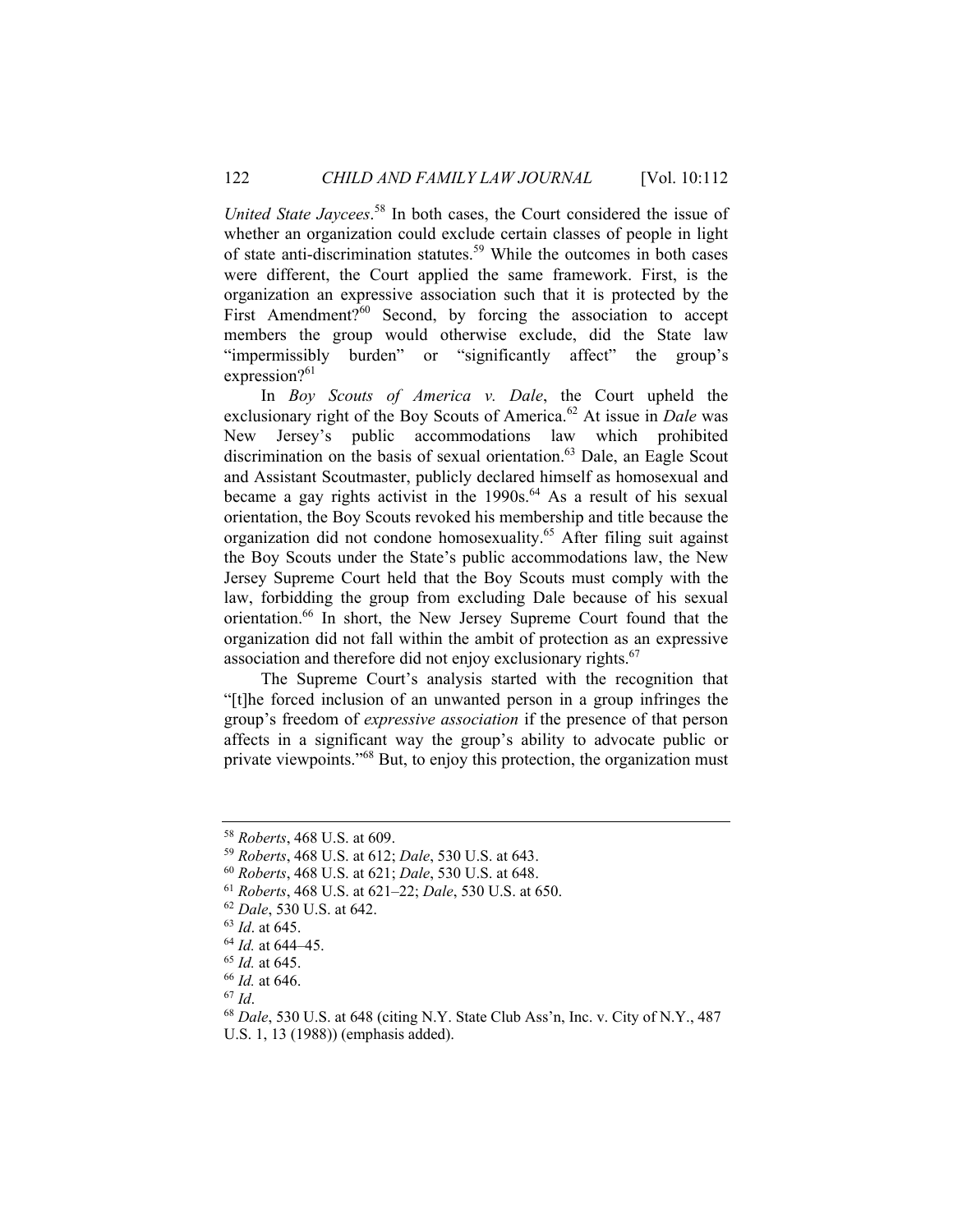be sufficiently "expressive."<sup>69</sup> The Court did not define exactly what a group must do in order to be sufficiently expressive, but it did highlight that the group need not be associated for the purpose of advocating a particular viewpoint or agenda.<sup>70</sup> Instead, the "group must engage in *some form of expression*, whether it be public or private."<sup>71</sup>

The Court determined the Boy Scouts fell within this definition based on the following:

It is a private, nonprofit organization;

It has a mission statement and oath;

Adult leaders spend time with youth members in order to instill the mentioned values;

Adult leaders instruct youth members on various outdoor activities;

Adult leaders inculcate Boy Scouts with the group's values ("expressly and by example"). $^{72}$ 

The Court provided no analysis on how exactly these facts amounted to expression. The majority opinion instead simply stated, "[t]he Boy Scouts engage[] in expressive activity . . . .  $\cdot$ <sup>73</sup>

The Court then considered whether the "forced inclusion" of *Dale* would "significantly affect the Boy Scouts' ability to advocate public or private viewpoints."74 This required the Court to consider what the Boy Scouts believed about homosexuality. In addition to a handful of internal communications between executive members, the Scout oath and law commanded young boys to remain "morally straight" and "clean."75 The Court adopted the representations proffered by the Boy Scouts that these words meant young men were not meant to engage in homosexual activity. The Court stated it had no role in evaluating the consistency—or inconsistency—with these words and the group's internal operations.<sup>76</sup>

The Court considered exactly what kind of burden Dale's inclusion would place on the Boy Scouts, determining that at a minimum his

 $\frac{69}{70}$  *Id.* 

<sup>71</sup> *Id.* (emphasis added).<br><sup>72</sup> *Id.* at 649–50.<br><sup>73</sup> *Id.* at 650.<br><sup>74</sup> *Dale*, 530 U.S. at 650.<br><sup>75</sup> *Id.* at 649.

<sup>&</sup>lt;sup>76</sup> *Id.* at 651.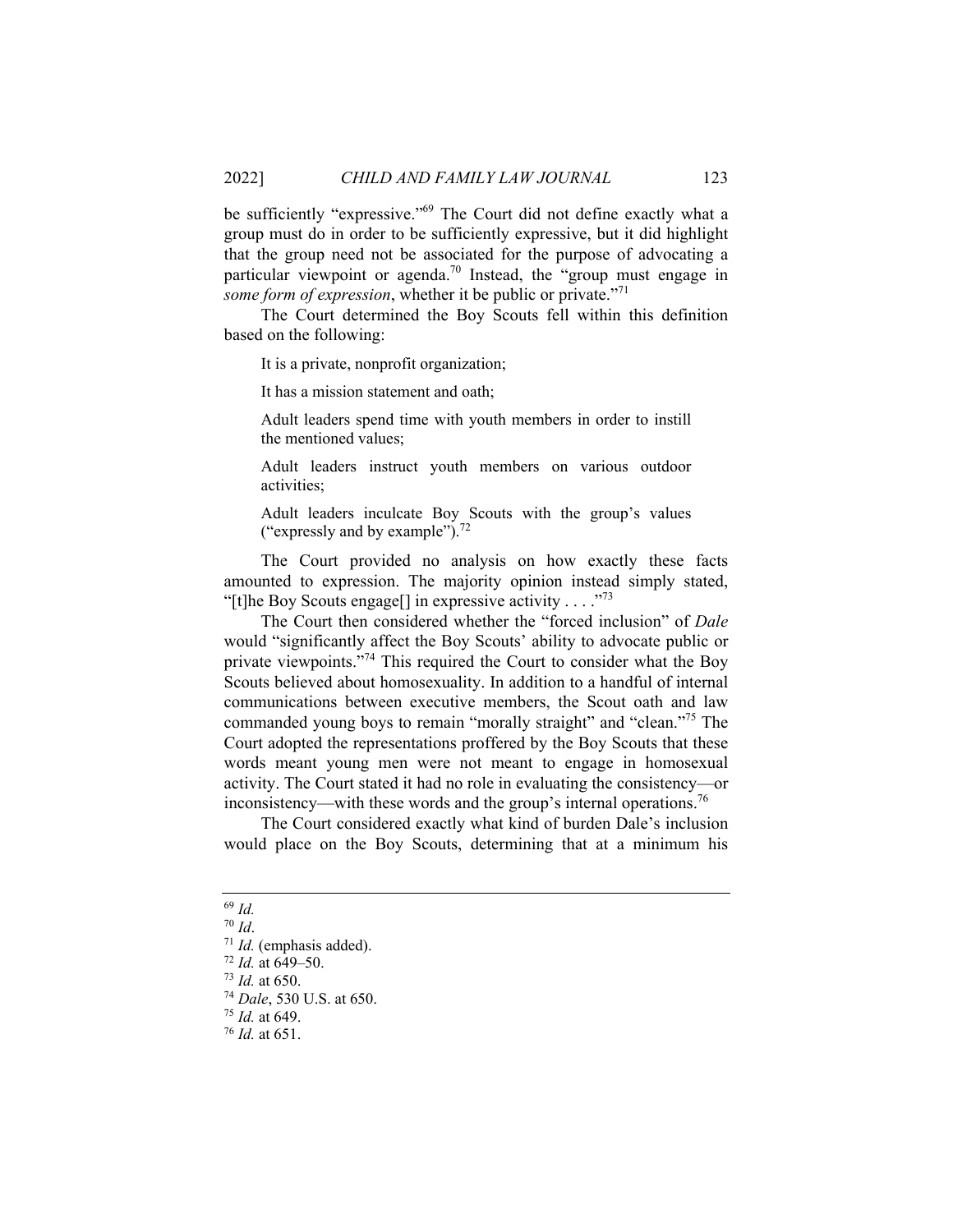presence would require the organization to send an implicit message condoning homosexual conduct.<sup>77</sup> It did not matter to the Court that the Boy Scouts were not associating to petition against homosexuality overtly.<sup>78</sup> Instead, the Court applied a rather deferential standard: "An association must merely engage in expressive activity that *could* be impaired in order to be entitled to protection."79 The Court rejected the argument that because heterosexual members could be gay allies the Scout message was inconsistent. $80$  According to the Court, expressive associations must not consist of individuals with homogenous views about every issue.<sup>81</sup> But in Dale's case, the public nature of his sexuality coupled with the Boy Scout's official policy were too incongruous to mandate inclusion, even under a state public accommodation law.82 The Court determined there was a distinct difference between a heterosexual person who supported gay rights wearing a Scout uniform and a homosexual person wearing a Scout uniform: the latter sent a "distinctly different message."83

*Dale* highlights two key points. First, expressive association rights are not limited to certain types of groups pursuing more traditional forms of free speech.84 While expressive association protections might be heightened for religious or political associations, the Court here extended the protection to a non-political, non-religious organization.<sup>85</sup> The Court provided clear guidance. First, there must simply be some form of expression from the association in order to enjoy the right of exclusion.<sup>86</sup> Second, the Court is deferential to an association's representations on

<sup>77</sup> *Id.* at 654 (Dale's presence in the Boy Scouts would, at the very least, force the organization to send a message, both to youth members and the world, that Boy Scouts accepts homosexual conduct as a legitimate form of behavior.).

<sup>78</sup> *Id.* at 655. 79 *Id.* (emphasis added). 80 *Dale*, 530 U.S. at 655. 81 *Id.*

<sup>82</sup> *Id.* at 655–56.

<sup>&</sup>lt;sup>83</sup> *Id.* ("The presence of an avowed homosexual and gay rights activist in an assistant scoutmaster's uniform sends a distinctly different message from the presence of a heterosexual assistant scoutmaster who is on record as disagreeing with Boy Scouts policy.").

<sup>84</sup> *Id*. at 655 ("First, associations do not have to associate for the 'purpose' of disseminating a certain message in order to be entitled to the protections of the First Amendment.").

<sup>85</sup> *Dale*, 530 U.S. at 650. 86 *Id.*at 648.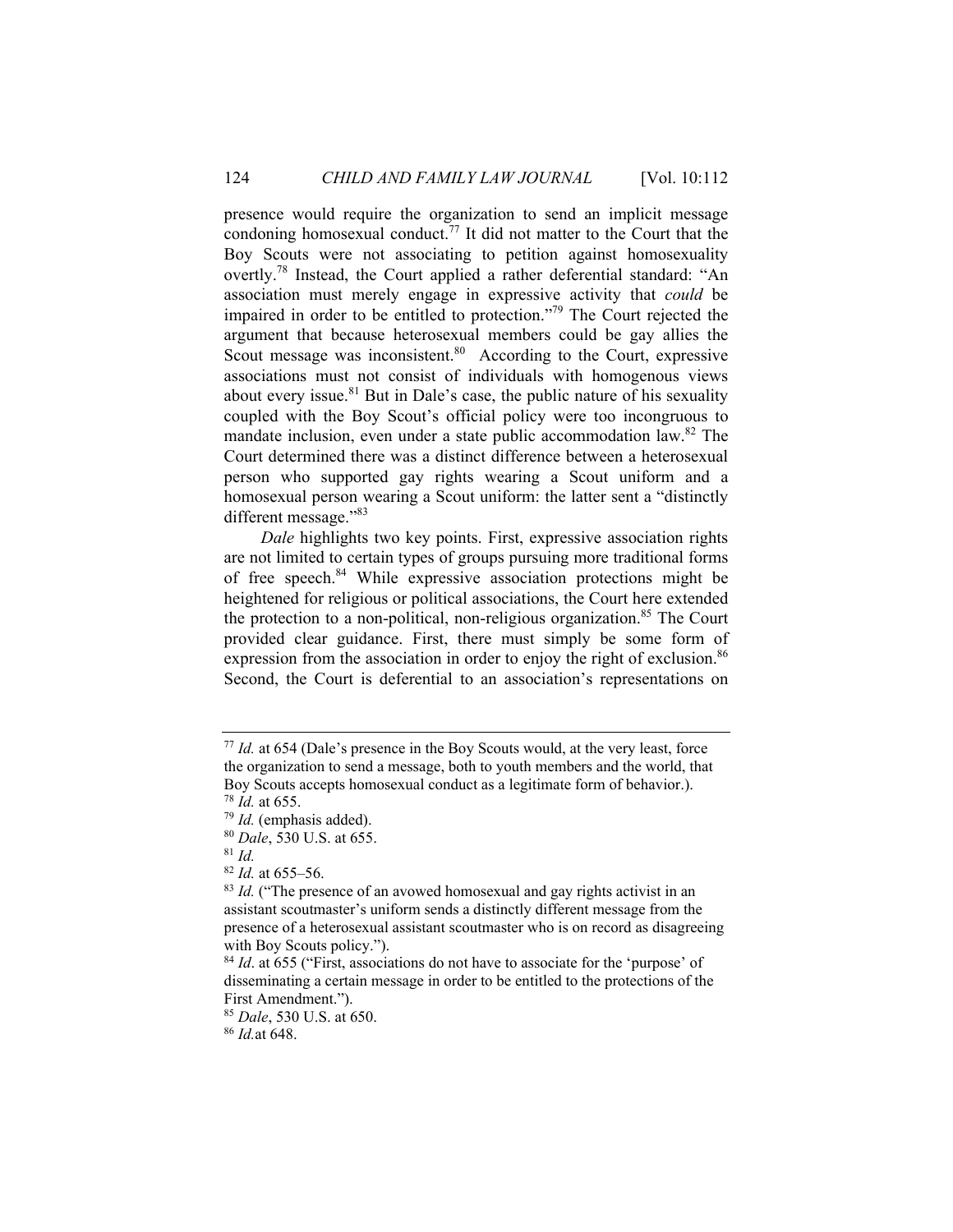what exactly their expression is.<sup>87</sup> Although Dale made strong, logical arguments about the contrary nature of the Boy Scout's official position on homosexuality, the Court refused to look behind the curtain and instead adopted the association's official position on its face.<sup>88</sup> In the context of divorce, this is important because *Dale* left the door open to include the marital relationship within the umbrella of expressive association *and* upheld a right of exclusion.

Conversely, in *Roberts v. United States Jaycees*, the Court denied exclusionary rights protection to the Jaycees.<sup>89</sup> The Minnesota chapters of the United States Jaycees admitted women as regular members for approximately ten years before the national organization threatened to revoke their charters.<sup>90</sup> Minnesota courts determined that the exclusion of women violated the Minnesota Human Rights Act, which forbade discriminatory practices in places of public accommodation on the basis of sex.91 Eventually, the national organization sued Minnesota claiming the anti-discrimination statute violated the organization's "constitutional rights of free speech and association" because requiring women be admitted to a traditionally all-male organization would substantially and directly interfere with their policies.<sup>92</sup> The Court of Appeals determined that Minnesota's statute violated the Jaycee's right to "select its members [as] protected by the *freedom of association* guaranteed by the First Amendment."<sup>93</sup>

The Supreme Court's analysis began by affirming that the freedom of association is protected "as a fundamental element of personal liberty."<sup>94</sup> The protection of associational freedoms is a derivate right, necessary to ensuring those rights central to the First Amendment—

<sup>&</sup>lt;sup>87</sup> *Id.* at 653 ("As we give deference to an association's assertions regarding the nature of its expression, we must also give deference to an association's view of what would impair its expression.").

<sup>88</sup> *Id*. at 651 ("[I]t is not the role of the courts to reject a group's expressed values because they disagree with those values or find them internally inconsistent.").

<sup>&</sup>lt;sup>89</sup> *Roberts*, 468 U.S. at 612.<br><sup>90</sup> *Id.* at 614–17.<br><sup>91</sup> *Id.* at 615.<br><sup>93</sup> *Id.* at 616–17 (quoting U.S. Jaycees v. McClure, 709 F.2d 1560, 1570 (8th Cir. 1983)) (emphasis added).

<sup>94</sup> *Id.* at 618.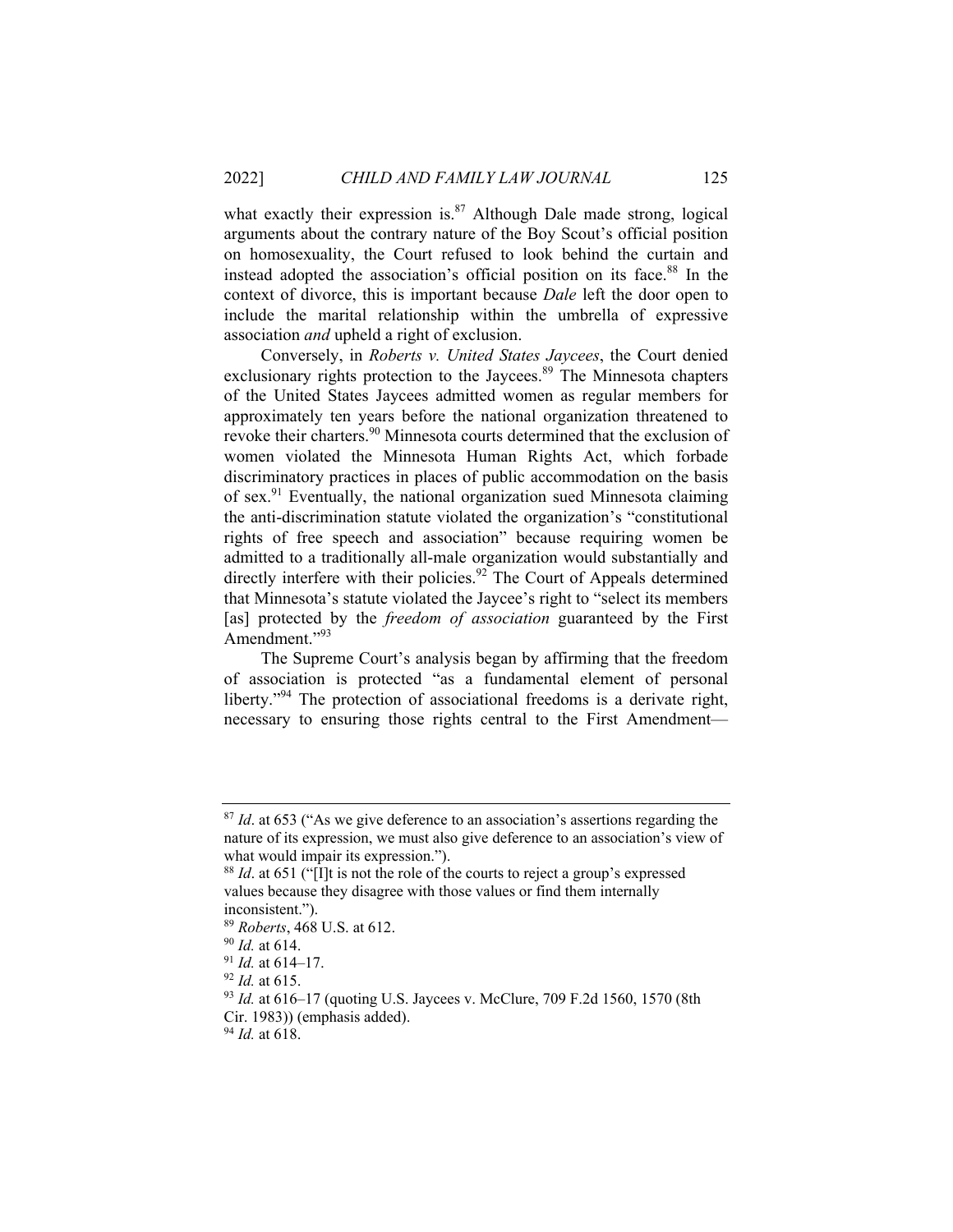"speech, assembly, petition for redress of grievances, and the exercise of religion"—are protected from government infringement.<sup>95</sup>

The Court then considered whether the Jaycees, as an organization, was protected by the guarantee of expressive association rights.<sup>96</sup> The Court determined this case implicated expressive association rights because "of the various protected activities in which the Jaycees engage[d].  $\ldots$   $\cdot$ <sup>97</sup>. While the majority did not provide analysis on what exactly made the Jaycees organization subject to expressive association protections, the Court did discuss the following:

The Jaycees is a non-profit organization;<sup>98</sup>

 The group pursued "educational and charitable purposes" as a civic organization;  $99$ 

There were bylaws establishing membership requirements (allowing only men to become full members); $100$ 

Members had to pay dues and fees;<sup>101</sup>

The national offices made available "*to members* . . . travel accessories, casual wear, pins, awards, and other gifts."102

The Court then analyzed to what extent the Minnesota antidiscrimination statute infringed on the Jaycee's expressive association rights. The Court acknowledged that there are many ways in which a state may infringe on these rights, such as imposing penalties, withholding government benefits, requiring disclosure of membership, or interfering with the internal organization of the group.<sup>103</sup> However, the Court categorized forced inclusion as the clearest example of intrusion into an association's internal structure, stating plainly: "Freedom of

- 
- <sup>96</sup> *Id.* at 622. 97 *Id.*
- 

<sup>100</sup> *Id.* at 613. 101 *Roberts*, 468 U.S. at 613.

<sup>102</sup> *Id.* at 614 (emphasis added). 103 *Id.* at 622–23.

<sup>95</sup> *Roberts*, 468 U.S. at 618, 622 ("The Constitution guarantees freedom of association of this kind as an indispensable means of preserving other individual liberties.") ("We have long understood as implicit in the right to engage in activities protected by the First Amendment, a corresponding right to associate with others in pursuit of a wide variety of political, social, economic, educational, religious, and cultural ends.").

<sup>98</sup> *Id.* at 612. 99 *Id.*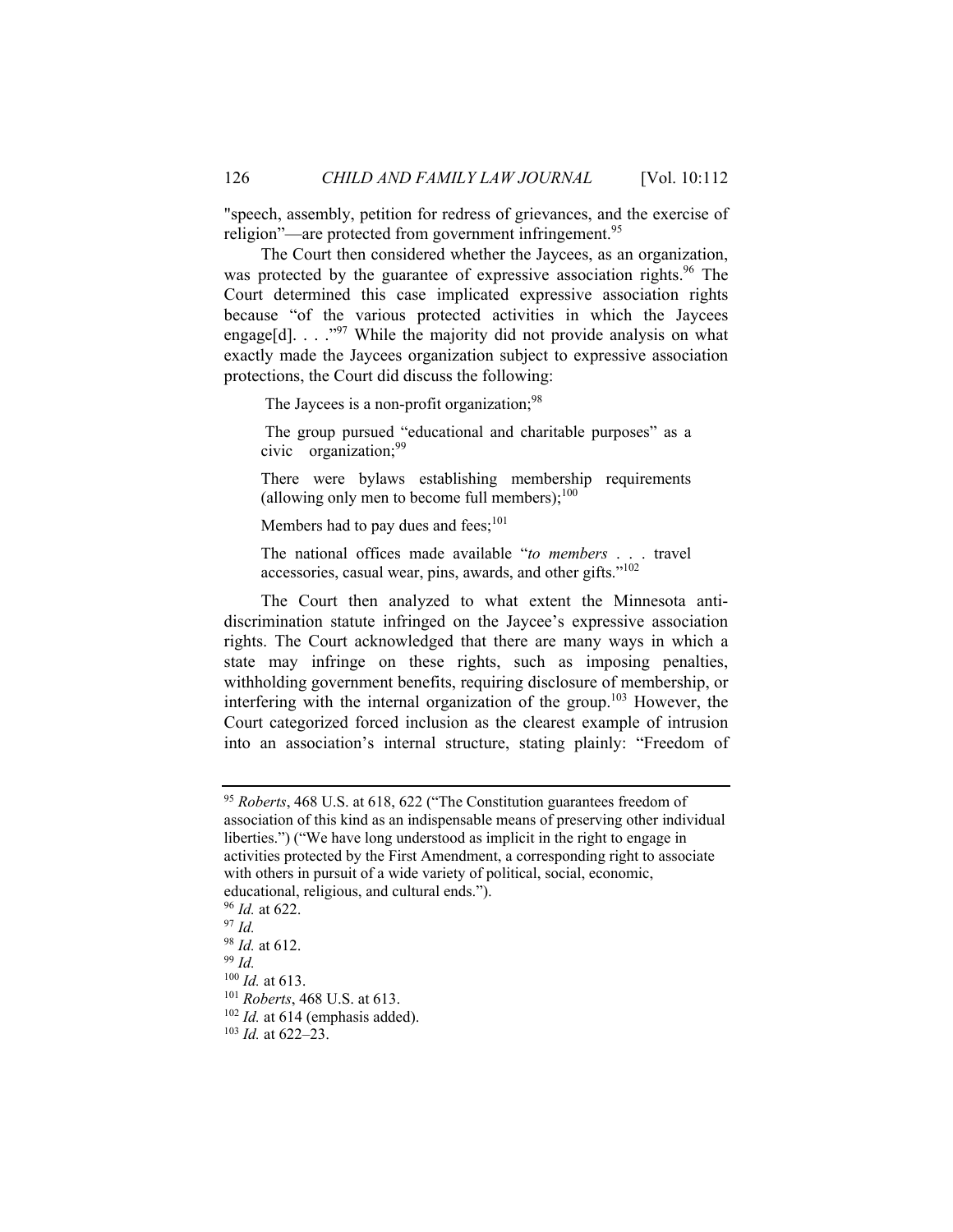association . . . plainly presupposes a freedom *not* to associate."104 Recognizing that there are limitations to these freedoms, the Court also provided potential justifications for when a state might legitimately involve itself in an association's activities: government intrusion "may be justified by regulations adopted to serve compelling state interests, unrelated to the suppression of ideas, that cannot be achieved through means significantly less restrictive of associational freedoms."<sup>105</sup>

Ultimately, the Court was not convinced that forced inclusion of women in the Jaycees impermissibly burdened the group's expressive rights.106 In part, because the Jaycees failed to show that the mere presence of women as full voting members would "impede[] the organization's ability to engage in . . . protected activities or to disseminate its preferred views."<sup>107</sup> Inclusion of women, in short, would not affect the civic pursuits of the organization.<sup>108</sup> Moreover, the organization had a long history of allowing women to participate in all of its activities, just without the membership designation.<sup>109</sup>

A third case, *Dallas v. Stanglin*, provides a limit, so to speak, on how far the Court is willing to extend expressive associational protections. In *Dallas*, the Court did not extend expressive associational protections to patrons of a dance hall.<sup>110</sup> The dance hall owner challenged a Dallas city ordinance that restricted access to certain dance halls based

<sup>109</sup> *Id.* ("Moreover, the Jaycees already invites women to share the group's views and philosophy and to participate in much of its training and community activities. Accordingly, any claim that admission of women as full voting members will impair a symbolic message conveyed by the very fact that women are not permitted to vote is attenuated at best.").

110 Dallas v. Stanglin, 490 U.S. 19, 24 (1989) ("These opportunities might be described as 'associational' in common parlance, but they simply do not involve the sort of expressive association that the First Amendment has been held to protect. The hundreds of teenagers who congregate each night at this particular dance hall are not members of any organized association; they are patrons of the same business establishment. Most are strangers to one another, and the dance hall admits all who are willing to pay the admission fee.").

<sup>&</sup>lt;sup>104</sup> *Id.* at 623 (emphasis added).<br><sup>105</sup> *Id.* 106 *Id.* at 627.<br><sup>107</sup> *Roberts*, 468 U.S. at 627.<br><sup>108</sup> *Id.* ("The [anti-discrimination statute] requires no change in the Jaycees' creed of promoting the interests of young men, and it imposes no restrictions on the organization's ability to exclude individuals with ideologies or philosophies different from those of existing members.").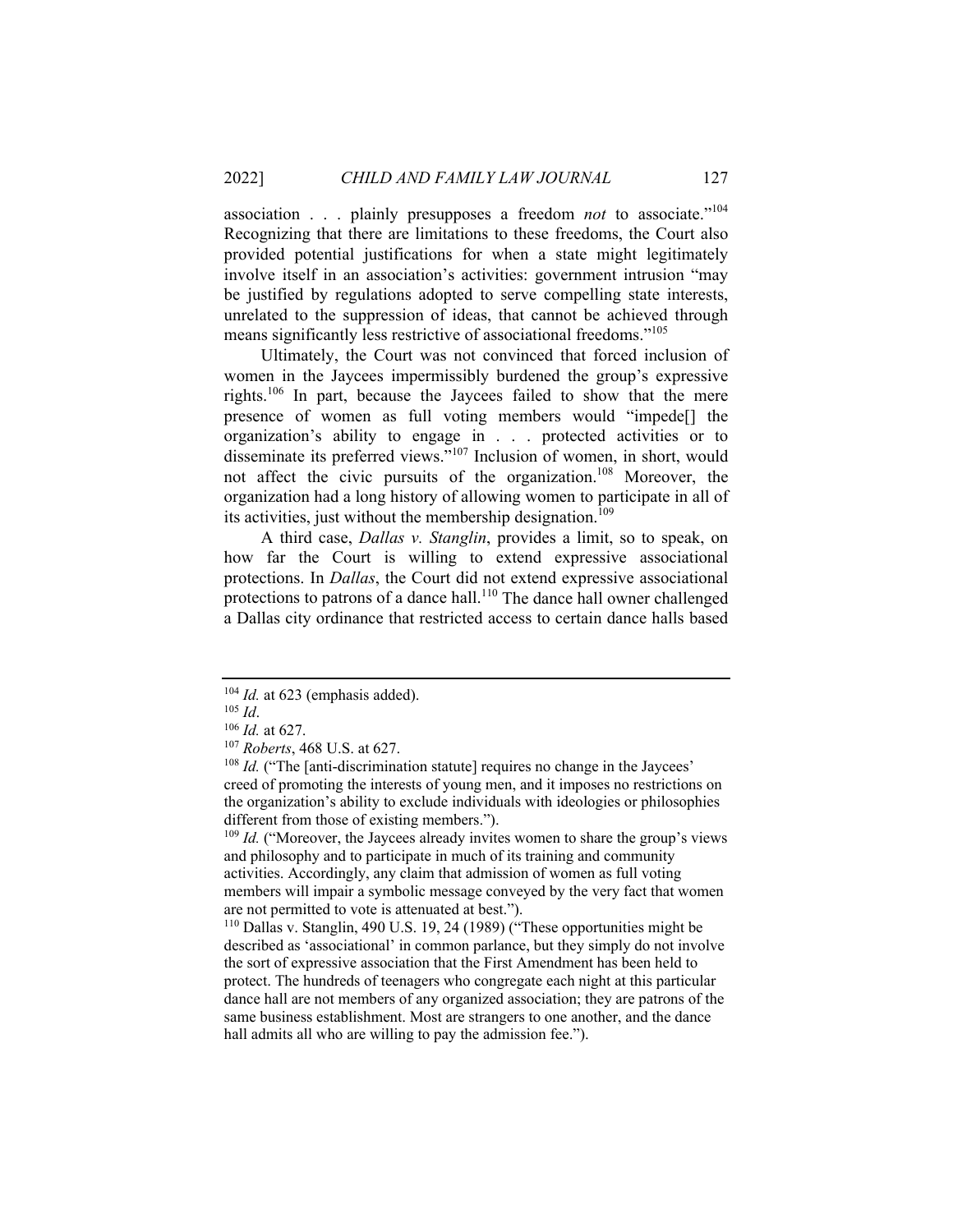on age and time of day.<sup>111</sup> The owner claimed the ordinance violated (among other things) the First Amendment rights of minors to associate.112 The Texas Court of Appeals determined the ordinance violated a minor's First Amendment associational rights (as to the age restriction) based on a "fundamental right of '*social* association.'"113 The court argued that rational basis scrutiny was inappropriate, and the ordinance failed to satisfy the higher burden of strict scrutiny.<sup>114</sup>

The Supreme Court began by identifying the right at issue; it disagreed with the Texas Court of Appeals in finding an associational right implicated. Citing to *Roberts*, the Court found that the minors who frequented the dance hall were not in any kind of associational relationship—expressive or otherwise.<sup>115</sup> Integral to this finding was the sheer number of teenagers involved on any given night, the fact that many of them were strangers to one another, and the strongest connection among them was that they were patrons of the same business.116 Moreover, the dance hall had only two requirements: (1) fall within the ordinance's age requirements and  $(2)$  pay the admission fee.<sup>117</sup>

After finding error in the analysis of the First Amendment right of association in relation to these facts, the Court went on to evaluate the appropriate standard of scrutiny.<sup>118</sup> Because there was no First Amendment right at issue, the Court determined rational basis scrutiny was appropriate (as an age-based category under the Equal Protection clause) and upheld the ordinance.<sup>119</sup>

Combining these three precedential cases, it is clear the first question is whether the association is sufficiently expressive in order to enjoy First Amendment protections. If the association is expressive, the

<sup>117</sup> *Id.* at 24–25. 118 *Id.* at 25. 119 *Id.* at 25–26, 28.

<sup>&</sup>lt;sup>111</sup> *Id.*at 22.<br><sup>112</sup> *Id.* at 23 (emphasis added).

<sup>&</sup>lt;sup>114</sup> *Id.* at 22–23.<br><sup>115</sup> *Id.* at 24.<br><sup>116</sup> *Dallas*, 490 U.S. at 24–25 ("These opportunities might be described as 'associational' in common parlance, but they simply do not involve the sort of expressive association that the First Amendment has been held to protect. The hundreds of teenagers who congregate each night at this particular dance hall are not members of an organized association; they are patrons of the same business establishment. Most are strangers to one another, and the dance hall admits all who are willing to pay the admission fee.").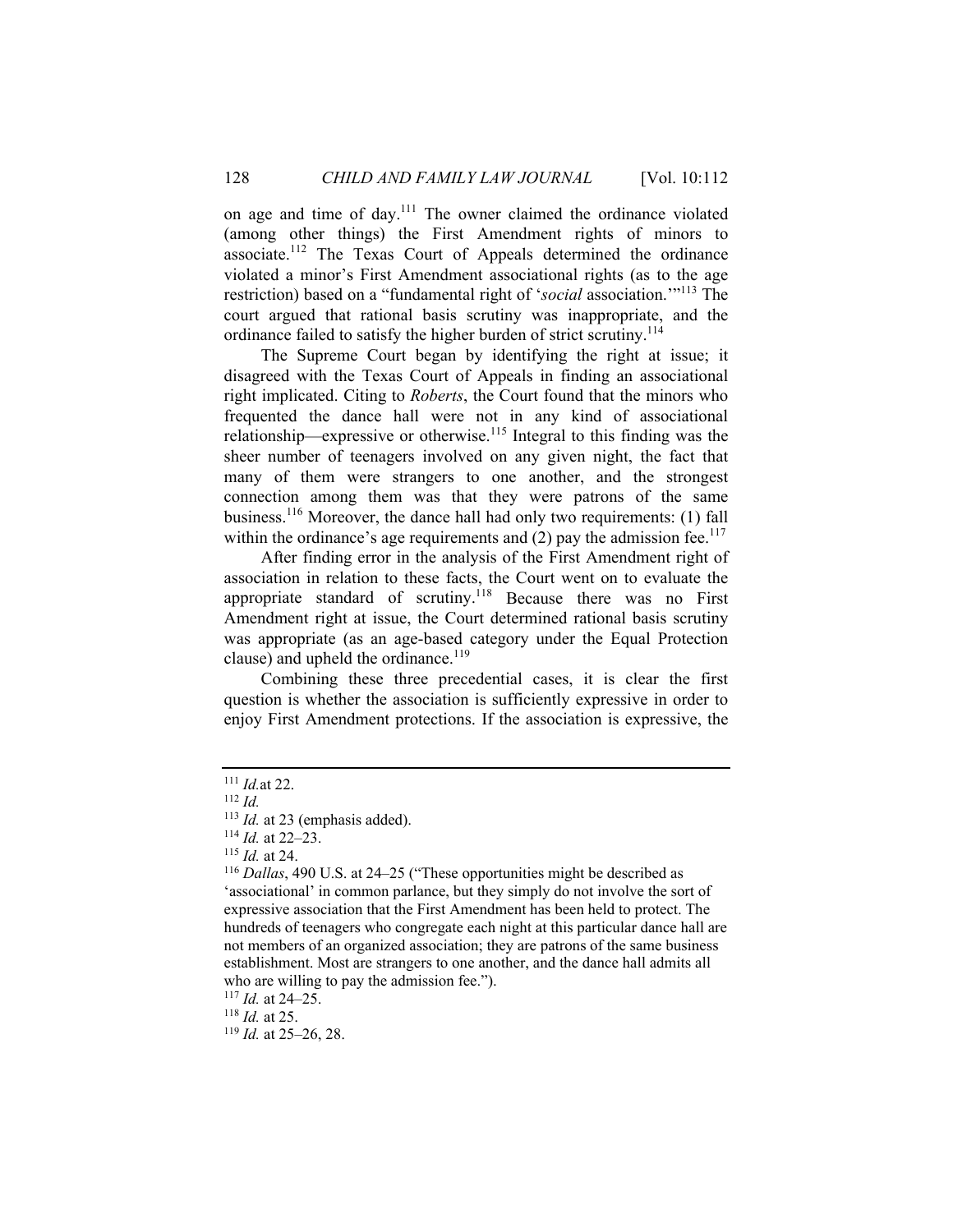next question is whether the forced inclusion of certain members would impermissibly affect the expression. Although *Roberts* yielded a different result than *Dale*, the key difference is in the question of *how* forced inclusion would affect the association's expression. The Court based their rejection of the Jaycees' argument that forced inclusion of women would affect the association's expression on the fact that the Jaycees knowingly allowed women to participate in all of their functions, just without official membership.<sup>120</sup> The Boy Scouts, however, had (ostensibly) not let openly homosexual people join their organization.<sup>121</sup>

In the context of divorce, this analysis is crucial. If the marital relationship falls within the ambit of protection for expressive association, then how does the forced inclusion of parties to that association affect their desired message? The next section addresses both issues and presents the argument that the marital relationship falls within the Court's parameters of an expressive association, and like *Dale*, forced inclusion would violate the associational rights protected by the First Amendment.

#### *C. Freedom of Expressive Association and Divorce*

Of course, the first question is whether the divorce is sufficiently expressive to bring it within the umbrella of First Amendment protections. The analysis must recognize that divorce is predicated upon the existence of a marital relationship. If the act of getting married, or the marital relationship, are at all expressive, then their inverse—getting a divorce and being divorced—are as well.

First, marriage is a form of expressive association because it encompasses many of the types of activities and aims the Supreme Court, Fourth Circuit, and North Carolina courts have considered sufficiently expressive in the past.

In *Dale*, the Court noted that the Boy Scouts are a private organization that established their own rules, oaths, and membership requirements.122 Similarly, the Fourth Circuit made note of the same characteristic when evaluating the expressive rights of a college fraternity.<sup>123</sup> Conversely, the Court ruled that mere attendance at a public dance hall did not create expressive associational rights between

<sup>120</sup> *Roberts*, 468 U.S. at 627. 121 *Dale*, 530 U.S. at 644, 675.

<sup>&</sup>lt;sup>122</sup> *Id.* at 649–50.<br><sup>123</sup> Iota Xi Chapter Of Sigma Chi Fraternity v. Patterson, 566 F.3d 138, 146–47 (2009).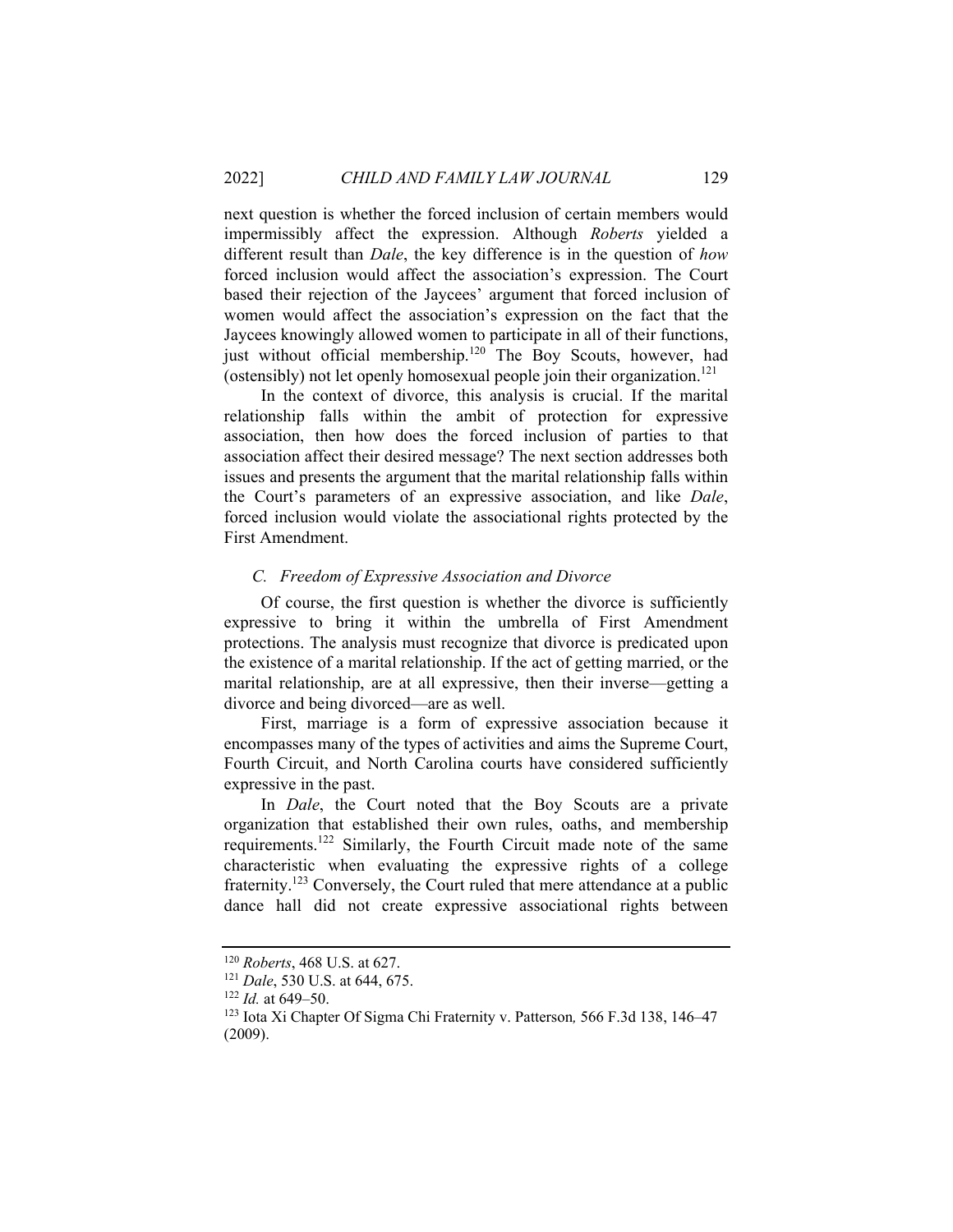patrons.124 Marital relationships are perhaps the most private human relationship of all. The Court's consideration of private versus public organization weighs in favor of finding expressive associational rights for the marital union.

The Court in *Dale* also considered the Boy Scout oath in its evaluation of the group's right to expressive association.<sup>125</sup> While the Court did not explain exactly how the oath weighed in favor of declaring the Boy Scouts an expressive association, several inferences can be drawn. First, an oath is an actual expression in and of itself. Individuals within the association tend to take the same oath adopted by the association. Second, these oaths serve as the standards for conduct while participating as a member. Likewise, married couples make vows to one another during a marriage ceremony. These vows also tend to serve as a framework for what each partner promises to the other during the marriage: loyalty, support, fidelity, or encouragement. The presence of an oath—one that unites the individual members to the identity of the association—is powerful evidence that the association is expressive. It signals that the individual members of the body ascribe to the vision of the whole. Marital vows signal the same adoption of a unified body between the members.

Outward expression of membership was also part of the Court's analysis in *Roberts* and *Dale*. 126 In *Roberts*, the Court identified that members of the Jaycees wore lapel pins and other accouterment that were only available to full-fledged members.<sup>127</sup> In *Dale*, the Court placed significant weight on the idea that the mere presence of Dale wearing a Boy Scout *uniform* would affect the group's expression.<sup>128</sup> These points highlight that the outward representation of membership in an association helps further the expression of the association. For example, boys wear Boy Scout uniforms but girls do not.<sup>129</sup> This helps further the

<sup>124</sup> *Stanglin,* 490 U.S. at 24–25. 125 *Dale,* 530 U.S. at 650.

<sup>&</sup>lt;sup>126</sup> Dale, 530 U.S. at 656; *Roberts*, 468 U.S. at 614.<br><sup>127</sup> *Roberts*, 468 U.S. at 614.<br><sup>128</sup> Dale, 530 U.S. at 656.<br><sup>129</sup> See generally, SCOUTS Youth 11-17 years old: Ready to Join?, BOY SCOUTS OF AM., https://www.scouting.org/scoutsbsa/ (last visited Apr., 9, 2022) (At least at the time *Dale* was decided this was true; since that Court opinion, the Boy Scouts of America have allowed female Scouts to join. The website provides that "[f]or the first time in its 100+ year history, the iconic program of the Boy Scouts of American is open to young women as well as young men, all of whom will have the change to earn Scouting's highest rank, Eagle Scout."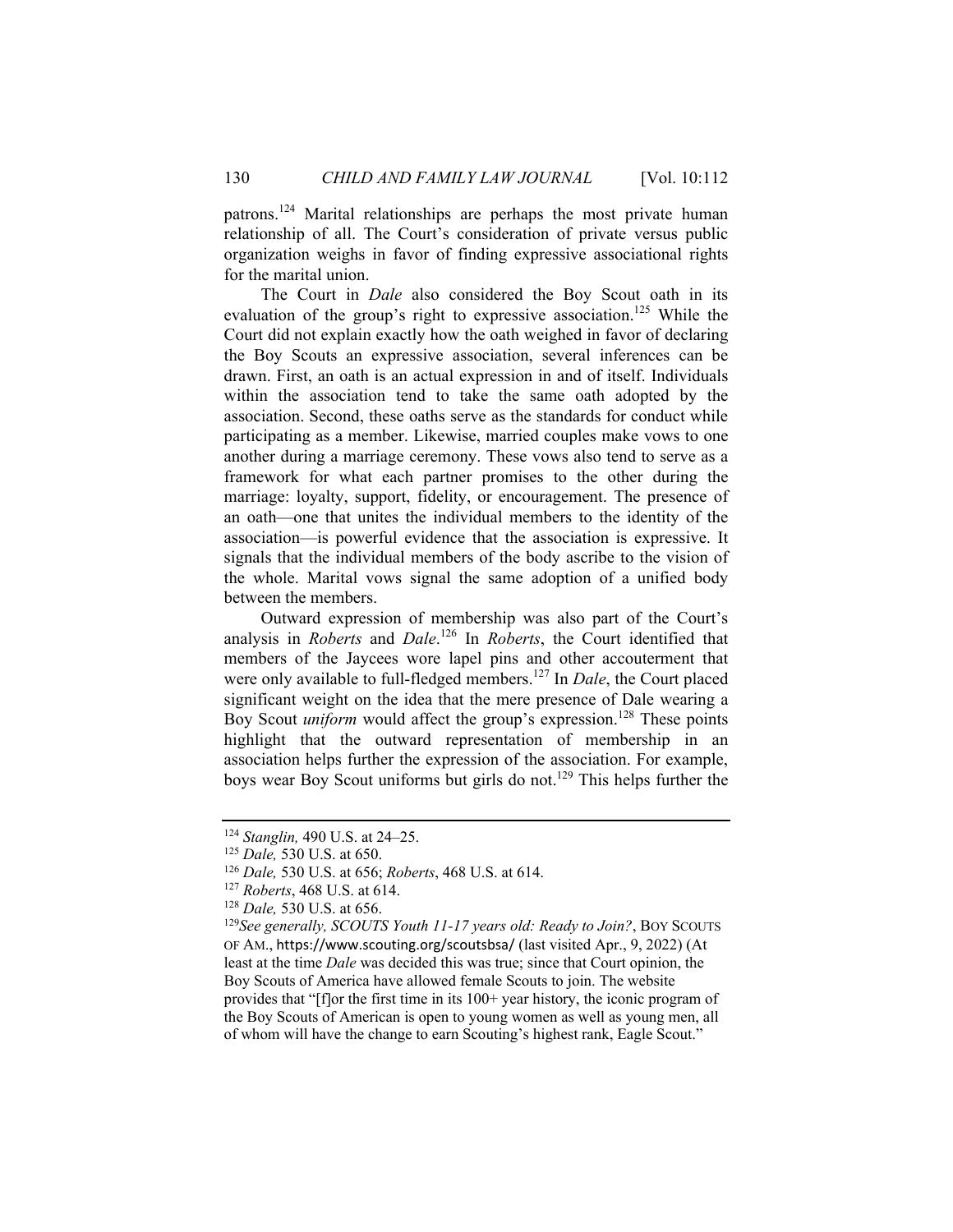association's expression that it existed to develop boys, not girls. In most cultures, people outwardly represent their marital status by wearing (or not wearing) marital accessories. In in the United States, the tradition takes the form of wearing a wedding band on the left-hand ring finger. This outward representation expresses, without the need for any spoken words, the following: I am married and am not romantically available.

 There are other expressions somewhat unique to the marital relationship. The first is that culturally, the married couple may start collectively representing themselves in public as "The Smith's" or "The Wellington Family." In heterosexual couples, it is still culturally common for wives to adopt their husband's last name. This is also true for women who use the title "Missus" instead of "Miss." Each of these changes colloquially or officially signal that not only does the marital relationship exist, but that the person is a member of it. This signal carries certain societal expectations, private expectations, and legal benefits and obligations.

Interestingly, the courts above did not explicitly consider the pursuits of the various associations. The Court in *Dale* even explicitly denied that a group must be of a particular pursuit to enjoy expressive association protections.130 Regardless, in analyzing whether a group is sufficiently expressive to bring it within these protections, the group's end goal is seemingly less relevant than the aforementioned considerations.

These considerations (privacy, vows / oaths, and outward expression of membership) that brought the Boy Scouts and the Jaycee's within the protections of expressive association are equally applicable to the marital relationship. The expression is this: *I am part of a marital union and am no longer romantically available. I uphold the marital vows I took to my spouse.*

Divorce is the inverse of this expressive association. In seeking a divorce, a party expresses their desire to no longer be bound by the vows once expressed. They stop wearing marital accouterment, change names, and send a different message: *I am no longer part of a union and may be romantically available.* A divorce is more than a resumption of being single, and it requires more than simply removing oneself from a committed partner. It requires the dissolution of a legally binding relationship. The sheer number of substantial changes that take effect

But prior to this change, because girls could not become members of the Boy Scouts, they could not wear Scout uniforms. Now they can.). 130 *Dale,* 530 U.S. at 648.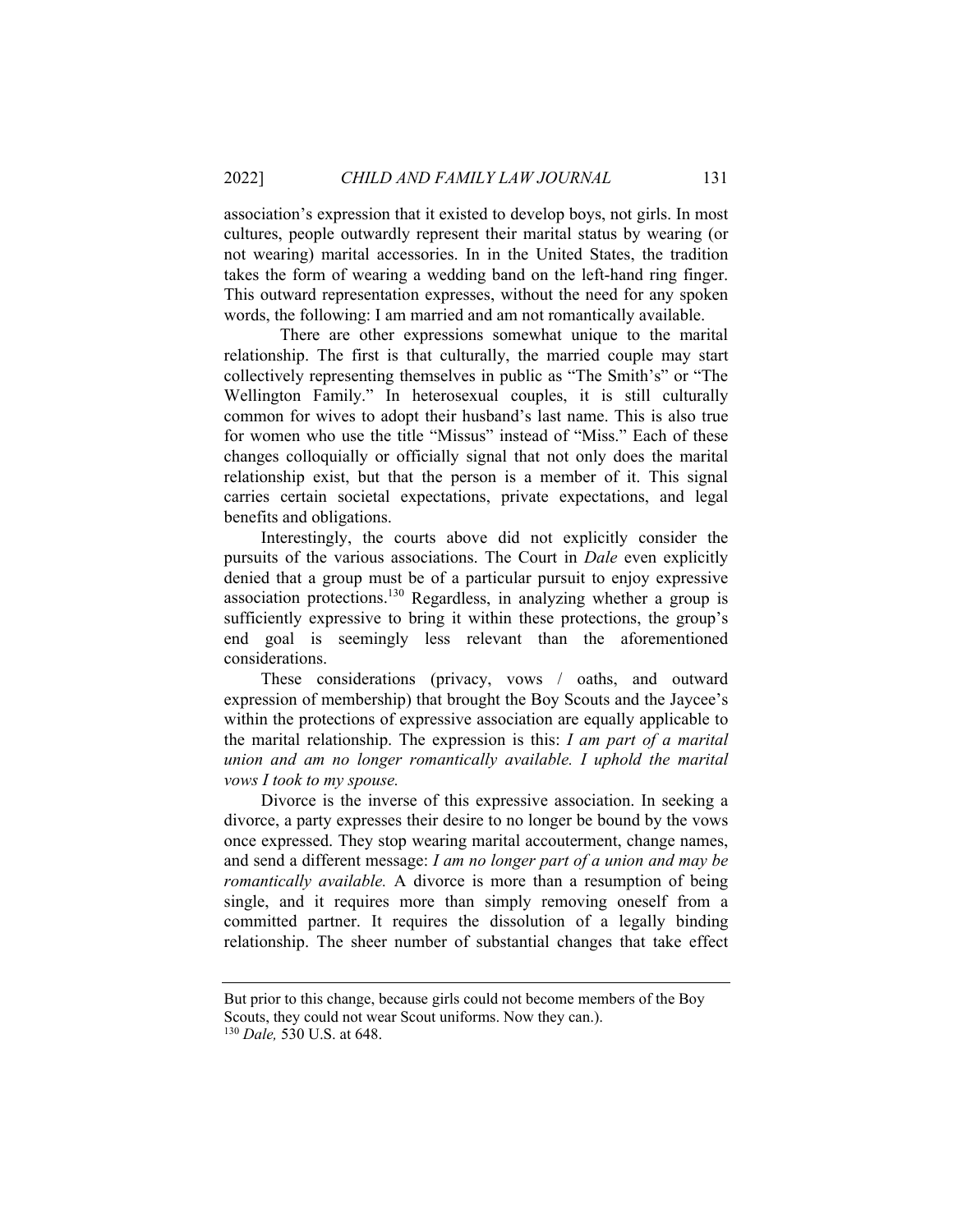upon a divorce (in terms of default legal rules and societal expectations) make it more than a simple break-up. It is the dismantling of a union.

*D. North Carolina's Divorce Law Infringes on the Freedom of Expressive Association Because it Impermissibly Forces Inclusion* 

#### *E. What are the Potential Limits to Expressive Association Rights?*

#### FREEDOM OF INTIMATE ASSOCIATION

In addition to protecting the freedom of expressive association, the First Amendment also protects an individual's freedom of intimate association.139 This section explores what intimate association is, how the Court has approached intimate association issues, how divorce falls within this jurisprudential framework, and how North Carolina's laws violate this right.

#### *A. Freedom of Intimate Association Defined*

The source of the right to intimate association is not perfectly clear, but scholars argue it stems from the Court's jurisprudence in *Griswold v. Connecticut* and *Lawrence v. Texas*. 140 More importantly, the Court has since expressly provided that the right of association takes two forms: expressive and intimate.<sup>141</sup>

In *Griswold*, the Court created a "penumbra" of privacy rights that gave legal scholars ample fodder to craft decades worth of law review articles.142 On the narrow issue of intimate association as a protection provided by the First Amendment though, the Court provided some clearer guidance. The Court first acknowledged that associational freedoms are rights peripheral to the First Amendment.<sup>143</sup> This means that while the First Amendment may not explicitly use the word "associate," an association between individuals is often necessary to ensure citizens enjoy the full exercise of their First Amendment rights.

*CENTURY*, 16 GEO. MASON U. CIV. RTS. L. J. 269, 270 (2006). 141 *Roberts*, 468 U.S. at 617-18; *See also* Willis v. Town of Marshall, N.C., 426

<sup>&</sup>lt;sup>139</sup> *Roberts*, 468 U.S. at 617–18.<br><sup>140</sup> *See* Kenneth L. Karst, *THE FREEDOM OF INTIMATE ASSOCIATION*, 89 YALE L. J. 624, 624-25 (1980); *See also* Nancy Catherine Marcus, *THE FREEDOM OF INTIMATE ASSOCIATION IN THE TWENTY FIRST* 

F.3d 251, 258 (4th Cir. 2005).

<sup>&</sup>lt;sup>142</sup> *Griswold*, 381 U.S. at 485–86.<br><sup>143</sup> *Griswold*, 381 U.S. at 483 (citing *NAACP*, 357 U.S. at 462).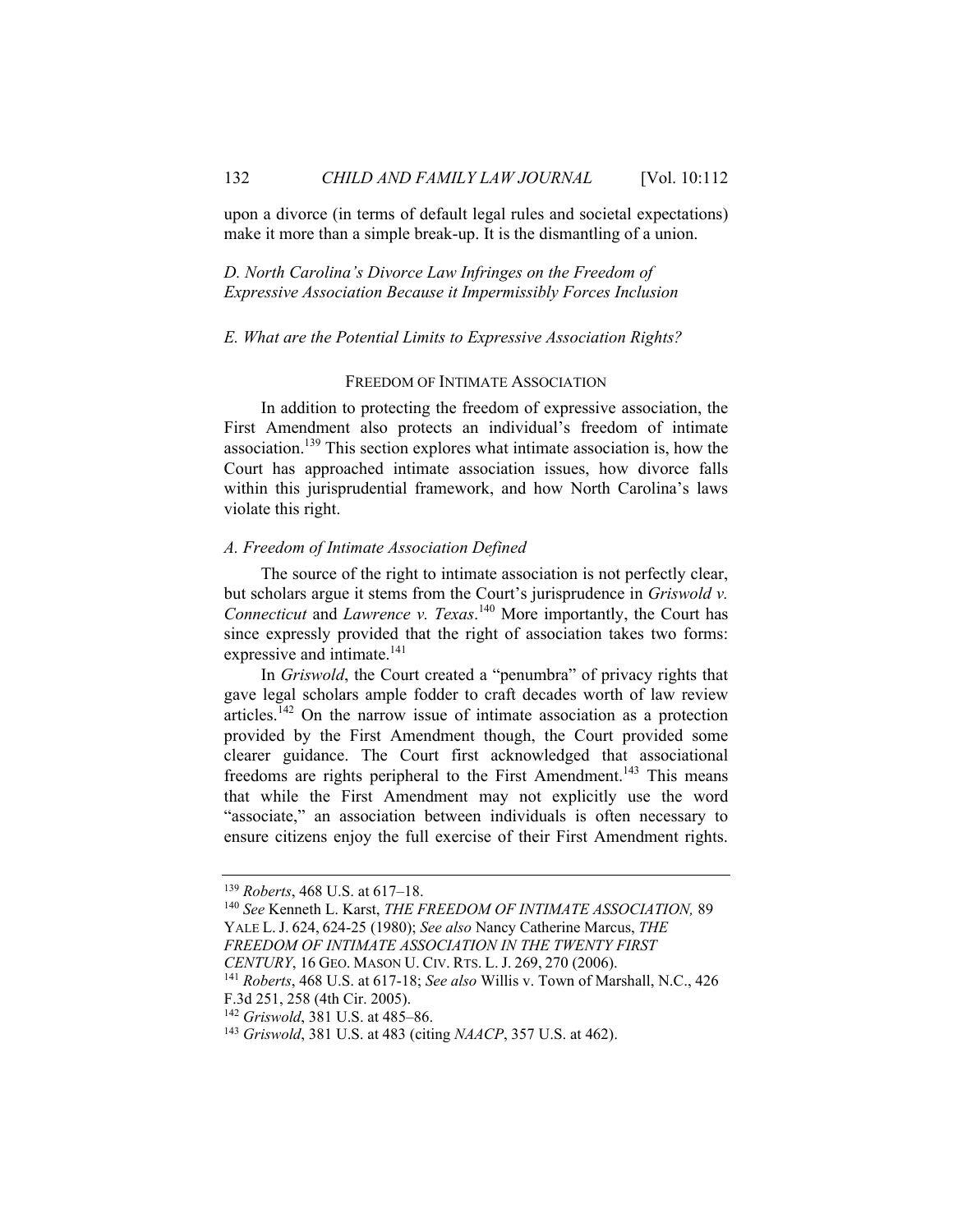For example, individuals who want to assemble or petition the government must be able to communicate among one another in order to assemble and organize a petition. At times, intimate associations are also necessary to allow citizens to enjoy the full exercise of their First Amendment rights in areas like religion.<sup>144</sup>

But as for the marital relationship, the Court has been quick to acknowledge it falls in a category of its own because of its history, tradition, and importance to society at large.<sup>145</sup> The language of the Court in *Griswold* is almost poetic: "We deal with a right of privacy older than the Bill of Rights—older than our political parties, older than our school system. *Marriage is . . . intimate* to the degree of being sacred. It is an association that promotes a way of life, not causes."<sup>146</sup>

The source of intimate association rights under the First Amendment in *Lawrence* is more difficult to draw because the Court considered Texas's anti-sodomy law in light of a challenge to the Fourteenth Amendment.<sup>147</sup> In fact, the opinion never mentions the First Amendment by name. However, the Court rightly discusses the sexual relationship at issue as one of "intimate conduct."148 Even though the merits of the case did not address First Amendment challenges to intimate association, the Court recognized where consensual sexual conduct is at stake, the issue is clearly one of *intimacy*.<sup>149</sup> This is especially important because the parties in *Lawrence* were not married.<sup>150</sup> They simply engaged in consensual, sexual conduct.<sup>151</sup> Marriage is an association that encompasses more than just sexual conduct. If sex alone is sufficient to bring a relationship within the ambit of intimate association protections, then marriage exceeds that threshold.

The Court in *Roberts* expressly recognized the existence of the right to intimate association for the first time.<sup>152</sup> In doing so, it provided

<sup>&</sup>lt;sup>144</sup> *Roberts*, 468 U.S. at 618.<br><sup>145</sup> *Obergefell*, 576 U.S. at 656 ("From their beginning to their most recent page, the annals of human history reveal the transcendent importance of marriage."); *Griswold*, 381 U.S. at 486.

<sup>&</sup>lt;sup>146</sup> *Griswold*, 381 U.S. at 486 (emphasis added).<br><sup>147</sup> Lawrence v. Texas, 539 U.S. 558, 563–64 (2003).<br><sup>148</sup> *Id.* at 564.<br><sup>149</sup> *Id.* 

<sup>&</sup>lt;sup>150</sup> Although the Court did not itemize this point, at the time marriage was not available to same-sex couples. Therefore, the men involved in this case were not married to one another.

<sup>151</sup> *Lawrence,* <sup>539</sup> U.S. *at* 578. 152 *Roberts*, 468 U.S. at 617–18.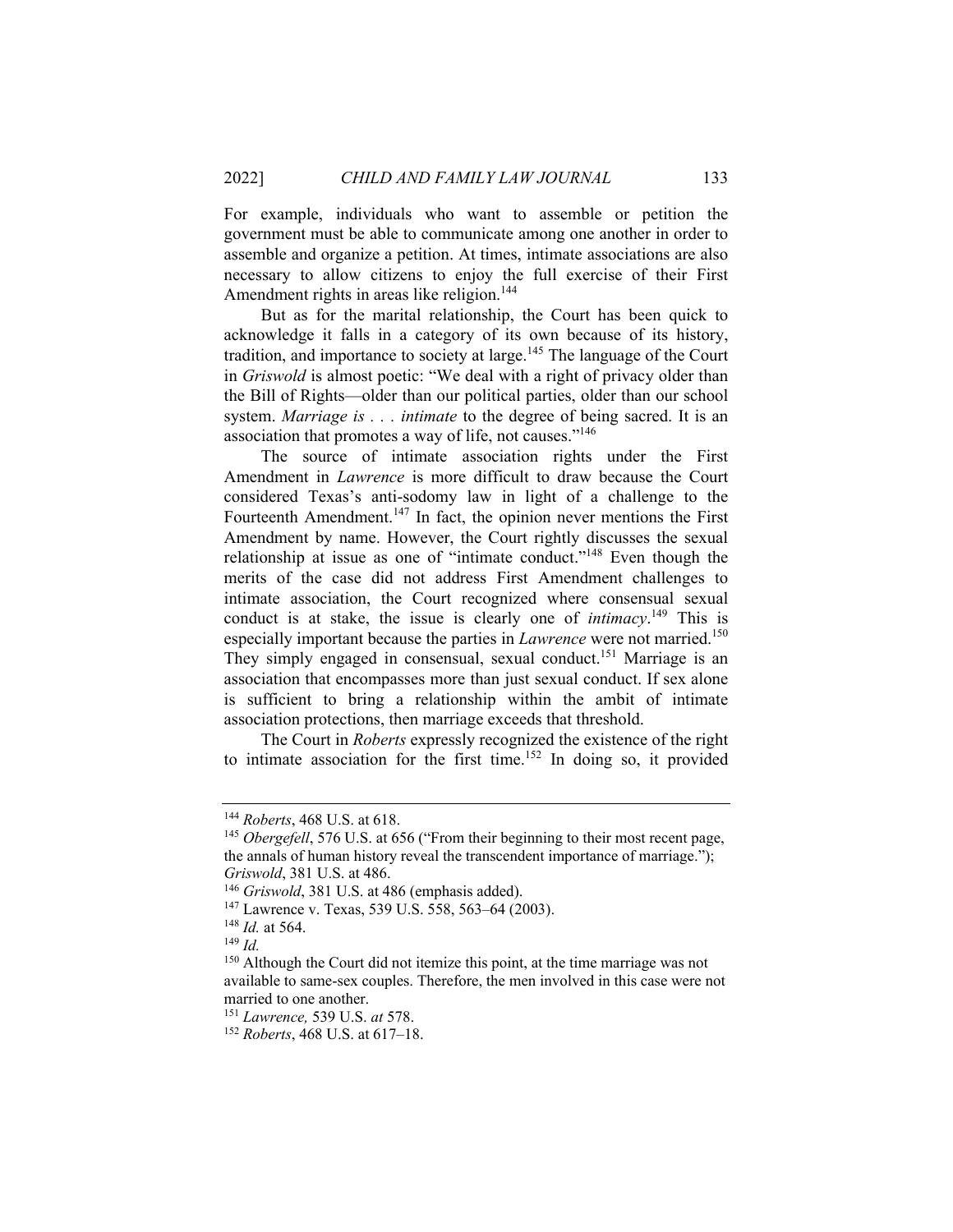attributes lower courts should consider when determining whether an association is sufficiently intimate to secure it "against undue intrusion by the State."153 The attributes of an intimate association are: "relative smallness, a high degree of selectivity in decisions to begin and maintain the affiliation, and seclusion from others in critical aspects of the relationship."154 Justice Brennan all but conclusively placed familial relationships and marriage within the realm of intimate association.<sup>155</sup> "The personal affiliations that exemplify these considerations, and that therefore suggest some relevant limitations on the relationships that might be entitled to this sort of constitutional protection, are those that attend the creation and sustenance of a family—*marriage*."156 Although the Court did not consider intimate association in *Roberts*, the framework above is still instructive.

More recently, the North Carolina Court of Appeals considered a challenge to the State's adherence to heart balm torts as a violation of First Amendment intimate associational rights. Although the court did not provide a clear definition of intimate association, it did find that "facing liability for engaging in intimate sexual relations . . . *can* implicate the First  $\dots$  Amendment right  $\lceil \cdot \rceil$  to  $\dots$  expression."<sup>157</sup>

To be sure, the Court's jurisprudence on intimate associational rights is not abundantly clear. There is no definition or elemental test to apply to determine whether an association is intimate such that it enjoys constitutional protections. It is sufficient to say, for the purposes of this comment, that marriage does fall within whatever definition the Court may apply because of *Griswold*, *Lawrence,* and *Roberts*. The next section considers how the Court approached issues of intimate association in the past.

#### *B. Freedom of Intimate Association Applied*

There are few cases that interpret the right of intimate association, and even fewer that do so under a challenge to the First Amendment. However, an overview of the cases provides a similar framework: where there is an intimate association, it is afforded constitutional protections.

In *Griswold v. Connecticut*, the Court considered legislation passed in Connecticut that made it illegal for citizens to use contraceptives and

<sup>153</sup> *Id.*

<sup>154</sup> *Id.* at 620. 155 *Id.* at 619–20(emphasis added). 156 *Id.* at 619 (emphasis added). 157 *Malecek*, 804 S.E.2d at 597.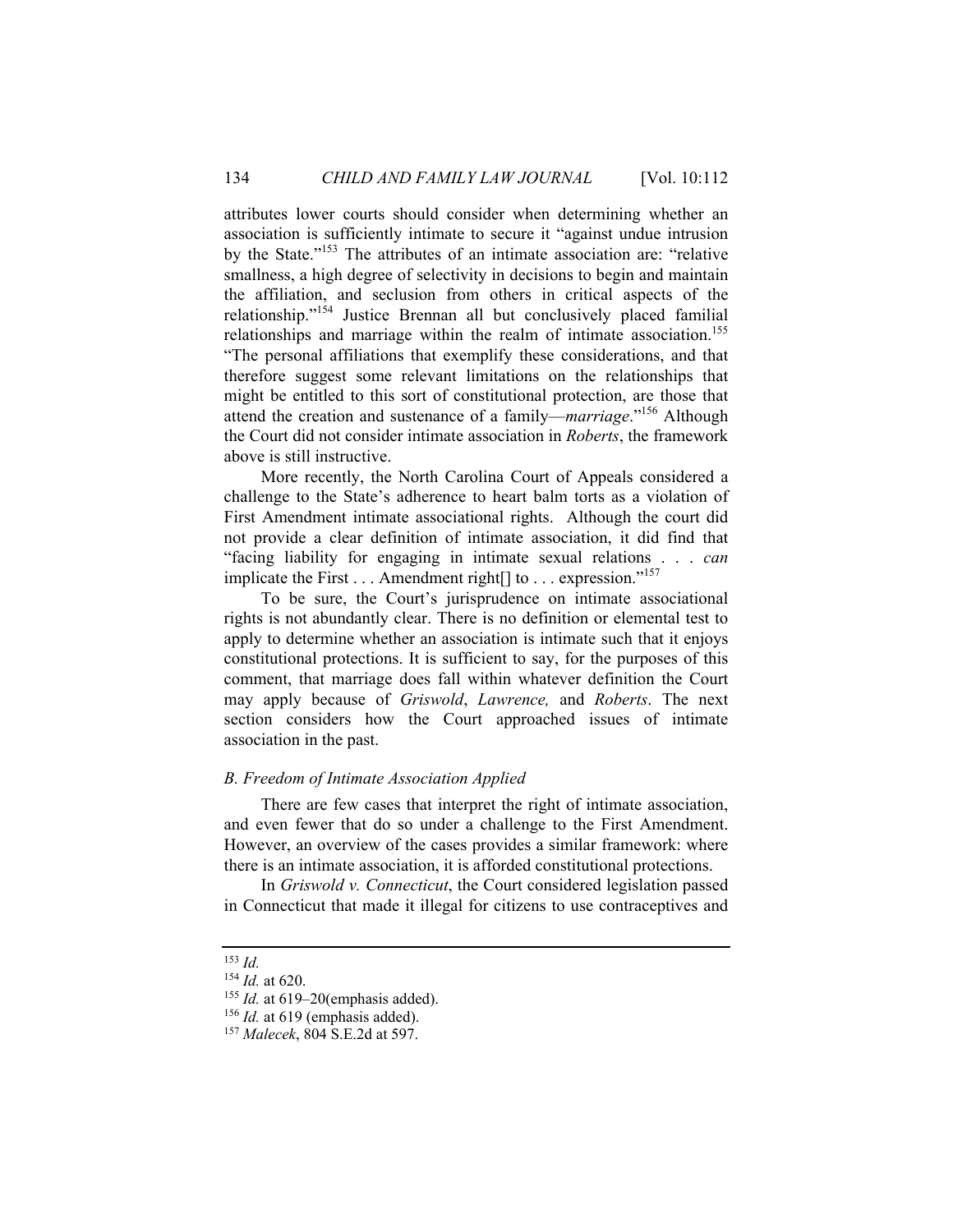for individuals to aid in the use of contraceptives.158 Defendants in the case were medical professionals who provided contraceptive care to married couples.<sup>159</sup> They appealed their convictions, arguing the law violated the Fourteenth Amendment.160 The Connecticut Supreme Court of Errors affirmed the judgments below, upholding the defendants' convictions.161

Admittedly, the problem with this case as an illustration for intimate association rights under the First Amendment is that the Supreme Court did not clearly define which constitutional amendment provided the firm basis for its decision. It rejected a Lochner-type Fourteenth Amendment argument,<sup>162</sup> instead adopting a "penumbra" approach related to "zone[s] of privacy created by several fundamental constitutional guarantees."<sup>163</sup> The Court then determined the law swept "unnecessarily broadly"<sup>164</sup> considering the State's claim that the law was meant to curtail extramarital affairs.<sup>165</sup>

At the state level, in *Malececk v. Williams* the North Carolina Court of Appeals considered constitutional challenges to the heart balm torts.<sup>166</sup> *Malececk* involved a husband who sued his wife's lover under North Carolina tort law "for alienation of affection and criminal conversation."167 The defendant-lover argued that the torts were facially unconstitutional because they violated his First Amendment "rights to engage in intimate sexual activity, speech, and expression with other

<sup>165</sup> *Id.* at 498. 166 *Malecek*, 804 S.E.2d at 594. 167 *Id.*

<sup>&</sup>lt;sup>158</sup> *Griswold*, 381 U.S. at 480 (citations omitted). <sup>159</sup> *Id* 

 $^{160}$  *Id.*<br> $^{161}$  *Id.* 

<sup>161</sup> *Id.*<sup>162</sup> *Id.* at 481–82. 163 *Id.* at 485. 164 *Griswold*, 381 U.S. at 485–86 ("Such a law cannot stand in light of the familiar principle, so often applied by this Court, that a 'governmental purpose to control or prevent activities constitutionally subject to state regulation may not be achieved by means which sweep unnecessarily broadly and thereby invade the area of protected freedoms.' Would we allow the police to search the sacred precincts of marital bedrooms for telltale signs of the use of contraceptives? The very idea is repulsive to the notions of privacy surrounding

the marriage relationship.").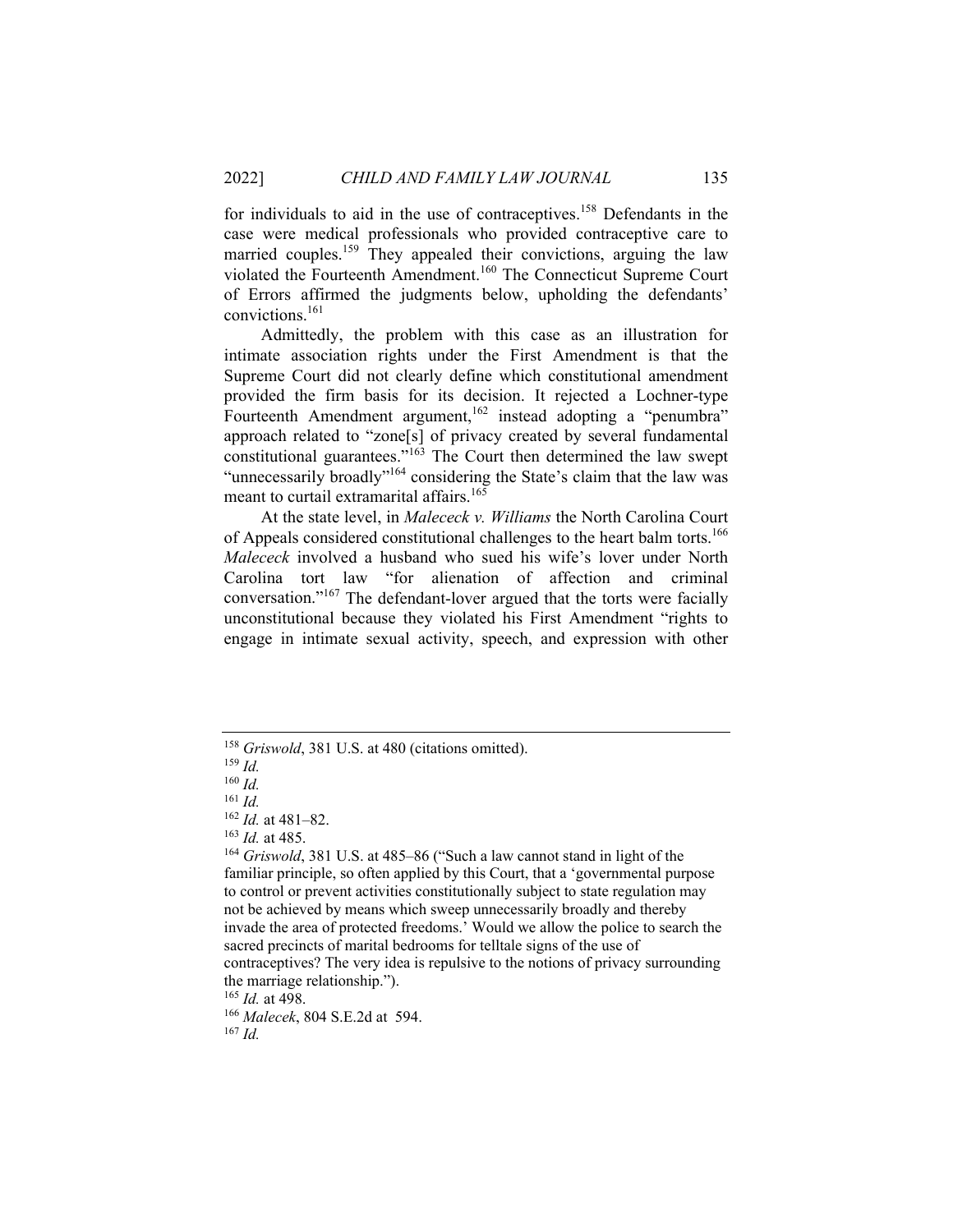consenting adults."168 The trial court heard the defendant's argument at the motion to dismiss stage and granted the defendant's motion.<sup>169</sup>

On appeal, the State appellate court agreed that liability for intimate sexual relations can implicate the First Amendment.<sup>170</sup> However, the court found the defendant's argument regarding his association claim unpersuasive. $171$  Instead, the court determined there were "countless ways" for two consenting adults to associate without incurring liability under the heart balm torts.<sup>172</sup> Ultimately, the court viewed these torts as acceptable, conduct-related regulations because their aim is to provide a remedy for a wronged spouse, not restrict free expression.<sup>173</sup>

#### *C. Freedom of Intimate Association and Divorce in North Carolina*

Justice Brennan argued in *Roberts* that familial relationships are inherently intimate associations: "Family relationships by their nature involve deep attachments and commitments to the necessarily few other individuals with whom one shares not only a special community of thoughts, experiences, and beliefs but also distinctively personal aspects of one's life."174 Marriage is at the heart of the intimacy and privacy issues the Court considered in *Griswold*. 175 There, the Court placed marriage at the furthest end of the spectrum—it is the most protected kind of association.<sup>176</sup> This is mainly because, in many cases, marriage brings with it the expectation that the spouses will forgo sexual relations with other parties ("open marriages" notwithstanding). $177$ 

intimate speech or expression, but they do so for reasons unrelated to the content of that speech or expression. Courts review laws that only incidentally burden protected expression under the test established in *United States v. O'Brien.*"). <sup>174</sup> *Roberts*, 468 U.S. at 619–20.<br><sup>175</sup> *Griswold*, 381 U.S. at 485–86.<br><sup>176</sup> *Id.* at 486.

<sup>177</sup> Although this same framework might provide for the Constitutional argument that polygamous marriages are also Constitutionally protected, this Comment focuses solely on the American "traditional" form of marriage between only two

<sup>168</sup> *Id.* 

<sup>&</sup>lt;sup>169</sup> *Id.* **170** *Id.* **at 597.** 

<sup>&</sup>lt;sup>171</sup> *Id.* at 598.<br><sup>172</sup> *Malecek*, 804 S.E.2d at 598 ("But these torts do not prohibit all conceivable forms of association between a spouse and someone outside the marriage. There are countless ways for one to associate with a married person, form meaningful relationships, and even share feelings and intimacy without incurring liability for alienation of affection or criminal conversation."). 173 *Id.* at 597–98 ("Put another way, these torts may restrict certain forms of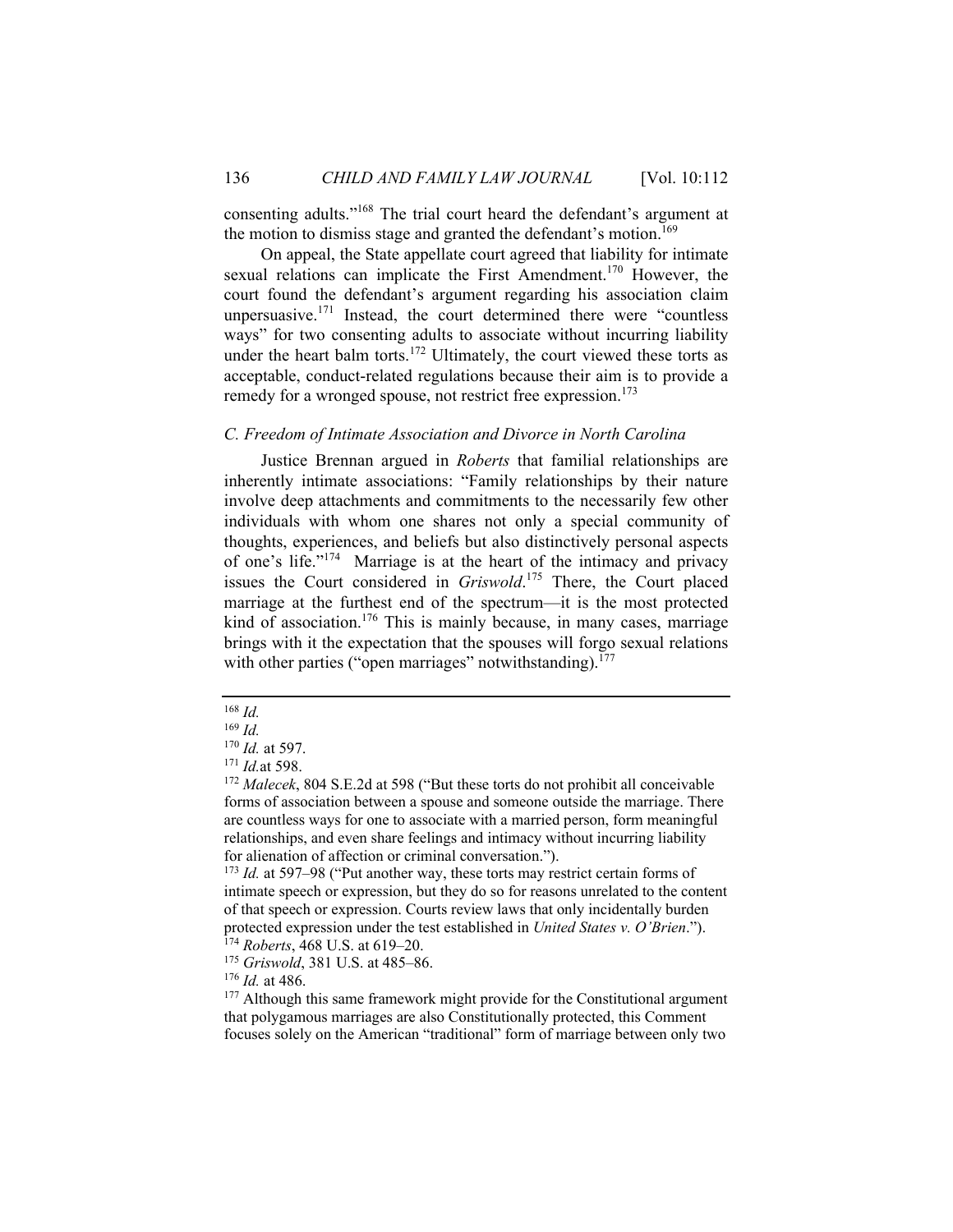The problem with North Carolina divorce law in this aspect is that divorce fundamentally changes the nature of the intimate relationship in a way that mere separation does not. When parties divorce, they are free to enter into new intimate relationships (sexual or otherwise) that are not regulated by the State (i.e. North Carolina's criminal statute for adultery and heart balm tort causes of action), nor regulated by private expectations. The decisional aspects of intimate associations as outlined in *Griswold* create a conundrum: a state cannot regulate the decisions made within the relationship, but it can regulate the decision on whether to remain in the relationship at all.

There is also a significant difference regarding the State's deference towards heart balm torts. The heart balm tort cases usually involve a *third party* defending against a married party's claim by asserting the tort interferes with their First Amendment right to an adulterous affair. This is a significant difference because a party filing for divorce is a party to the marriage, not an outsider. Moreover, the defendant in a heart balm tort is not engaged in a legally binding relationship. Their ability to express the creation of the relationship or termination thereof is not dependent on state interference—a marital relationship is. While the rights asserted may sound the same (the right to intimate association), they are different in creation. In the context of marriage, the State is effectively preventing the creation of a new intimate association or termination of the marital intimate association. But the State is not preventing intimate association creation or termination in the context of a heart balm tort. Instead, the State is enforcing the rights of a married partner who asserts a civil law claim.

Although the freedom of intimate association is not clearly defined in a broad sense, the Court's language in *Roberts* and *Griswold* is essentially conclusive: marriage is an intimate association.<sup>178</sup> This freedom protects individuals from state intrusion into the decisionmaking aspects of the relationship (whether to use birth control or whether to engage in sodomy). North Carolina divorce law violates this right because it prevents individuals from exercising their decisional rights to dissolve their marriage. The next section considers how the oneyear separation period amounts to compelled speech.

persons. It is not likely at this current juncture the Court would consider Constitutional protections for three (or more) person marriages because that fundamentally alters the "intimacy" of the relationship considered in the above cases.

<sup>178</sup> *Id.*; *Roberts*, 468 U.S. at 617-18.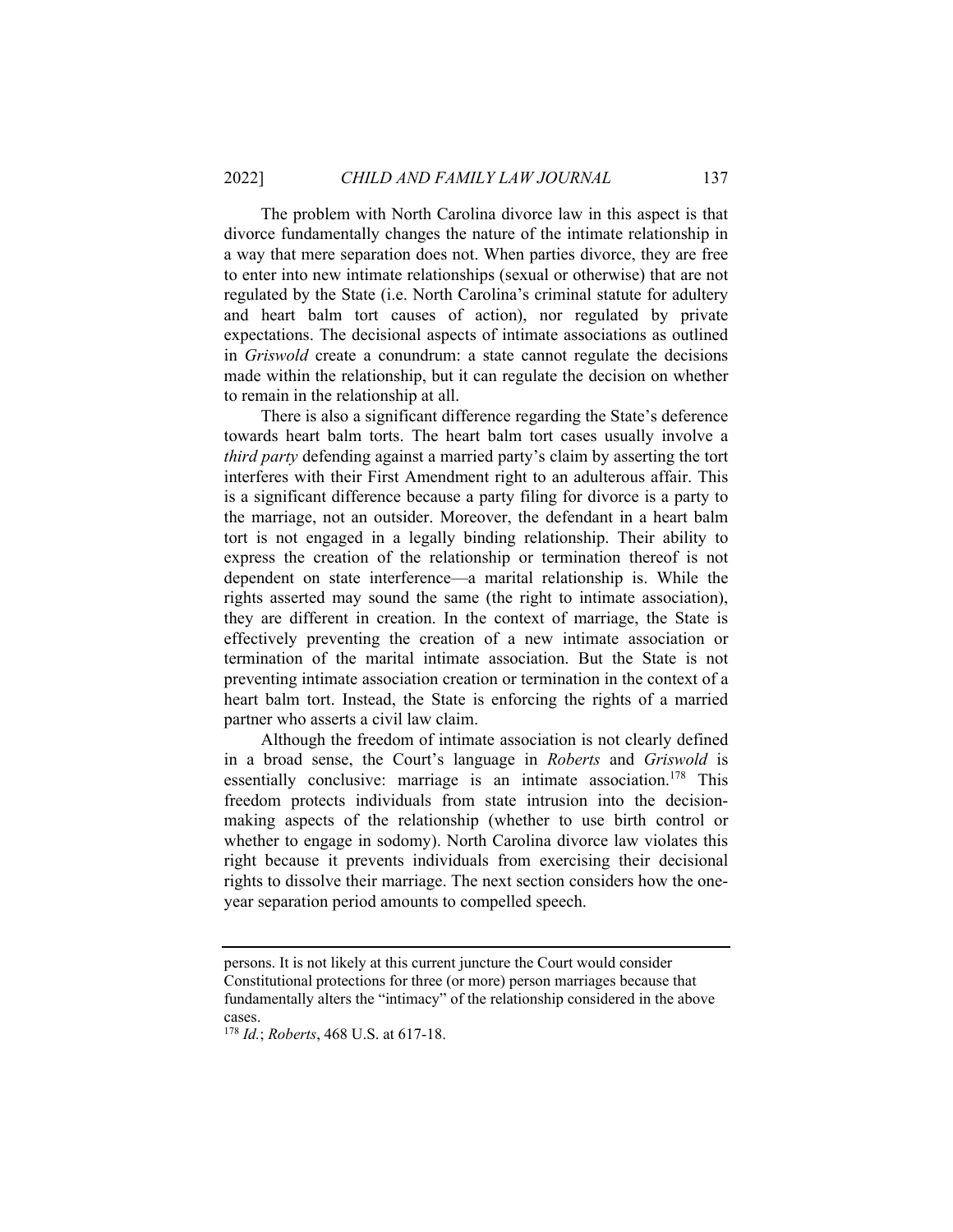#### FREEDOM FROM COMPELLED SPEECH

In addition to protecting associational freedoms, the First Amendment also protects an individual from a state's attempt to compel speech.<sup>179</sup> Much like the freedom of association includes a freedom to exclude, the freedom to speak includes the freedom to not speak at all.<sup>180</sup>

This section explores what compelled speech is, how the Court has approached compelled speech contexts similar to divorce, how divorce falls within this jurisprudential framework, and how North Carolina's one-year separation period requirement amounts to compelled speech.

#### *A. Freedom from Compelled Speech Defined*

The First Amendment's protection for freedom of speech includes within its gilded armor the freedom from *compelled* speech.<sup>181</sup> These protections mean more than simply the right to open one's mouth and speak or not; they intend to protect the speaker's right to craft his or her own message.182 This includes the choice to speak on particular issues or not speak on those issues.<sup>183</sup>

In the context of divorce, this begs the question of whether the State's one-year separation period forces individuals to speak on a matter they would rather not, or whether it denies individuals the right to craft their own message. Considering the Court's jurisprudence on what state

<sup>182</sup> Hurley v. Irish-Am. Gay, Lesbian & Bisexual Grp. of Bos., 515 U.S. 557, 573–74 (1995) ("But this use of the State's power violates the fundamental rule of protection under the First Amendment, that a speaker has the autonomy to choose the content of his own message. . . . Indeed this general rule, that the speaker has the right to tailor the speech, applies not only to expressions of value, opinion, or endorsement, but equally to statements of fact the speaker would rather avoid, subject, perhaps, to the permissive law of defamation." (citations omitted)).

<sup>183</sup> *Id.* at 574–75 ("[T]he Council clearly decided to exclude a message it did not like from the communication it chose to make, and that is enough to invoke its right as a private speaker to shape its expression by speaking on one subject while remaining silent on another. . . . But whatever the reason, it boils down to the choice of a speaker not to propound a particular point of view, and that choice is presumed to lie beyond the government's power to control.").

<sup>179</sup> Wooley v. Maynard*,* 430 U.S. 705, 714 (1977). 180 *Id.*

<sup>&</sup>lt;sup>181</sup> *Id.* ("We begin with the proposition that the right of freedom of thought protected by the First Amendment against state action includes both the right to speak freely and the right to refrain from speaking at all. . . . The right to speak and the right to refrain from speaking are complementary components of the broader concept of 'individual freedom of mind.").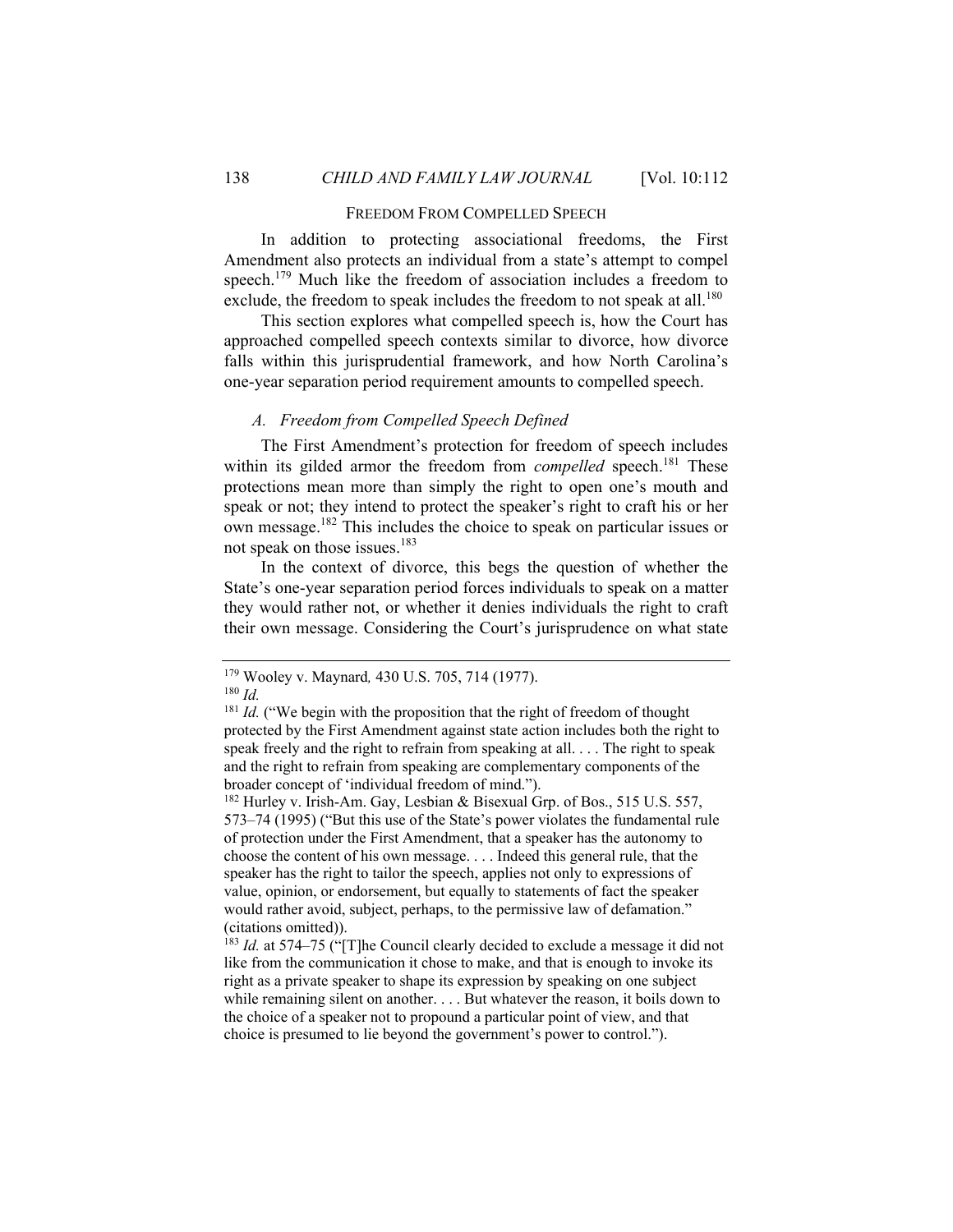action amounts to a compulsion to speak, the one-year separation period likely violates this right.

#### *B. Freedom from Compelled Speech Applied*

There are many cases that discuss the freedom from compelled speech. Those cases discussed below most closely fit with the analysis of divorce as a First Amendment issue because they represent situations in which the state forced parties to speak on matters antithetical to their core beliefs.

In *West Virginia Board of Education v. Barnette*, the Court considered one such case.184 The West Virginia State Board of Education made it mandatory that students participate in saluting the American flag each morning and reciting the Pledge of Allegiance.<sup>185</sup> A student's refusal to do so subjected them to disciplinary action, to include expulsion.<sup>186</sup> Parents of children in the school system objected to the requirement; the salute and pledge violated tenants of their faith as Jehovah's Witnesses.<sup>187</sup> Their children were subsequently expelled and officials threatened to send them to reform schools for juvenile offenders.188 The lower court restrained enforcement of the school board's requirement on children of the Jehovah's Witness faith, which the State appealed.<sup>189</sup>

The Supreme Court defined the conflict in this case as "a compulsion of students to declare a belief."190 Inherent to the analysis is recognition of what exactly made this regulation fall within the ambit of "speech." The Court noted that the symbolism of the flag, saluting, and spoken pledges all constituted speech protected by the First Amendment.<sup>191</sup> The compulsory activity would allow state authorities to

<sup>&</sup>lt;sup>184</sup> W. Va. State Bd. Of Educ. v. Barnette, 319 U.S. 624, 626 (1943).<br><sup>185</sup> *Id.* at 625.<br><sup>186</sup> *Id.* at 629.<br><sup>187</sup> *Id.*<br><sup>187</sup> *Id.* at 630.<br><sup>189</sup> *Id.* at 632–33 ("Symbolism is a primitive but effective way of communic ideas. . . . Associated with many of these symbols are appropriate gestures of acceptance or respect: a salute, a bowed or bared head, a bended knee. A person gets from a symbol the meaning he puts into it, and what is one man's comfort and inspiration is another's jest and scorn. . . . It is also to be noted that the compulsory flag salute and pledge requires affirmation of a belief and an attitude of mind.").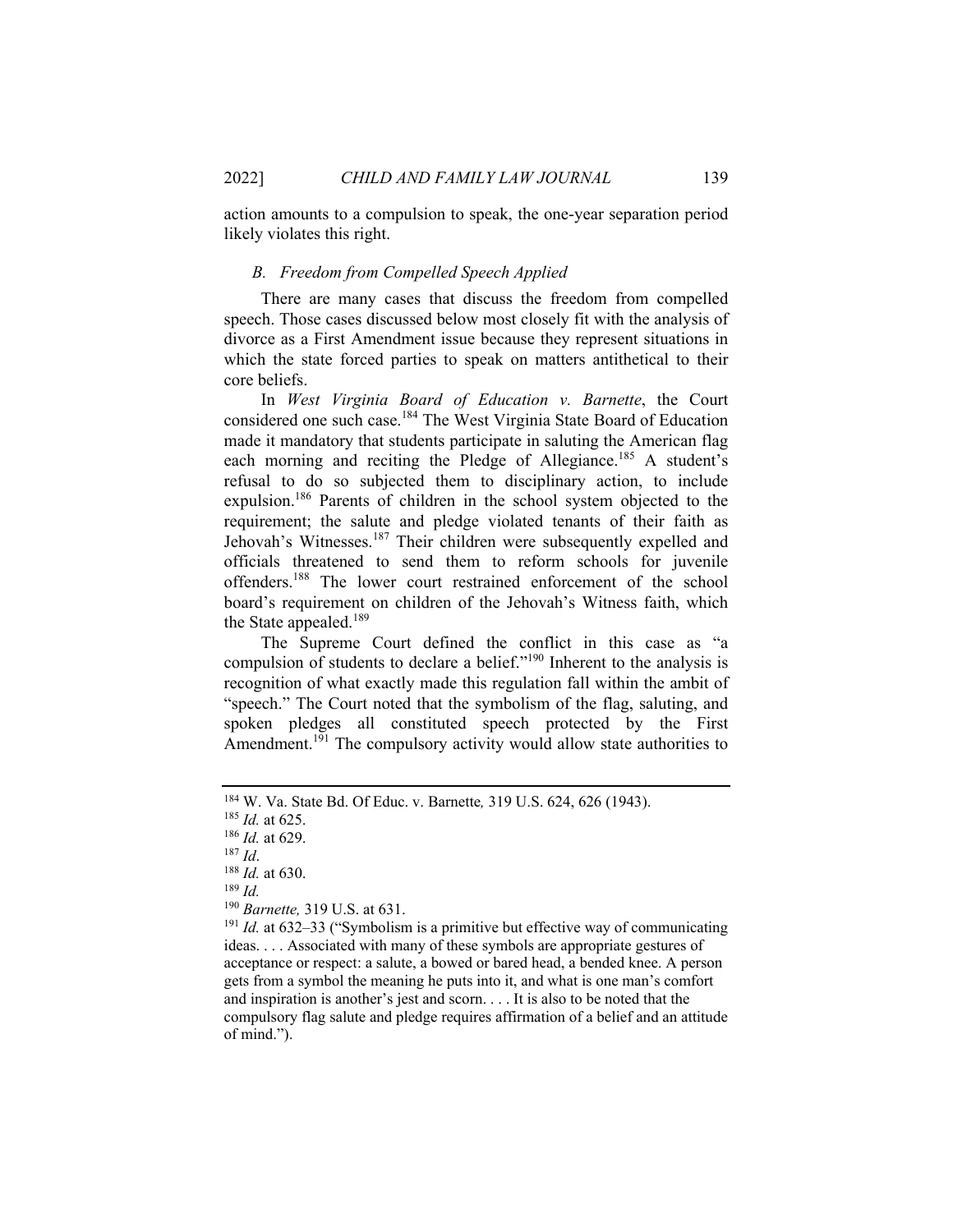"compel [a person] to utter what is not in his mind."192 Before inquiring about the appropriateness of an exception, the Court first considered whether the State even had the power to compel this kind of patriotic, but religiously offensive, speech from students of the Jehovah's Witness faith.<sup>193</sup> The Court held the State did not have such power.<sup>194</sup> The Court's opinion ends there; because the State did not have the power to compel this kind of speech, there was no need for further analysis. The Court overturned a previously decided case that ruled to the contrary.<sup>195</sup>

In *Wooley v. Maynard*, the Court considered a First Amendment challenge to New Hampshire's license plate laws.<sup>196</sup> The State's passenger vehicle license plates included the motto "Live Free or Die."<sup>197</sup> The State also punished citizens who knowingly obscured "figures or letters on any number plate," which the State Supreme Court interpreted to include the motto.<sup>198</sup> The State issued three citations to Mr. Maynard for violating the State law because he continued to cover up the State motto claiming it offended his religious beliefs as a Jehovah's Witness.<sup>199</sup>

Mr. Maynard sought injunctive and declaratory relief against the State's enforcement of his sentencing related to the three offenses.<sup>200</sup> The district court issued an order preventing the State from arresting or prosecuting Mr. Maynard for violation of the license plate statute.<sup>201</sup>

On appeal, the Supreme Court began by reiterating that inherent in the First Amendment's protection of speech is "the right to speak freely

<sup>&</sup>lt;sup>192</sup> *Id.* at 634.<br><sup>193</sup> *Id.* at 635–36 ("The question which underlies the flag salute controversy is whether such a ceremony so touching matters of opinion and political attitude may be imposed upon the individual by official authority under powers committed to any political organization under our Constitution."). <sup>194</sup> *Id.* at 642 ("We think the action of the local authorities in compelling the flag salute and pledge transcends constitutional limitations on their power and invades the sphere of intellect and spirit which it is the purpose of the First Amendment to our Constitution to reserve from all official control."). <sup>195</sup> Minersville Sch. Dist. v. Gobitis, 310 U.S. 586 (1940), overruled by

*Barnette*, 319 U.S. 624.<br><sup>196</sup> *Wooley*, 430 U.S. at 706, 711.<br><sup>197</sup> *Id.* at 706.<br><sup>198</sup> *Id.* at 707.<br><sup>200</sup> *Id.* at 708.<br><sup>201</sup> *Id.* at 709, 711.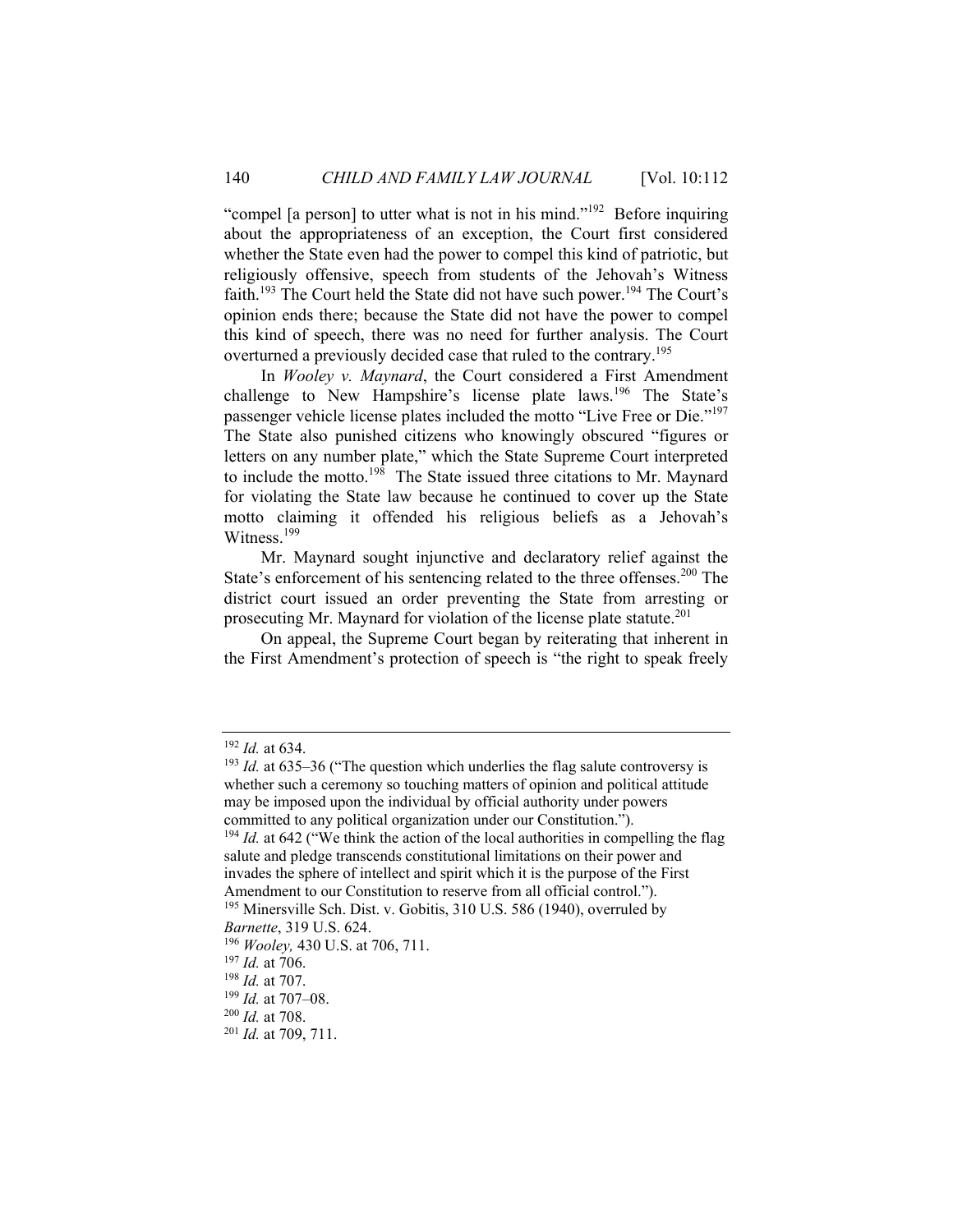and the right to refrain from speaking at all."<sup>202</sup> The Court defined this case as one in which the State forced an individual "as part of his daily life . . . to be an instrument for fostering public adherence to an ideological point of view he finds unacceptable."203 Important to the analysis was the recognition that driving a car is nearly a necessity for most Americans, the State exclusively controls the message on stateissued license plates, and the message is displayed to the public.<sup>204</sup> This relationship between the need to drive and the license plate being required to do so caused the Court to conclude that New Hampshire, in effect, used private vehicles as "mobile billboard[s]" to promote ideological messages.<sup>205</sup>

After finding the State license plates implicated the First Amendment right to be free from compelled speech, the Court evaluated whether the license plate regulation survived strict scrutiny.<sup>206</sup> The State offered two interests supporting the regulation: (1) the need to identify passenger vehicles for effective law enforcement and (2) the desire to promote history, individualism, and state pride.<sup>207</sup> The Court refused to clearly state whether these interests were sufficiently compelling, instead finding that the compelled display of the State motto was not narrowly tailored.208

A third case, *Hurley v. Irish-American Gay*, implicates both expressive association issues and compelled speech issues.<sup>209</sup> For the purposes of this comment, it highlights important aspects of how an association imputes speech between members. In this case, members of the Irish-American Gay, Lesbian, and Bisexual Group of Boston (GLIB) sought inclusion in the annual St. Patrick's Day-Evacuation Day Parade.<sup>210</sup> The council responsible for managing applications denied the group a spot in the festivities. $^{211}$  GLIB filed suit under the State's public

<sup>203</sup> *Id.* at 715. 204 *Id.* <sup>205</sup> *Id.* <sup>206</sup> *Id.* at 716. 207 *Id.* at 716–17. 208 *Wooley*, 430 U.S. at 716–17. 209 *Hurley*, 515 U.S. at 563, 573–74. 210 *Id.* at 561. 211 *Id.* 

<sup>202</sup> *Wooley*, 430 U.S. at 714 ("A system which secures the fight to proselytize religious, political, and ideological causes must also guarantee the concomitant right to decline to foster such concepts.").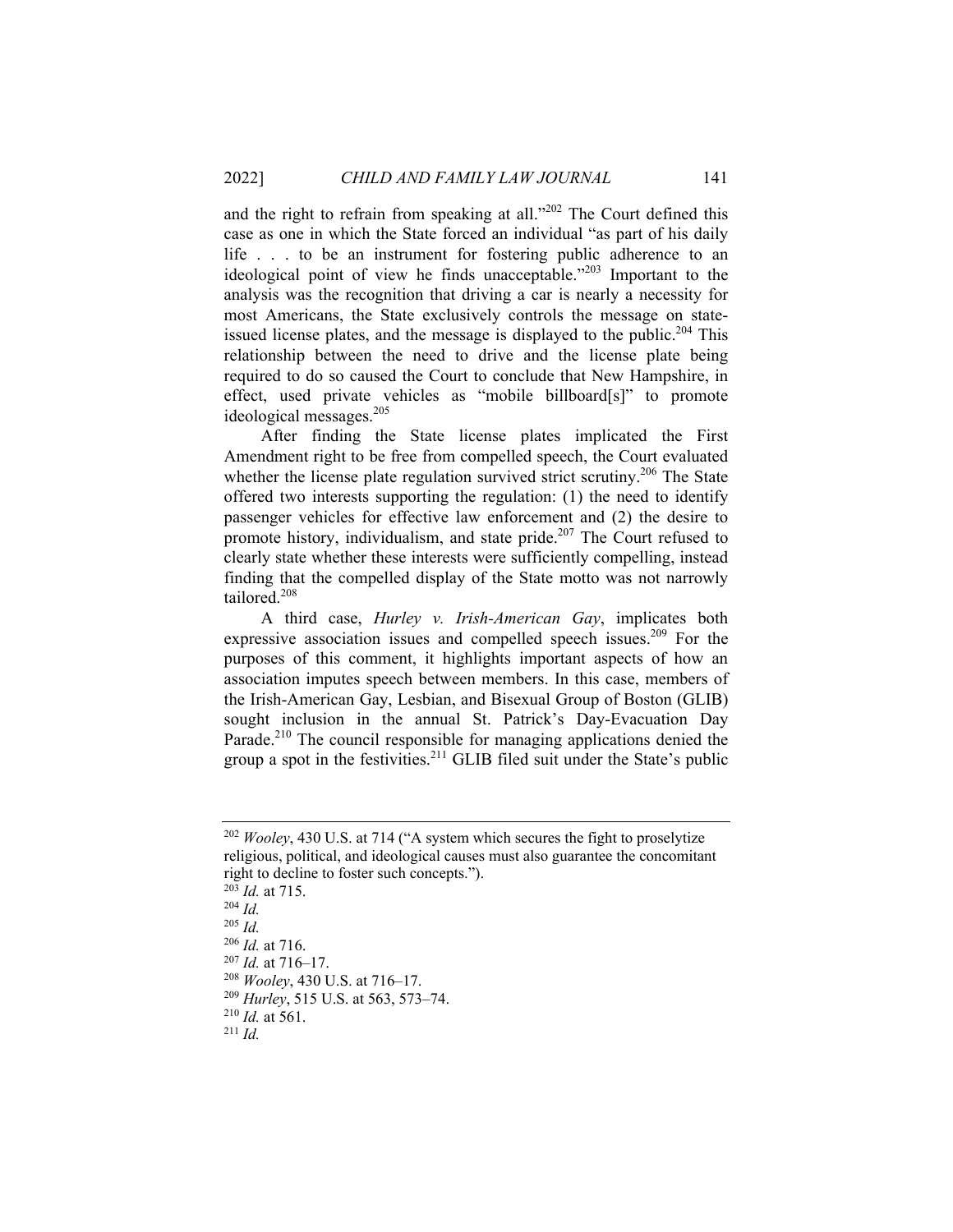accommodation law which forbade discrimination based on sexual orientation.212

The lower court rejected the council's First Amendment claims, instead finding the choice to exclude GLIB violated the public accommodation law.213 In rejecting their claims to freedom of expressive association, the lower court determined the council and parade did not enjoy First Amendment protections as a "recreational event," and even if they did, the forced inclusion of GLIB only incidentally affected their rights in light of a legitimate state purpose.<sup>214</sup> The Supreme Judicial Court of Massachusetts upheld the lower court ruling.215

The Supreme Court first corrected the State courts' determination that the parade did not fall within an "expressive association" sufficient to bring its activity within the First Amendment.<sup>216</sup> Instead, the Court noted that a parade includes "marchers who are making some sort of collective point" as opposed to a group of people merely walking to get to a particular destination.<sup>217</sup> The coordination of people marching in a parade together was enough to qualify as an expression; no "particularized message" was necessary to afford the organizers First Amendment protections.<sup>218</sup> However, each individual unit of the parade did have a particularized message, and in the case of GLIB it was that of support for openly gay members of the Irish community.<sup>219</sup> As overall organizers of the parade, the Court determined that forced inclusion of GLIB would require an "alter[ation] [to] the expressive content of the parade."220 Because each individual unit made up a broader message of the whole, the organizers enjoyed the freedom to *not* include GLIB.221 Forced inclusion would *compel* them to speak on a matter they otherwise chose not to. $222$ 

Each of these cases highlight important factors related to compelled speech issues. In *Barnette* and *Wooley*, part of the Court's analysis

<sup>212</sup> *Id.* <sup>213</sup> *Id.* at 563. <sup>214</sup> *Id.*<br>
<sup>215</sup> *Hurley*, 515 U.S. at 563.<br>
<sup>216</sup> *Id.* at 568.<br>
<sup>217</sup> *Id.*<br>
<sup>218</sup> *Id.* at 569.<br>
<sup>219</sup> *Id.* at 570.<br>
<sup>220</sup> *Id.* at 572-73.<br>
<sup>221</sup> *Hurley*, 515 U.S. at 577.<br>
<sup>222</sup> *Id.* at 575.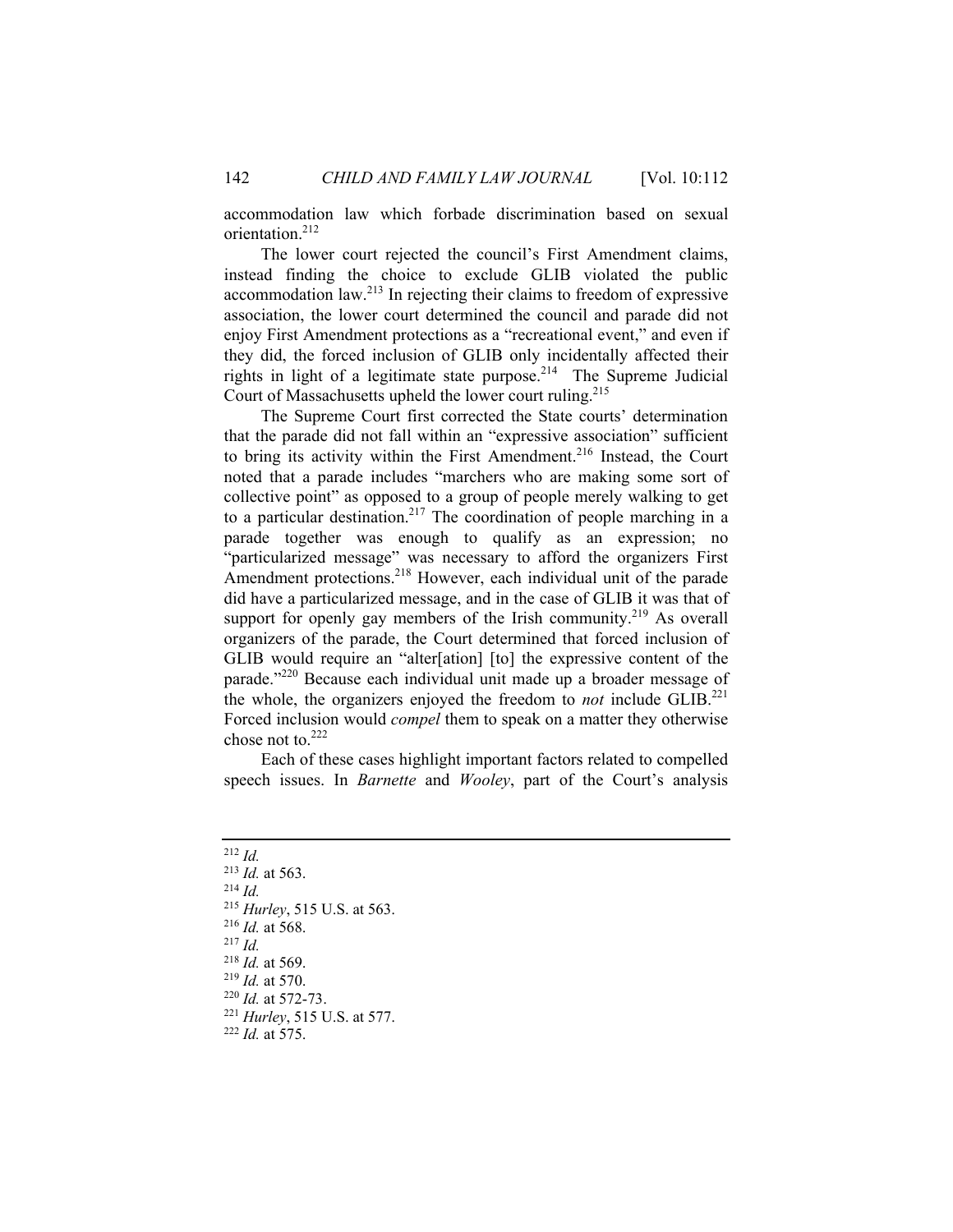focused on the ideological nature of the messages being compelled.223 Moreover, the issue of punishment for failure to comply with the compulsion was severe in *Barnette* (expulsion)<sup>224</sup> and a consideration in *Wooley* (tickets, fines, and imprisonment).<sup>225</sup> As it relates to divorce, these cases raise the question of whether there is some ideological message conveyed in the marriage or divorce. The other question raised is whether the one-year separation period amounts to some kind of punishment like the expulsion or fines in *Barnette* and *Wooley*. These questions are addressed in the following section.

#### *C. Compelled Speech and Divorce in North Carolina*

There are several ways in which North Carolina compels speech from couples during the one-year separation period similar to the situations presented in the aforementioned cases. But first it is necessary to recognize that there is an ideological nature to the marital relationship.

Marriage is in some ways a contract, but courts are hesitant to leave the nature of the relationship purely within contractual law frameworks.226 Although marriage is not a standalone religion, it is just as central to a person's identity because it permeates every facet of life even more so than religion.<sup>227</sup> While even the most fervent churchgoers may attend a daily service, rarely do members of a religious practice live with their "church family." But spouses tend to cohabitate on a daily basis. Most religions call congregants to offer a small percentage of funds as a way to support the organization's activities (10% for Christians and  $2.5\%$  for Muslims).<sup>228</sup> But in marriage, most couples combine income, assets, and property by far more than a small percentage.<sup>229</sup> These points highlight that the marital relationship brings

<sup>&</sup>lt;sup>223</sup> *Wooley,* 430 U.S. at 715; *Barnette,* 319 U.S. at 637.<br><sup>224</sup> *Barnette,* 319 U.S. at 629.<br><sup>225</sup> *Wooley,* 430 U.S. at 708.<br><sup>226</sup> McLean v. McLean, 237 N.C. 122, 126 (1953) (Barnhill, J. concurring) ("Of course, theologically, marriage is a sacrament, but under the law it is a contract. . . . It is so basic that the contract of marriage is set apart and treated as one entirely different from other contracts.").

<sup>227</sup> *Griswold*, 381 U.S. at 486 (referring to marriage as a "way of life."). 228 Garcia Rhys Lindmark, *How Different Religions Sustain Themselves Through Self-Taxing*, MEDIUM (Mar. 20, 2020),

https://medium.com/@RhysLindmark/how-religions-sustain-themselvesthrough-self-taxing-37fc6ab64de1.

<sup>229</sup> Casey Bond, *6 Women Share Why They and Their Spouses Keep Separate Finances*, HUFFPOST (Jul. 2, 2018, 5:45 AM),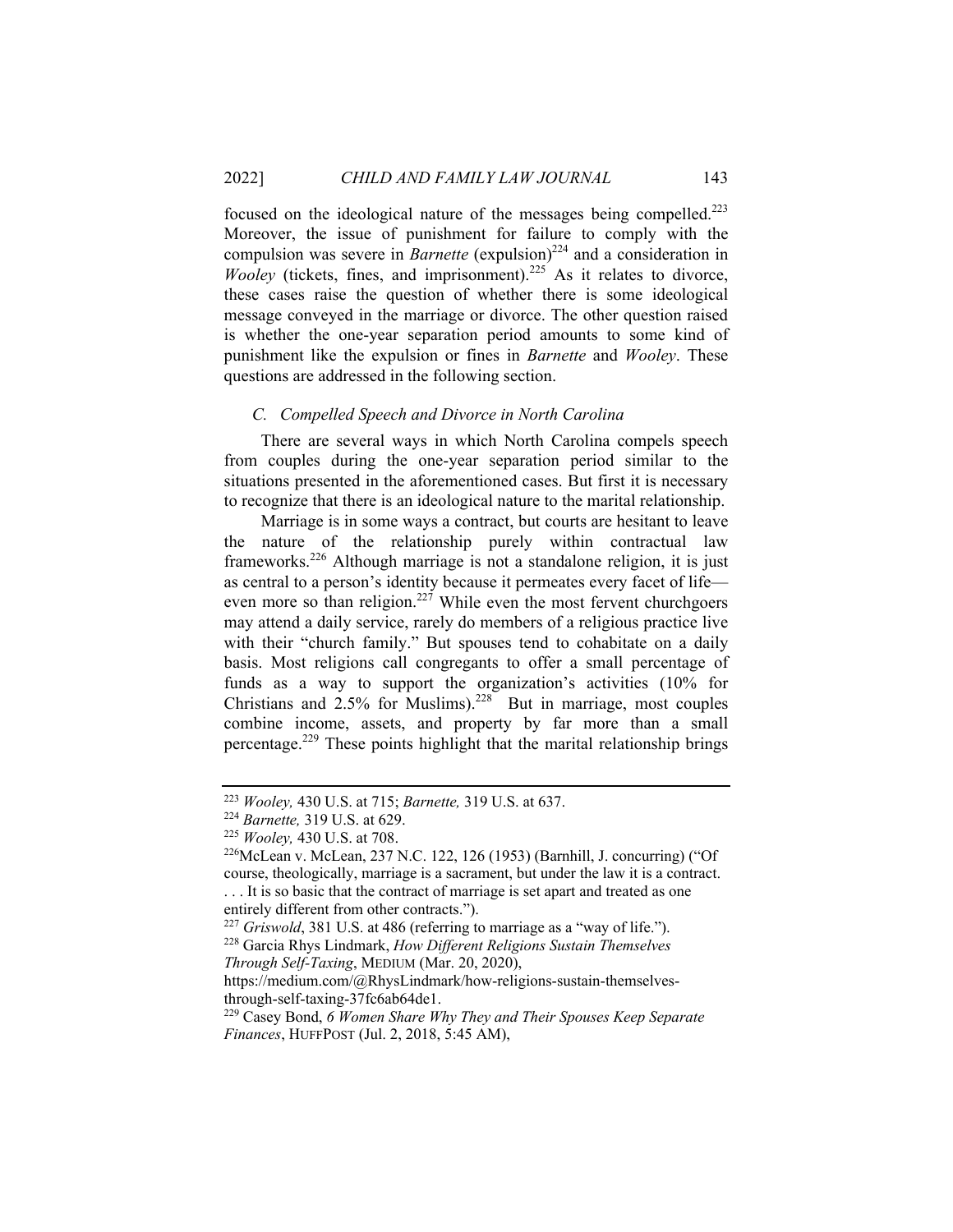with it the same kinds of ideological concerns the Court considered in *Barnette* and *Wooley*. 230 If religious considerations raise heightened concerns about compelled speech, then marriage should too.

While divorce doesn't bring about the same kind of punishment considered in *Barnette* and *Wooley*, there are ramifications to not being able to obtain a divorce. This includes an individual's inability to enter into a new romantic relationship for fear of being exposed to a claim of adultery<sup>231</sup> or opening their new partner to civil liability via a heart balm tort.232 The delay in being able to obtain a divorce can also limit an individual's decisions with regards to financial or real property for fear of adverse judicial rulings in an equitable distribution claim.

1. Changing Names

This issue affects women more than men, as it is culturally more common for a woman to adopt the surname of her husband (if the couple is heterosexual). But with the increase in same-sex marriages, some couples choose to adopt a surname new to both, choose the surname that sounds the best, or adopt a hyphenated surname that includes both party's names.<sup>233</sup>

Regardless, a separated spouse is not allowed to obtain new identification until they have a divorce decree.<sup>234</sup> The practical effect is a separated spouse is required by the State to represent themselves in certain capacities by a surname they no longer identify with. Obviously, a person is free to "go by" another name colloquially. But when it comes to a driver license, vehicle registration, taxes, voter registration, and certain employment forms, the person must continue to use the surname from a marriage they have separated from.

https://www.huffpost.com/entry/women-keep-finances-separatespouses\_n\_5b35117ee4b0cb56052084b4.

<sup>&</sup>lt;sup>230</sup> Wooley, 430 U.S. at 71-15; *Barnette*, 319 U.S. at 632.<br><sup>231</sup> Adams v. Adams, 374 S.E.2d 450, 452-54 (N.C. Ct. App. 1988).<br><sup>232</sup> Malecek, 804 S.E.2d at 595.<br><sup>233</sup> Patricia Garcia, *In a Same-Sex Marriage, Who Gets to* 

VOGUE (July 30, 2015), https://www.vogue.com/article/same-sex-marriagename-change; *An LGBTQ+ Couple's Guide to Name Changes After Marriage*, THE KNOT (May 21, 2020), https://www.theknot.com/content/same-sexmarriage-name-change.

<sup>234</sup> *Name Changes: Driver Licenses & IDs*, N.C. THE OFF. N.C. DMV WEBSITE, https://www.ncdot.gov/dmv/help/moving/Pages/name-changes.aspx (last updated Jan. 4, 2022); *Corrected Card for a U.S. Born Adult*, SOC. SEC., https://www.ssa.gov/ssnumber/ss5doc.htm (last visited Apr. 9, 2022).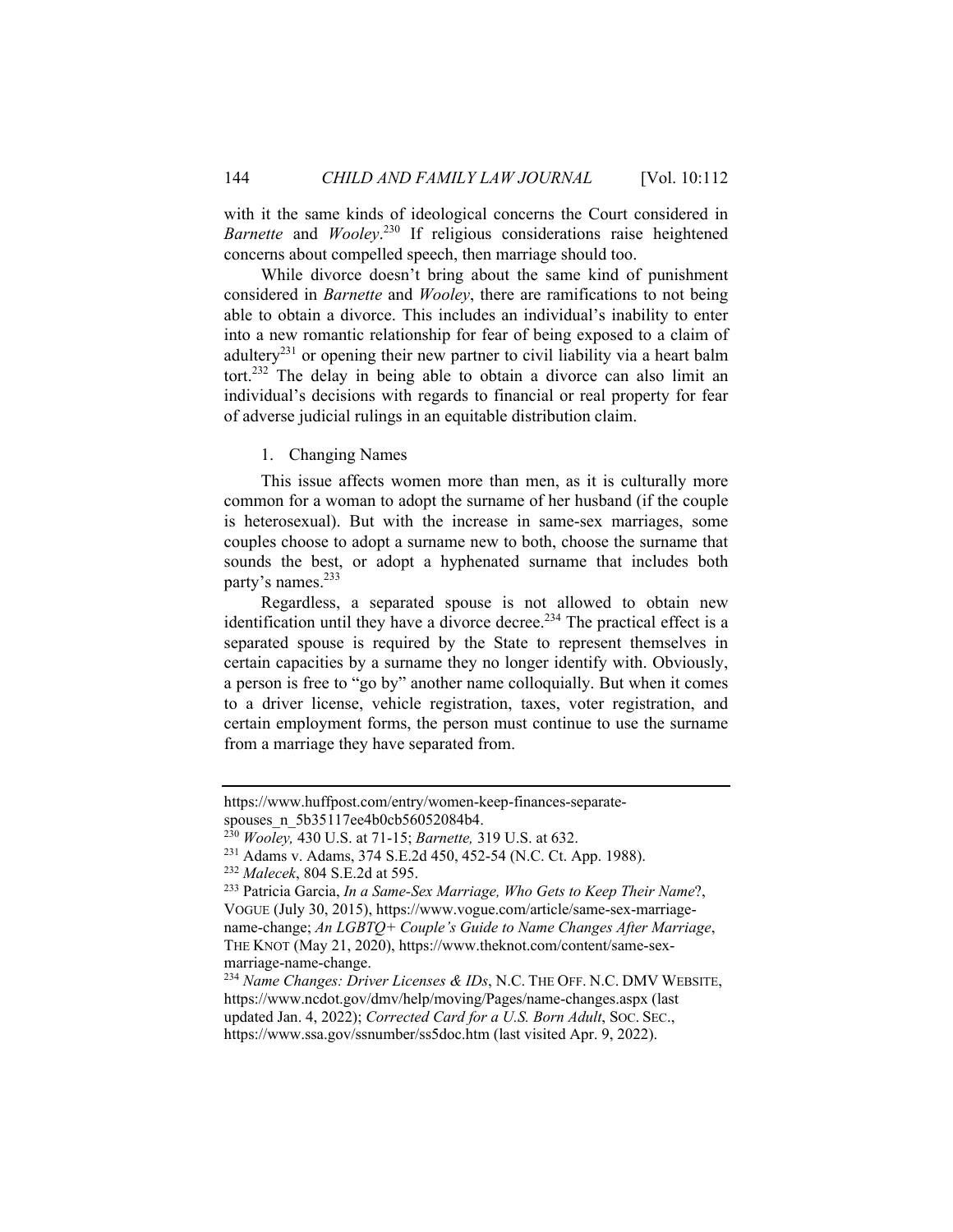Like *Wooley*, these identification documents are necessary for daily life in America. One must have a valid driver's license or state identification to drive, board a plane, or purchase alcohol. Admittedly, the public nature of these documents does not amount to a "public billboard," but the content of the message is even more central to a person's beliefs than religious disagreement with a state motto. Although Shakespeare might argue otherwise, names carry great weight in the realm of personal identity—it is why some change their surname upon marriage in the first place. The shared name signals a change in *identity* to that of a spouse. The return to a maiden or pre-marital name is just as significant.<sup>235</sup>

#### 2. New Romantic Relationships or Marriages

There is also a question of compelled speech issues with regards to dating while separated. First, while a couple may be separated, they are still legally married. Therefore, a partner who enters into a romantic relationship with a third party during this period may still be liable for adultery.236 This is true regardless of whether the adulterous relationship began within one month of separation or eleven months. If the spouse who did not engage in a romantic relationship can prove adultery, that may substantially change a court's determinations for separation of assets, custody, and alimony.<sup>237</sup>

Moreover, because North Carolina courts uphold the application of heart balm torts,<sup>238</sup> a party is likely dissuaded from pursuing a new intimate association for fear that their partner may be sued for one of these torts. The North Carolina Court of Appeals acknowledged that intimate relationships are in some part protected by the First Amendment.<sup>239</sup> But the punishment for engaging in a new romantic relationship while separated—but not divorced—is the exact kind of

<sup>238</sup> *Malecek*, 804 S.E.2d at 598-99. 239 *Id.* at 594.

<sup>&</sup>lt;sup>235</sup> North Carolina does provide for a citizen to legally change their name once absent marriage or divorce. This process requires an application, showing of cause, and a posting period at the courthouse before the change may take effect. *See* N.C. GEN. STAT. ANN. § 101-1 (West 2022).<br><sup>236</sup> *Adams*, 374 S.E.2d at 452-53(upholding lower court's decision to award wife

alimony because her husband entered into a romantic relationship with a third party after separation) ("[V]oluntary sexual intercourse by a spouse with a third party during the period of separation [required by statute] is adultery as contemplated by [the statute], and is a ground for alimony."). 237 *Id.*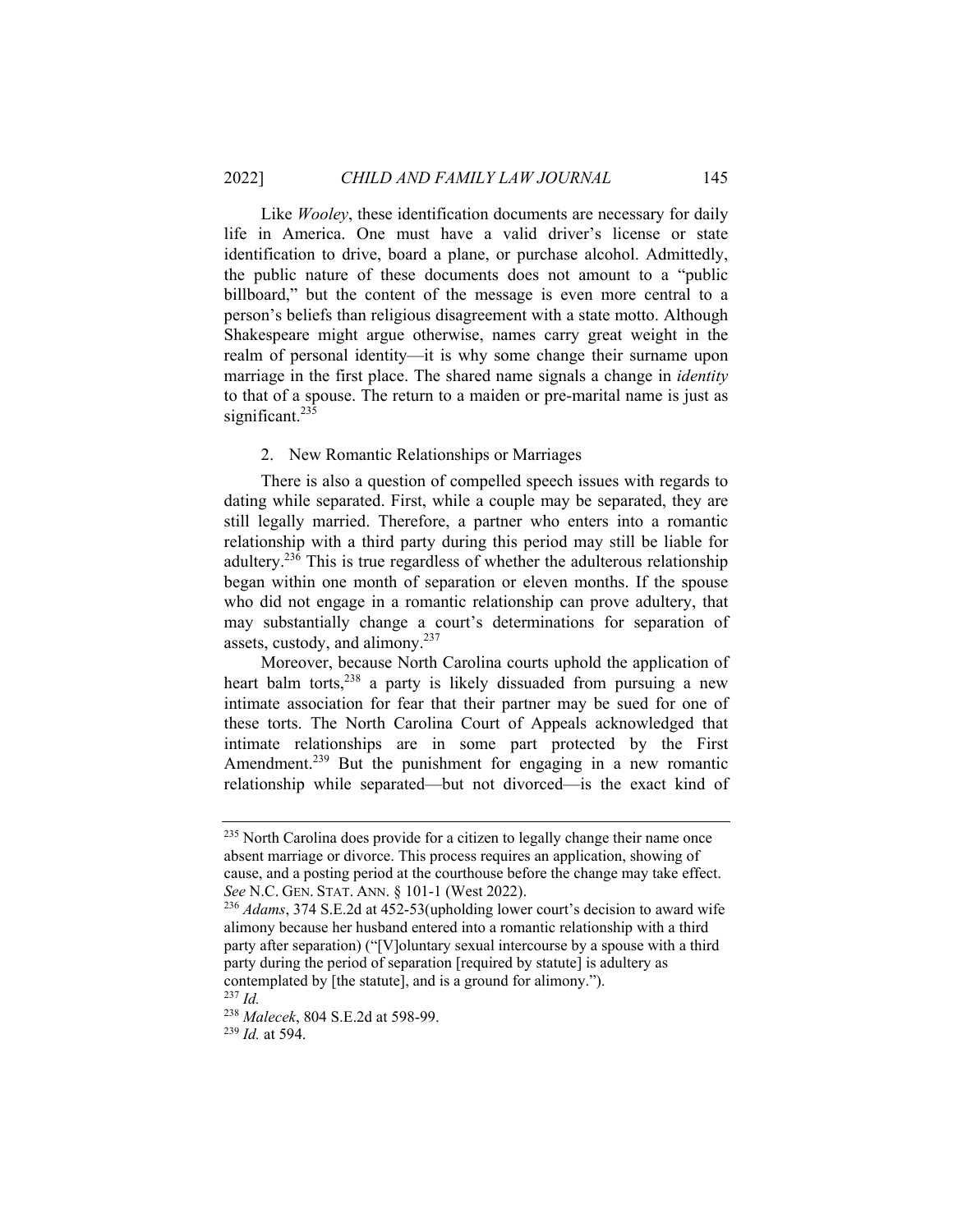"chilling effect" the Court found unconstitutional in the past. $240$ Moreover, a person cannot get married to a new party while not yet legally divorced from a former partner.<sup>241</sup> This is compelled speech in that it compels a person to not speak (through a new expressive/intimate association) on a matter they otherwise would.

#### 3. Speech of a Separated Spouse is the Speech of the Other

*Hurley* provides an interesting thought experiment, especially in light of recent political turmoil. If the above analysis is accepted—that marriage is some form of expressive association—can the State compel parties to remain married even if one is publicly sharing views the other refutes? The Court asserted in *Hurley* that simply by requiring organizers to admit the homosexual group to the parade roster, organizers were then compelled to speak on a matter they chose not to.<sup>242</sup> The Court's analysis, in essence, was that mere inclusion in a group meant adoption of—or at least acquiescence to—an individual member's message.<sup>243</sup> This framework is important in light of divorce during politically and racially polarized times. What would the court make of a husband who files for divorce from a spouse who participated in the insurrection of the Capitol? Or in a Black Lives Matter protest? By forcing the couple to remain married, the husband could claim the State is compelling him to speak in the same way the Court found inclusion of GLIB to be compelled speech; one spouse is assumed to adopt or affirm the views of the other by the association between the two.<sup>244</sup>

<sup>240</sup> Reno v. Am. C.L. Union, 521 U.S. 844, 849, 872, 882-83, (1997) (holding a federal statute unconstitutional because the heavy burden for transmission of what was vaguely defined as "obscene or indecent" content amounted to an impermissible chilling effect).

<sup>241</sup> N.C. GEN. STAT. ANN. § 51-2(a)(West 2021)("All *unmarried* persons of 18 years, or older, may lawfully marry . . . .") (emphasis added).

<sup>&</sup>lt;sup>242</sup> *Hurley*, 515 U.S. at 575.<br><sup>243</sup> *Id.* at 572–73 ("Since every participating unit affects the message conveyed by the private organizers, the state courts' application of the [public accommodations] statute produced an order essentially requiring petitioners to alter the expressive content of their parade."). 244 This is not an abstract idea. A lawyer in Arizona suffered professional

ramifications after patrons at a gas station videoed his wife berating a person of color in the store. The wife can be heard in the video telling the other customer to "go back to your country." As a result of this viral, racist video, the husband's law firm received an onslaught of one-star reviews on Google along with negative press, phone calls, and e-mails. Joshua Bowling, *Husband of woman in viral video apologizes for her racist scene in phoenix convenience store*,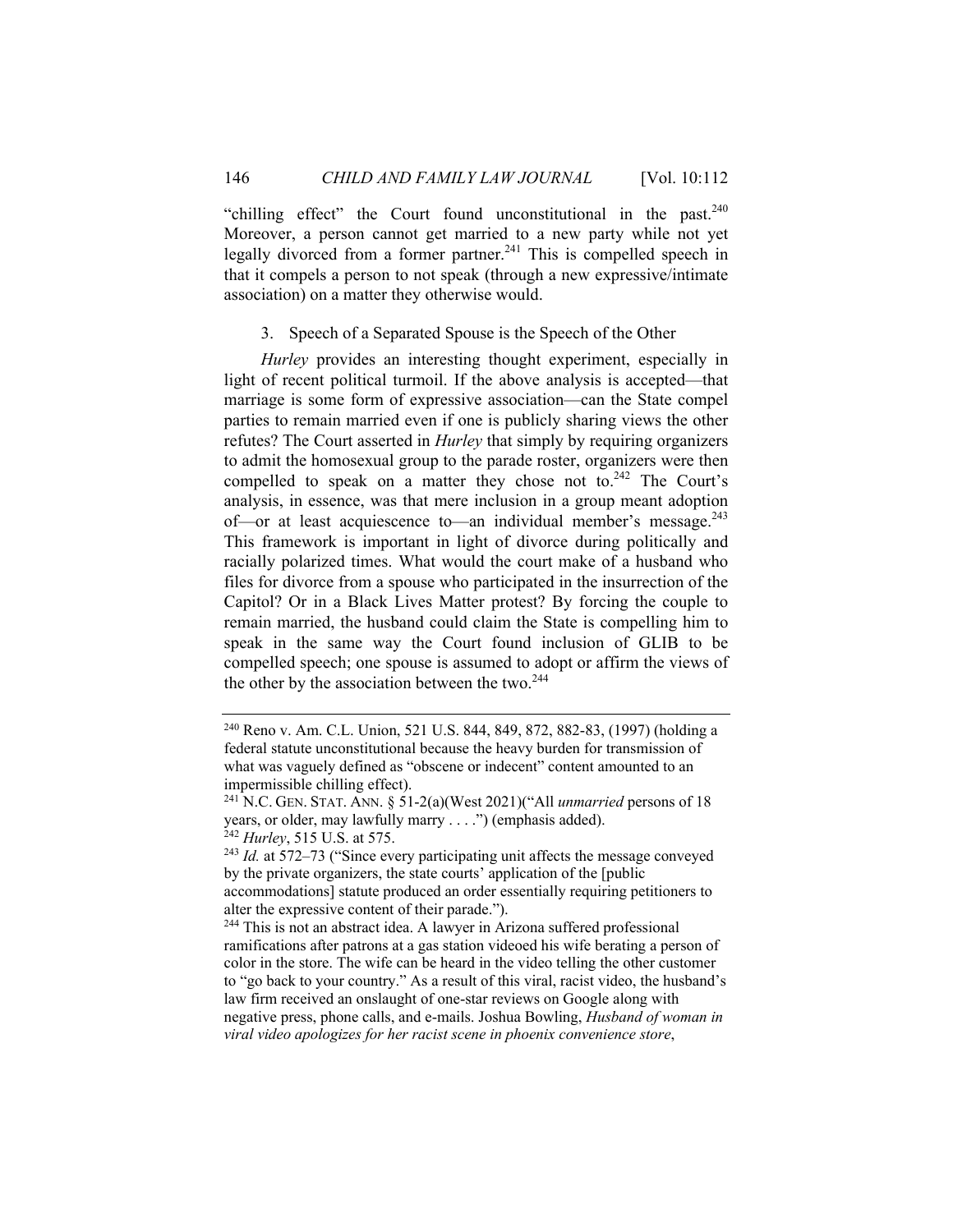#### WHAT STANDARD OF SCRUTINY IS APPROPRIATE TO APPLY TO CONSTITUTIONAL CHALLENGES TO DIVORCE LAWS?

#### AN ALTERNATE SOLUTION TO NORTH CAROLINA'S CURRENT SEPARATION REQUIREMENT

The above discussion focused on the issues with North Carolina's divorce scheme as it relates to heightened constitutional scrutiny. But defining the issue is only part of the process in addressing a problem. This section lays out various ways North Carolina could amend its current one-year separation requirement to meet not only the constitutional burden imposed by the First Amendment, but it also highlights how these proposed changes better achieve the State's policy objectives.

Before offering any solutions, it is vital to remember that the government's role in regulating who may get *married* is limited to age restrictions, familial connections, and verification both parties are legally able to marry. This limited role means the government relies on other social programs, initiatives, and benefits to encourage marriage among citizens. However, these government initiatives aimed at strengthening the institution of marriage traditionally do not perform the way policy makers hoped. A study in 2014 on the effects of the Healthy Marriage Initiative promulgated by President George W. Bush found that despite nearly \$600 million in spending, divorce rates didn't move while marriage rates actually declined.<sup>282</sup> Some argue that abandoning the traditional nuclear family model all together and focusing instead on strengthening parenting skills would yield better results.<sup>283</sup> But this approach ignores the other ways in which marriage is part of the fabric of our society; promoting healthy marriages is important even absent the parental roles many married partners assume. The reasons people enter into a marriage relationship are vast and can be somewhat complicated. The reasons people divorce perhaps are even more numerous and complex. However, the complexities in the divorce decision-making paradigm do not justify a blanket rule; the State can adopt different

AZCENTRAL (Jun. 9, 2020, 8:24 PM),

https://www.azcentral.com/story/news/local/phoenix/2020/06/09/viral-racistvideo-robert-harrian-apologizes-wife-rant-phoenix-conveniencestore/5331110002/.

<sup>282</sup> PORTER, *supra* note 257. 283 *Id.*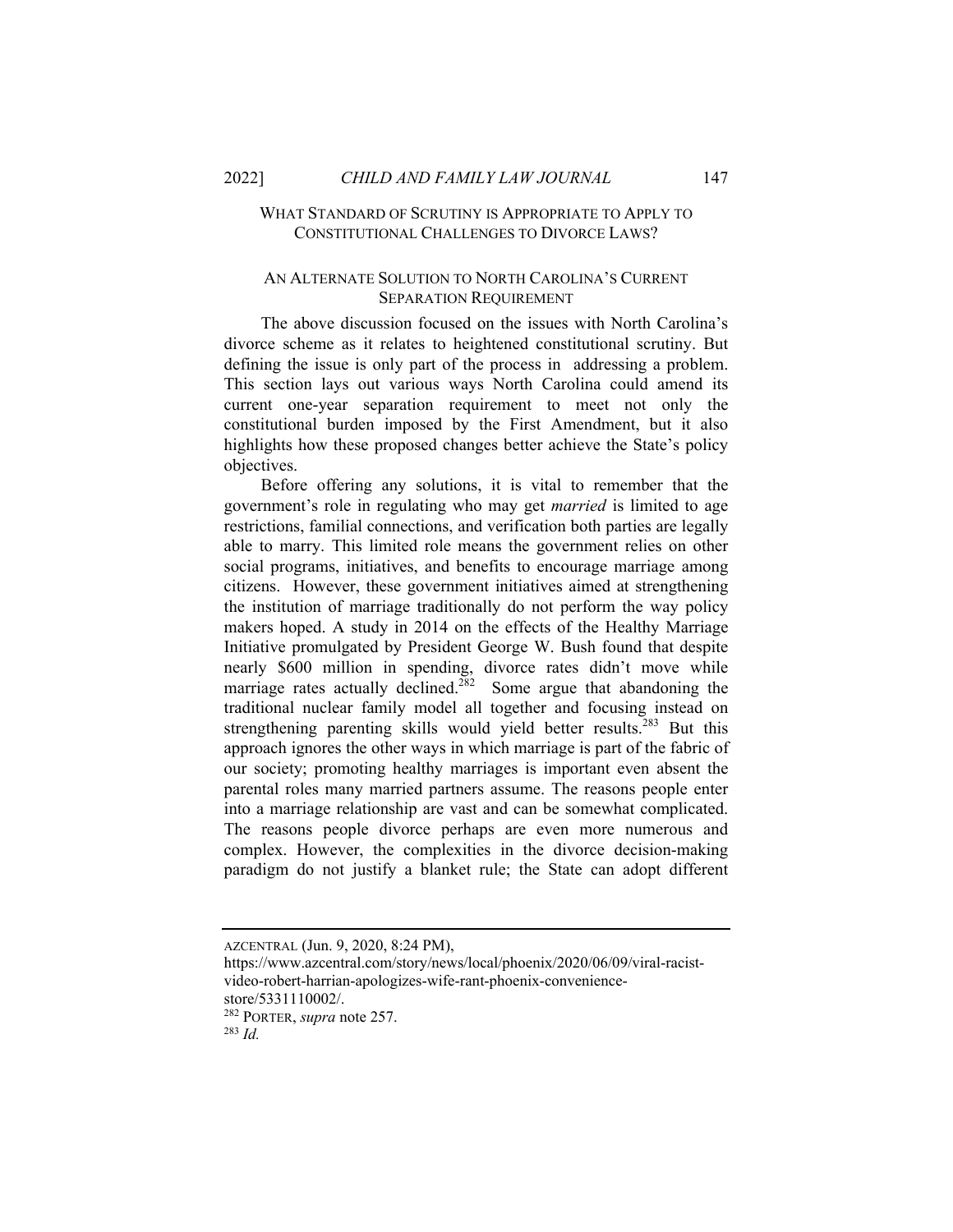policies to promote marriage, deter divorce, *and* afford individuals their constitutional protections.

First, the State should view the divorce problem through the lens of the age-old adage: an ounce of prevention is worth a pound of cure. While it is difficult to distill the reasons couples divorce into statistics and figures, there are some common threads that lead to divorce such as the inability to resolve conflict, financial problems, addiction, abuse, and infidelity.<sup>284</sup> Some of these commonalities provide room for the State to support the pre-marital individual so that they are better prepared for marriage.

**Inability to resolve conflict:** Of all the education American children receive in school, almost none of the curriculum is focused on conflict resolution.285 That learning curve tends to happen on the playground, or even now on social media platforms. Moreover, the training children receive at home on how to resolve conflict is wholly dependent on the example parents set. If a child has adults at home that don't have these tools themselves, it is unlikely the child will learn any better strategies unless they pursue counseling later in life. If conflict resolution skills are central to navigating marriage successfully and reducing divorce rates, the State could consider preventative measures in the form of education at school or community classes for adults.

**Financial problems:** Difficulties around money in a marriage are a derivative of conflict resolution issues. A lack of money, or different philosophies on how to manage money, are in some ways independent of communication issues. One idea is to offer money management classes as part of a life skills curriculum to teach individuals how to better

<sup>284</sup> Shellie R. Warren, *10 Most Common Reasons for Divorce*, MARRIAGE.COM (Jan. 14, 2021), https://www.marriage.com/advice/divorce/10-most-commonreasons-for-divorce/.

 $285$  This isn't to say there isn't any curriculum on effective communication. It can be found under the State's education category of "healthful living." But this particular set of curriculum includes categories about mental health, nutrition, physical changes during puberty, and alcohol / tobacco use. Only one educational objective includes conflict resolution, which is listed as part of the high school health education curriculum. Perhaps the most troubling part is the objective is to provide students with "strategies for resolving interpersonal conflict without harming self or others." Merely preventing physical harm to one of the parties in conflict sets the bar entirely too low. *See North Carolina Essential Standards: Health Education – High School*, N.C. DEP'T OF PUB. INSTRUCTION, https://www.dpi.nc.gov/media/3963/open (last visited Apr. 10, 2022) (emphasis on Clarifying Objective 9.ICR.1.3).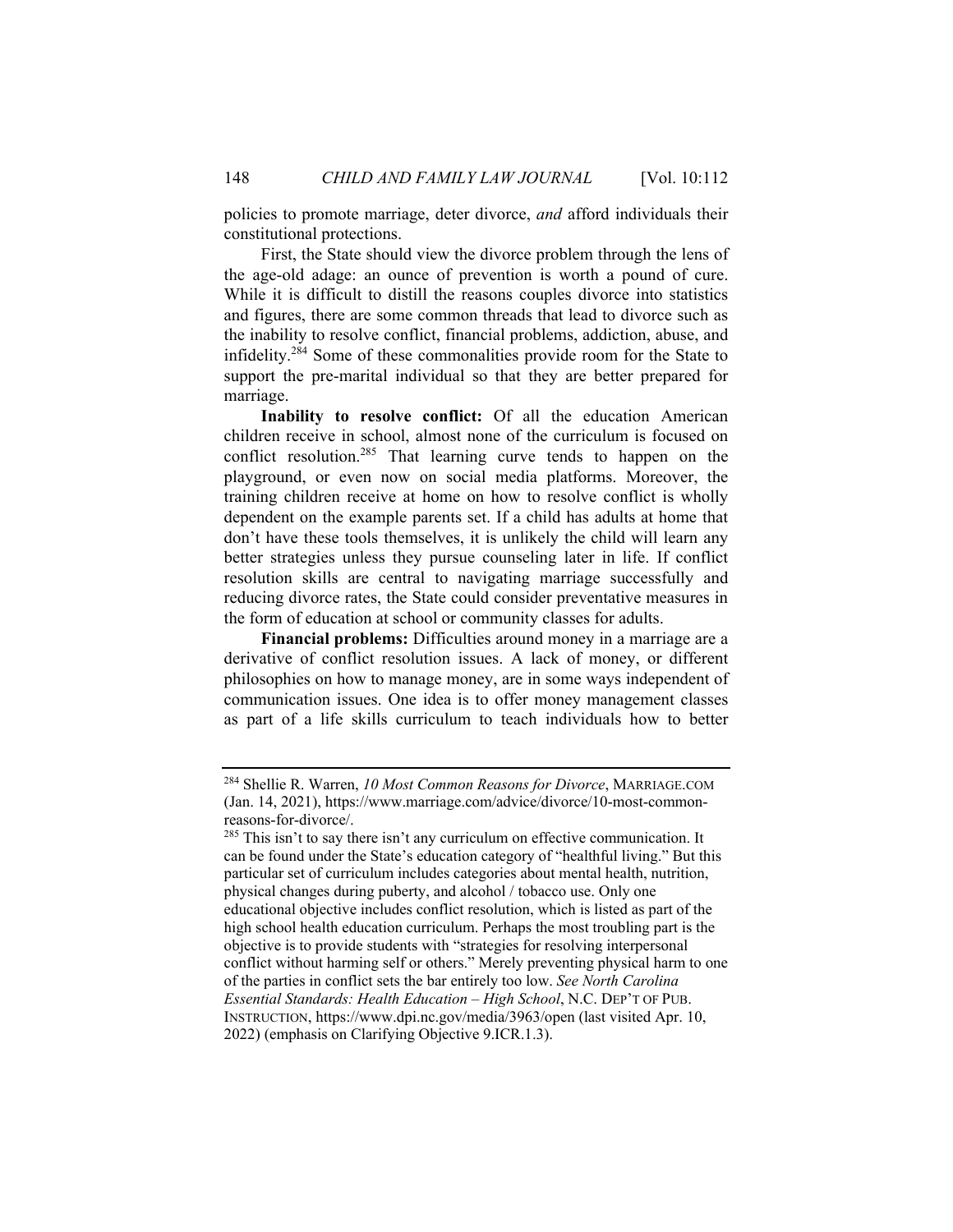manage their money before ever becoming spouses. These same classes can be offered as part of a community initiative to help couples feel more secure in their financial decision making, or at least offer a better forum in which to discuss finances.<sup>286</sup>

**Addiction:** This is an issue that affects not just marriages, but so many other facets of society. Addressing addiction at a state-level can change not just divorce rates, but employment, law enforcement issues, and public safety.287 State-run addiction treatment facilities sufficient to address the addiction issues of the general public would be extremely burdensome and not easily implemented.<sup>288</sup> Although these types of solutions have found success in other parts of the world, a realistic approach for North Carolina might be an economic incentive to attend a rehabilitation program. Whether the State offered a tax credit for successful completion or some kind of stipend to promote attendance, there are ways to encourage citizens to seek treatment.<sup>289</sup>

Next, and arguably the most significant, is the State's interest in regulating marriage to ensure better outcomes for children. But having married parents is just one factor in evaluating childhood outcomes. Instead of an arbitrary separation period to try and enforce marriage, the State could adopt a holistic approach to addressing how parents affect childhood outcomes—married or unmarried. Moreover, this would account for the reality that many Americans are choosing to cohabitate instead of getting married.<sup>290</sup> From 1960 to 2007, the number of cohabitating couples increased fourteen-fold, while the marriage rate fell by more than 14% across genders. This co-habitation outside of marriage increased the number of children born out of wedlock, from 11% in 1970 to  $41\%$  in  $2010.<sup>291</sup>$  By addressing parenthood outside the context of marriage, the State can still promote child development. With these mechanisms in place, the State could relax the separation period

INSTRUCTION, https://www.dpi.nc.gov/teach-nc/curriculum-instruction/standardcourse-study/healthful-living (last visited Apr. 10, 2022).

<sup>&</sup>lt;sup>286</sup> None of the state curriculum in the "Healthful Living" programming includes personal finance management. *See Healthful Living*, N.C. DEP'T OF PUB.

<sup>287</sup> Meredith Watkins, *State-Funded Drug and Alcohol Rehab Centers Near Me*, AM. ADDICTION CTR. (Feb. 20, 2021),

https://americanaddictioncenters.org/rehab-guide/state-funded.<br><sup>288</sup> Id.

<sup>288</sup> *Id*. 289 *Id*. 290 WILCOX, *supra* note 31, at 87. 291 HASKINS, *supra* note 17, at 55.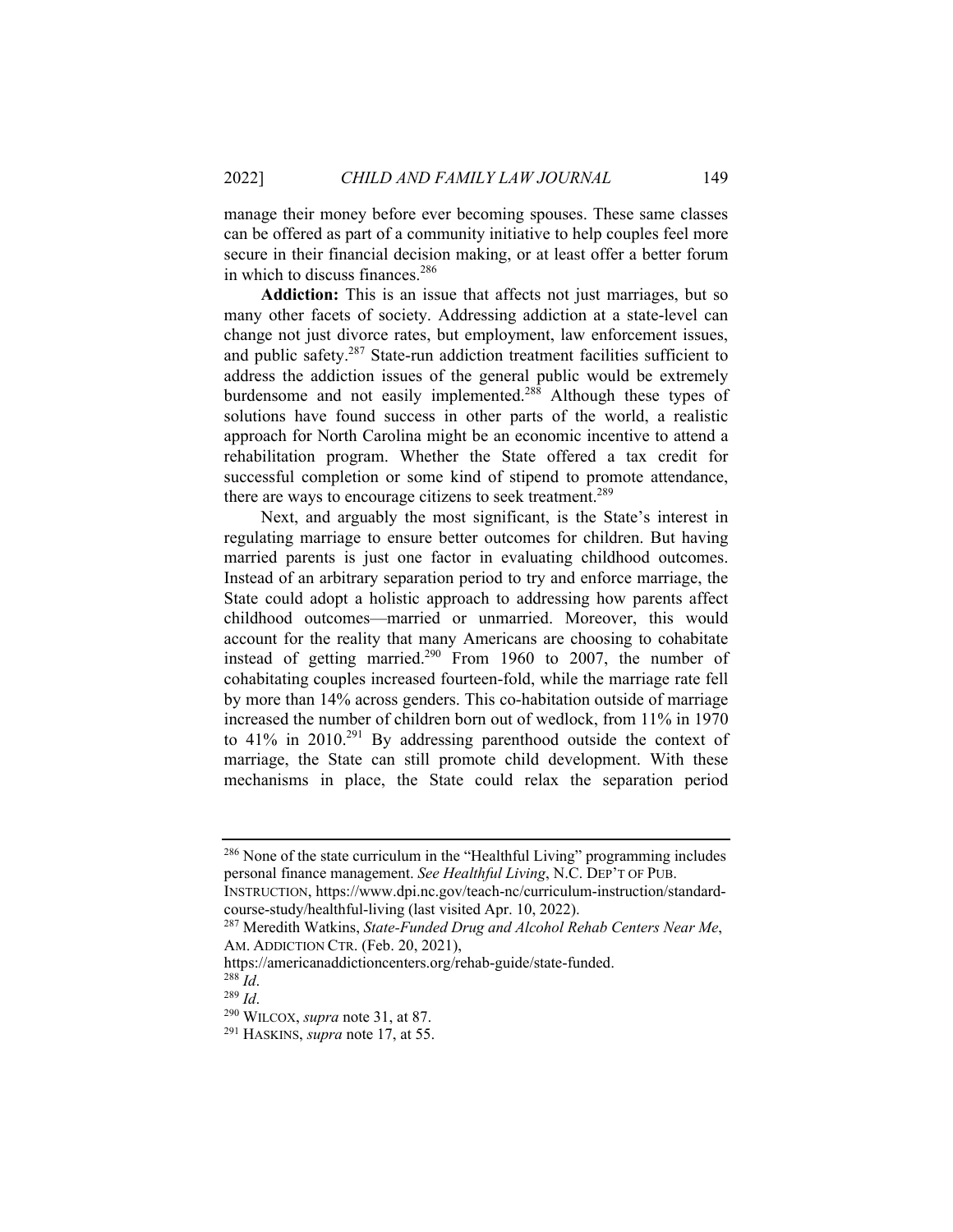requirement because of the lessened impact divorce would have on childhood outcomes.

**Reduce unwanted pregnancy and teen pregnancy**: The fact is that more children are born out of wedlock today than ever before; and these births are to single women, not wives who later seek a divorce.<sup>292</sup> The statistics associated with children growing up in single-parent homes are equally grim to those for children growing up in divorced-parent homes. One way to avoid the issue altogether is to ensure women have access to birth control through education and medical care. While there are some objections to birth control as a matter of morals or religious beliefs, the statistics don't lie. Where women have access to birth control, there are fewer unwanted pregnancies and abortions.<sup>293</sup>

**Promote education and sentencing reform:** One of the reasons women remain unwed mothers, especially in low-income situations, is because they do not view the fathers of their children as "marriage material."<sup>294</sup> This means everything from physical violence to an inability to provide financially. There are two meaningful approaches to address this problem of helping men become more available for marriage: decrease incarceration rates for non-violent offenders and increase educational opportunities.295 Education and employment initiatives have already had great success in achieving the State's apparent aims. Young men who participated in academic *and* technical skills education during high school were 33% more likely to be married, 30% more likely to live with their partners and children, and made more money than their control group counterparts—\$30,000 more on average.<sup>296</sup>

Finally, in order to change North Carolina's separation period such that the regulation is either the least restrictive on a citizen's First Amendment rights or not an undue burden, the State needs to offer a graduated system for obtaining a divorce that accounts for the various

<sup>292</sup> Elizabeth Wildsmith et al., *Dramatic increase in the proportion of births outside of marriage in the United States from 1990 to 2016*, CHILD TRENDS (Aug. 8, 2018), https://www.childtrends.org/publications/dramatic-increase-inpercentage-of-births-outside-marriage-among-whites-hispanics-and-womenwith-higher-education-

levels#:~:text=Recent%20estimates%20show%20that%20about,worldwide%20( Chamie%2C%202017).

<sup>293</sup> HASKINS, *supra* note 17, at 62–63. 294 *Id.* at 66–67. 295 *Id.* at 67. 296 *Id.* at 67–68.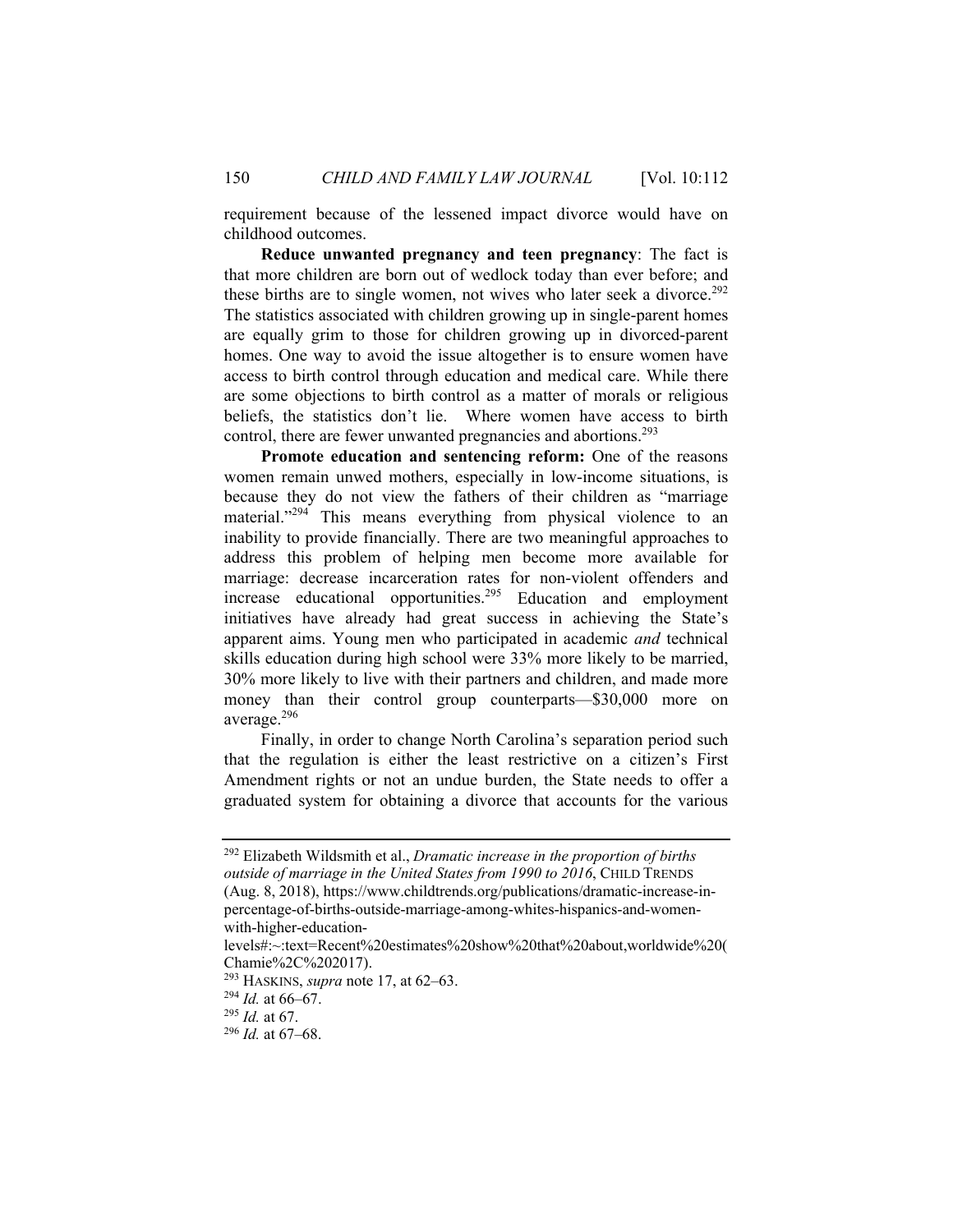State interests more particularly. This kind of system would amount to a factors-based approach that moves the separation period depending on the couple and their justification for seeking divorce. These kinds of considerations are not totally unheard of; Louisiana already alters the separation period required depending upon whether the couple has children.297 Below is a list of potential factors the State could adopt to implement a factors-based approach.<sup>298</sup>

**Violence:** The State can make no rational claim that it has an interest in promoting a marriage that involves violence. This is the kind of relationship that fails to promote societal good; in fact, it has a negative return for communities.299 As such, where a party can make a showing of violence or abuse, the State should place the least restrictions on a citizen seeking absolute divorce. A much shorter waiting period perhaps one week—better protects the abused spouse *and* the State's interests.

**Children:** The State could easily make a clear, blanket rule where children are involved. If a couple does not have children, the State's interest in preserving that marriage is much lower for two reasons. First, the need to promote better childhood outcomes does not exist. Second, allowing the couple to divorce sooner affords them the opportunity to enter into potentially more healthy, stable marriages. The State could keep the one-year separation period if a couple has children to ensure parents fully consider their choice. Then, the State could adopt a threemonth separation period for childless couples to offer a more efficient means of dissolving the marriage.

<sup>&</sup>lt;sup>297</sup> LA. CIV. CODE ANN. ART. 103.1 (2020). <sup>298</sup> These kinds of factors have application in other areas of law; sentencing guidelines, for example, take into account the individual before the court before doling out punishment by considering prior criminal records. *See* W. Erwin Spainhour & Susan Katzenelson, *A CITIZEN'S GUIDE TO STRUCTURED*  SENTENCING, THE N.C. SENT'G & POL'Y ADVISORY COMM'N (2014), https://www.nccourts.gov/assets/documents/publications/citizenguide2014.pdf? QUy2UMcGsNAKtUWMbLQnK004OLlEsYwd. Courts also weigh various factors when determining custody for children. *See Child Custody*, N.C. JUD. BRANCH, https://www.nccourts.gov/help-topics/family-and-children/childcustody (last visited Apr. 10, 2022).

<sup>299</sup> Maggie Germano, *Domestic Violence Has a Financial Impact Too*, FORBES (Oct. 17, 2019, 3:33 PM),

https://www.forbes.com/sites/maggiegermano/2019/10/17/domestic-violencehas-a-financial-impact-too/?sh=22374f959d04.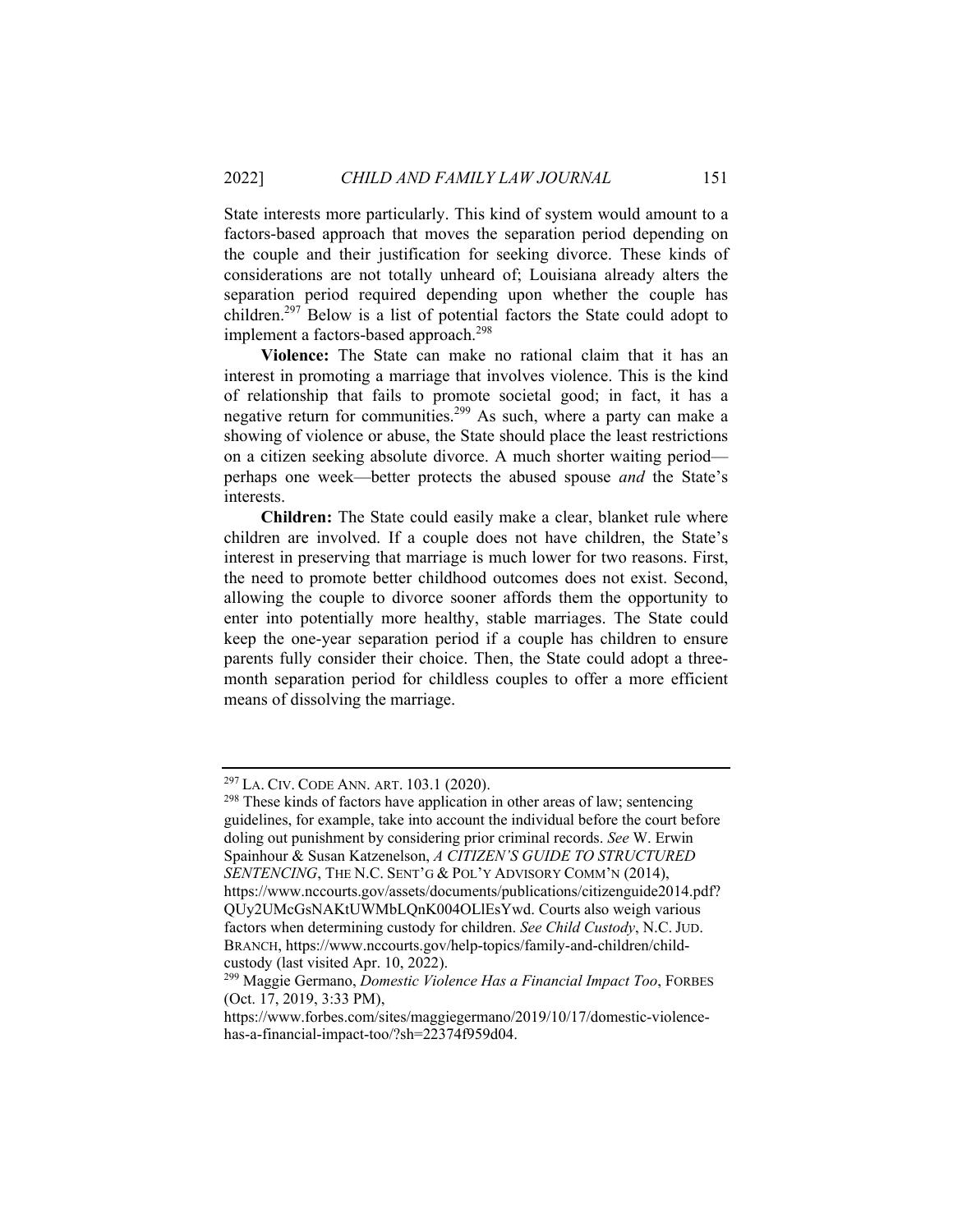**Infidelity:** Most marriages come with the expectation of monogamy. Where that is the case and a spouse can make a showing of adultery, the State's interest again is lowered and the spouse's liberty interest is higher. Although many marriage counseling professionals are skilled at helping couples come back from adultery, the choice to attempt to do so is ultimately up to the individuals in the relationship.<sup>300</sup> If a spouse can show their partner failed to uphold the expectation of monogamy, the State should allow for a shorter separation period something closer to the three-month mark.

**Counseling:** The State's adoption of a no-fault divorce scheme came in an era where counseling generally was not as widely accepted as it is today. Seeking counseling for marital issues no longer carries the same stigma it once had, as evidenced by references to marriage counseling in pop culture.<sup>301</sup> The State's separation period ostensibly serves the purpose of ensuring the couple is not able to reconcile. But this fails to account for the couple that genuinely participated in marriage counseling during the marriage in an effort to make the relationship work. If the couple can show they sought counseling for a period of time and were unable to reconcile, then the State's purpose of enforcing a separation period no longer applies. The State should provide some evidence-based approach to allow a couple to comply with a much shorter separation period because they already attempted reconciliation and a one-year separation will serve no reconciliatory purpose.

**Financial stability and property disbursement:** One of the difficulties in dissolving a marriage is accounting for the property interests of each spouse as well as the financial impact divorce may have where one spouse is dependent on the other's financial provision. However, the prevalence of pre- and post-nuptial agreements as well as separation agreements provide an avenue for couples to make these types of disbursements with little input from the courts. The State might argue that the one-year separation period ensures parties to a divorce have time to think about or prepare for the division of assets or change in finances. But where parties are able to abide by the terms of a pre- or post-nuptial agreement, or where the parties agree to a separation agreement, the oneyear separation period does little to aid in this divisional process. The

<sup>300</sup> Brandon Leuangpasueth, *What to Do After an Affair (part 1)*, THE GOTTMAN INST. (Jan. 16, 2020), https://www.gottman.com/blog/what-to-do-after-anaffair/.

<sup>301</sup> *Armchair Expert EP 83*: *John Gottman,* (Feb. 28, 2019) (downloaded using iTunes).